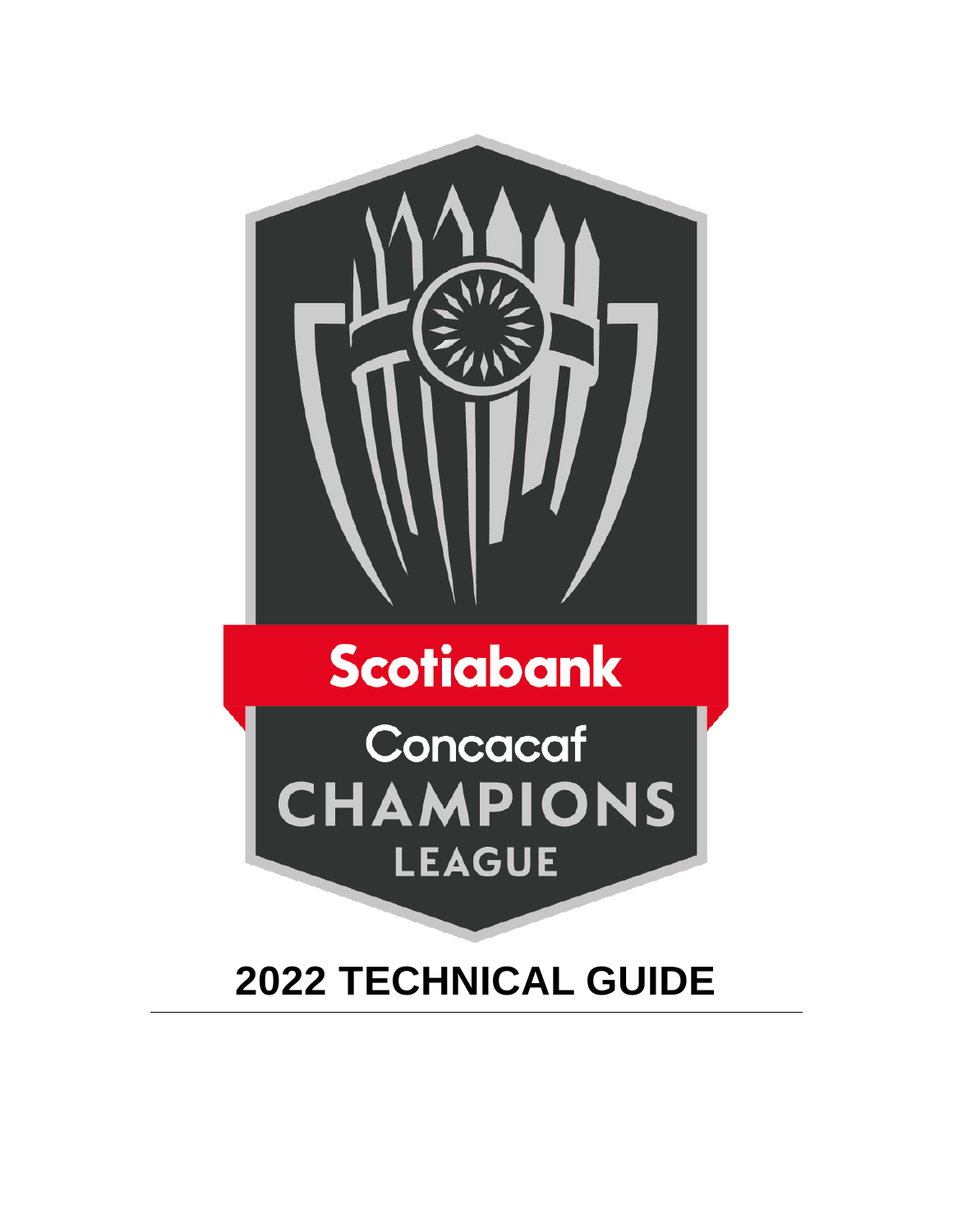

# **TABLE OF CONTENTS**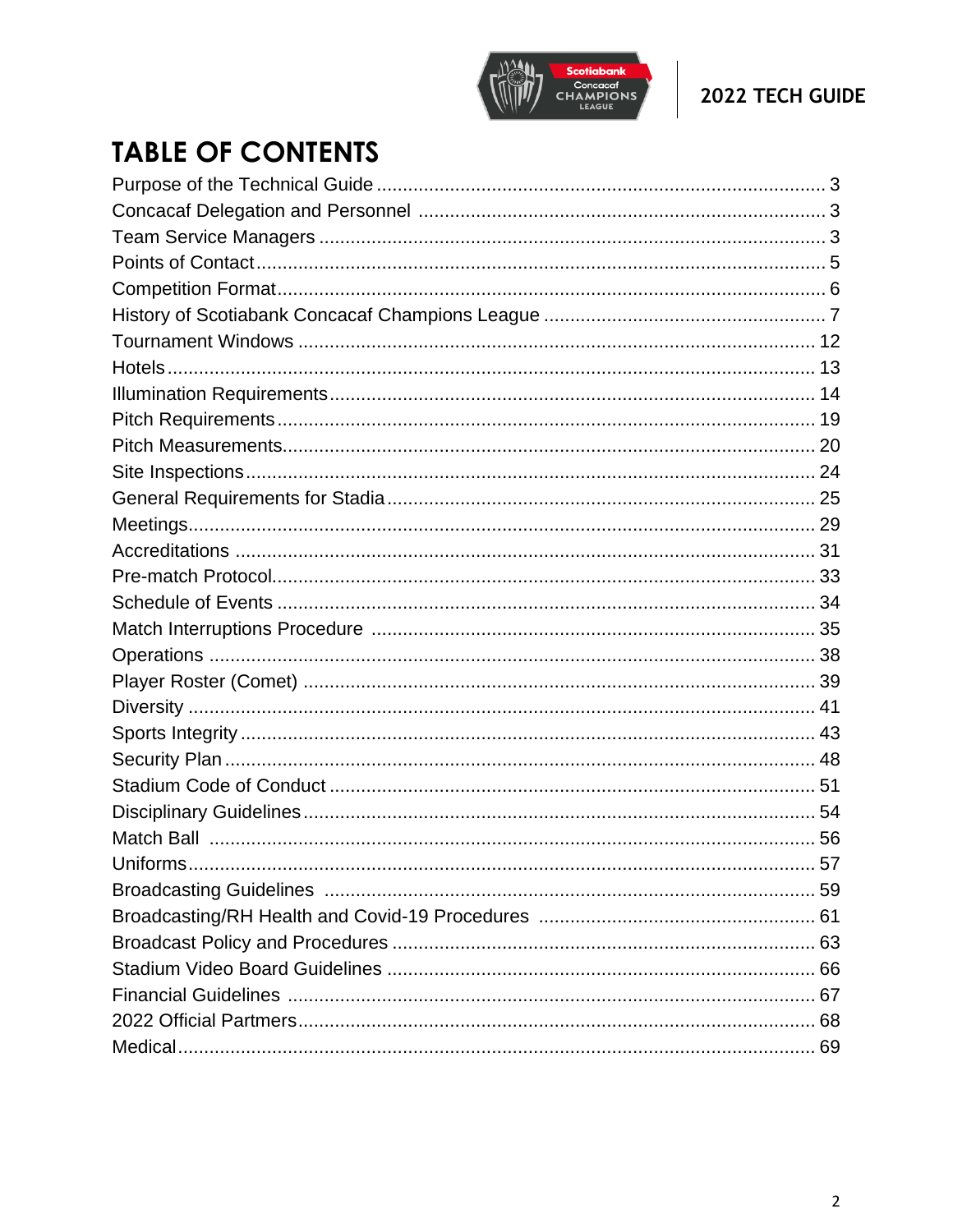

# **Purpose of the Technical Guide**

The Scotiabank Concacaf Champions League Technical Guide has been created with the aim of providing information about various points referenced in the competition's Regulations. Moreover, the technical guide will provide key information to assist in the execution of the matches and the requirements for this competition.

The Official Scotiabank Concacaf Champions League Regulations will always prevail in the event of a conflict with this Technical Guide. This guide is to be utilized by the Confederation's participating football clubs and no part of this guide shall be reproduced without the explicit permission from Concacaf.

# **Concacaf Delegation and Personnel**

| Role                      | <b>Frequency</b> | <b>Transport Provided by:</b> |
|---------------------------|------------------|-------------------------------|
| <b>Venue Coordinator</b>  | All matches      | Home Club                     |
| <b>Match Coordinator</b>  | All matches      | Home Club                     |
| <b>Media Officer</b>      | When required    | Home Club                     |
| Venue Press Officer       | All matches      | Home Club                     |
| <b>Security Officer</b>   | When required    | Home Club                     |
| <b>Match Commissioner</b> | All matches      | Home Club                     |
| Referee Assessor          | All matches      | Home Club                     |
| <b>Marketing Officer</b>  | When required    | Home Club                     |
| Doping Control Officer    | When required    | Home Club                     |
| <b>Broadcast Manager</b>  | All matches      | Own Transport                 |
| Signage Supplier          | All matches      | Own Transport                 |

The below lists various members of the Concacaf delegation. Not all members described below will be present at every match.

# **Team Services Managers**

Each participating club will be assigned a Team Services Manager (TSM). The TSM will be in constant communication with the clubs and will serve as the primary link for all the team activities. The TSM is trained and fully qualified for this position.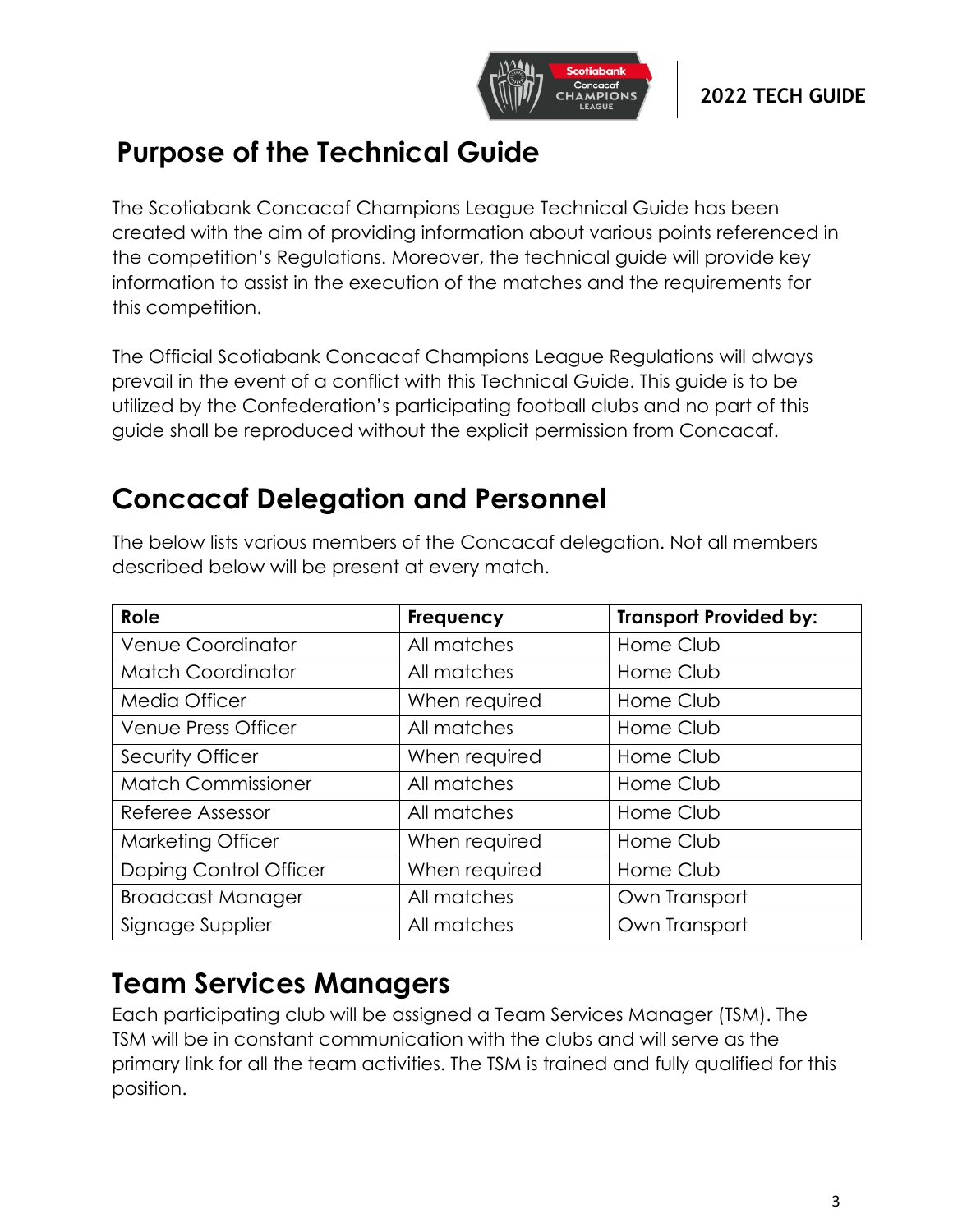

Each TSM has been chosen for their personal capacity, qualities, and attitude. They are fluent in English and in the language of the club they are assigned so that they can facilitate timely communication with Concacaf.

# **Team Services Manager Responsibilities:**

- To be the channel for all communications between their assigned clubs and Concacaf
- To assist as needed with competition forms or requirements by guiding them through each process as needed
- To ensure that their club receives all required equipment as stated in the competition regulations
- To continually communicate with their club prior to, during and post competition to ensure that they complete all requirements
- To confirm all logistical requirements for the club prior to the team's arrival (transport, hotel, training times)
- To ensure that the Venue & Match Coordinator for each match receives all pertinent information regarding the club for the match in question
- To ensure that all equipment due to Concacaf post competition has been returned and in good order
- To ensure that the club has completed all administrative and financial obligations to Concacaf once they have completed their participation in the competition

| Dtry:      | <b>Club</b>            | <b>TSM</b>               | <b>Phone number</b> | Email                          |
|------------|------------------------|--------------------------|---------------------|--------------------------------|
| CAN        | CF Montréal            | <b>Gonzalo MENGOTTI</b>  | +1 786 502 7050     | gonzalo.mengotti@concacaf.org  |
| CAN        | Hamilton Forge FC      | Gonzalo MENGOTTI         | +1 786 502 7050     | gonzalo.mengotti@concacaf.org  |
| CRC        | Deportivo Saprissa     | Van LANSINGH             | +1 786 473 1506     | van.lansingh@concacaf.org      |
| CRC        | Santos de Guapiles     | Van LANSINGH             | +1 786 473 1506     | van.lansingh@concacaf.org      |
| <b>GUA</b> | CD Guastatoya          | Sergio GARCIA            | +1 502 4905 6678    | Sergio.garcia@concacaf.org     |
| <b>GUA</b> | Comunicaciones FC      | Sergio GARCIA            | +1 502 4905 6678    | Sergio.garcia@concacaf.org     |
| HAI        | Cavaly AS              | Adelphe Pierre           | +786 546 5679       | adelphe.pierre@concacaf.org    |
| <b>HON</b> | FC Motagua             | Sergio GARCIA            | +1 502 4905 6678    | Sergio.garcia@concacaf.org     |
| <b>MEX</b> | Club León              | <b>Gaston LUBCZANSKI</b> | +1 786 583 3828     | gaston.lubczanski@concacaf.org |
| <b>MEX</b> | Cruz Azul              | Van LANSINGH             | +1 786 473 1506     | van.lansingh@concacaf.org      |
| <b>MEX</b> | Pumas                  | Sergio GARCIA            | +1 502 4905 6678    | Sergio.garcia@concacaf.org     |
| <b>MEX</b> | Santos Laguna          | Gonzalo MENGOTTI         | +1 786 502 7050     | gonzalo.mengotti@concacaf.org  |
| <b>JSA</b> | Colorado Rapids        | <b>Gaston LUBCZANSKI</b> | +1 786 583 3828     | gaston.lubczanski@concacaf.org |
| <b>JSA</b> | New England Revolution | Gonzalo MENGOTTI         | +1 786 502 7050     | gonzalo.mengotti@concacaf.org  |
| <b>JSA</b> | Seattle Sounders FC    | <b>Gaston LUBCZANSKI</b> | +1 786 583 3828     | gaston.lubczanski@concacaf.org |
| <b>JSA</b> | <b>NYCFC</b>           | Van LANSINGH             | +1 786 473 1506     | van.lansingh@concacaf.org      |

# **Team Services Managers (TSM) For Each Team**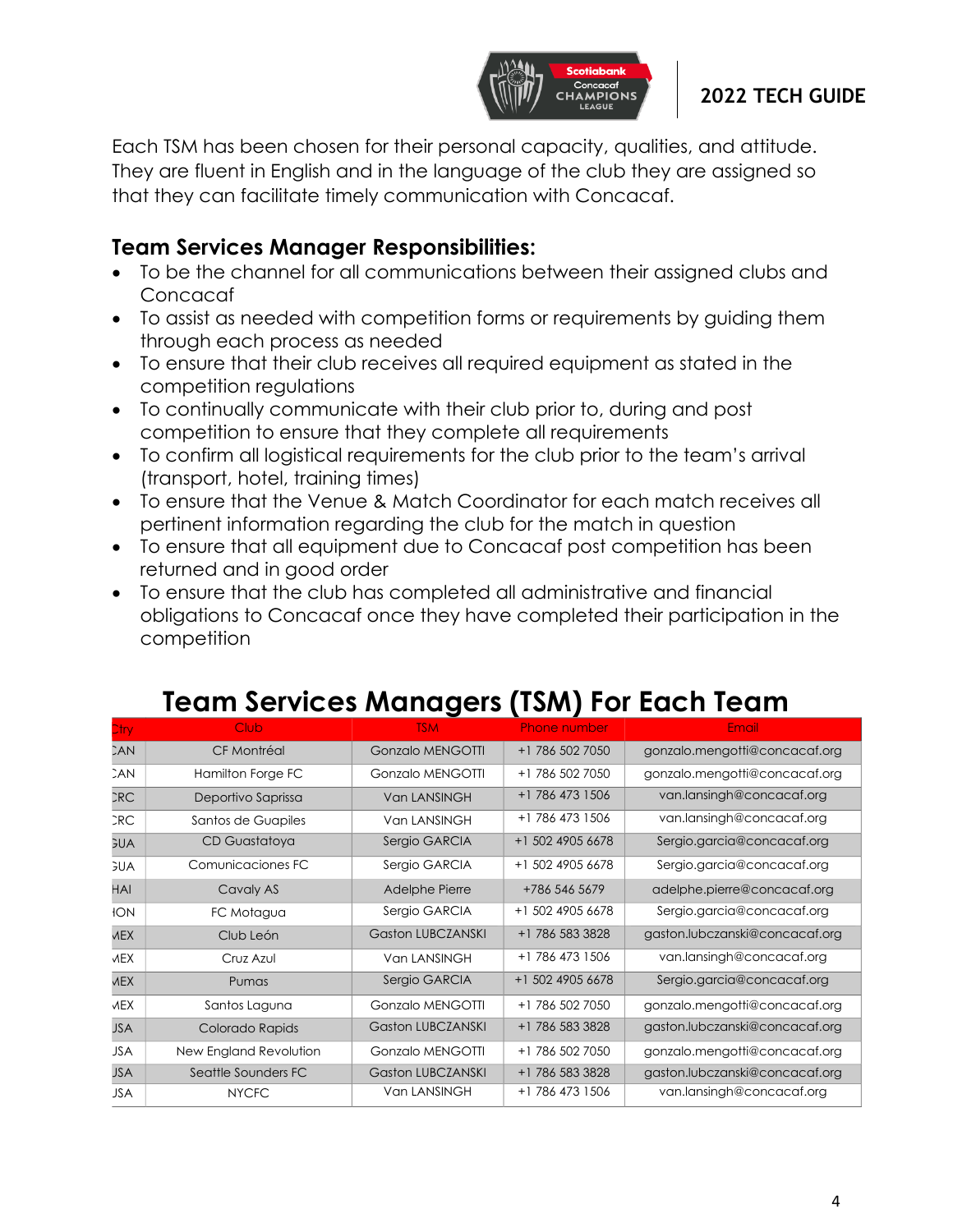

# **Points of Contact**

#### **Address:**

161 NW 6th Street, Suite 1100 Miami, Florida USA 33136

| Telephone: | +1 305 704 3232  |
|------------|------------------|
| Telefax:   | +1 305 397 8813  |
| Website:   | www.Concacaf.com |

**President** Victor Montagliani **General Secretary**  Philippe Moggio **Chief Officer Member Associations and Office of the President** Marco Leal **Chief Financial and Administrative Officer**  Alejandro Lesende **Chief Legal Officer** Bill Carvalho **Chief Commercial Officer** Heidi Pellerano **Director of Competitions**  Carlos Fernández **Head of Club Competitions** Matias Tettamanti **Club Competitions Senior Event Manager and Team Services Manager** Sergio Garcia **Club Competitions Coordinator and Team Services Manager** Gonzalo Mengotti **Club Competitions Administrator and Team Services Manager** Van Lansingh **Club Competitions Administrator and Team Services Manager** Gaston Lubczanski **Senior Manager Disciplinary & International Matches** Alejandra Yepes **Head of Professional Football Development** Jonathan Martinez **Professional Football Development and Special Projects Supervisor** Cristhian Tonelli **Director of Communications** Nicholas Noble **Football Communications Senior Manager**  Alvaro Urrutia **Corporate Communications Senior Associate** Laura Rodriguez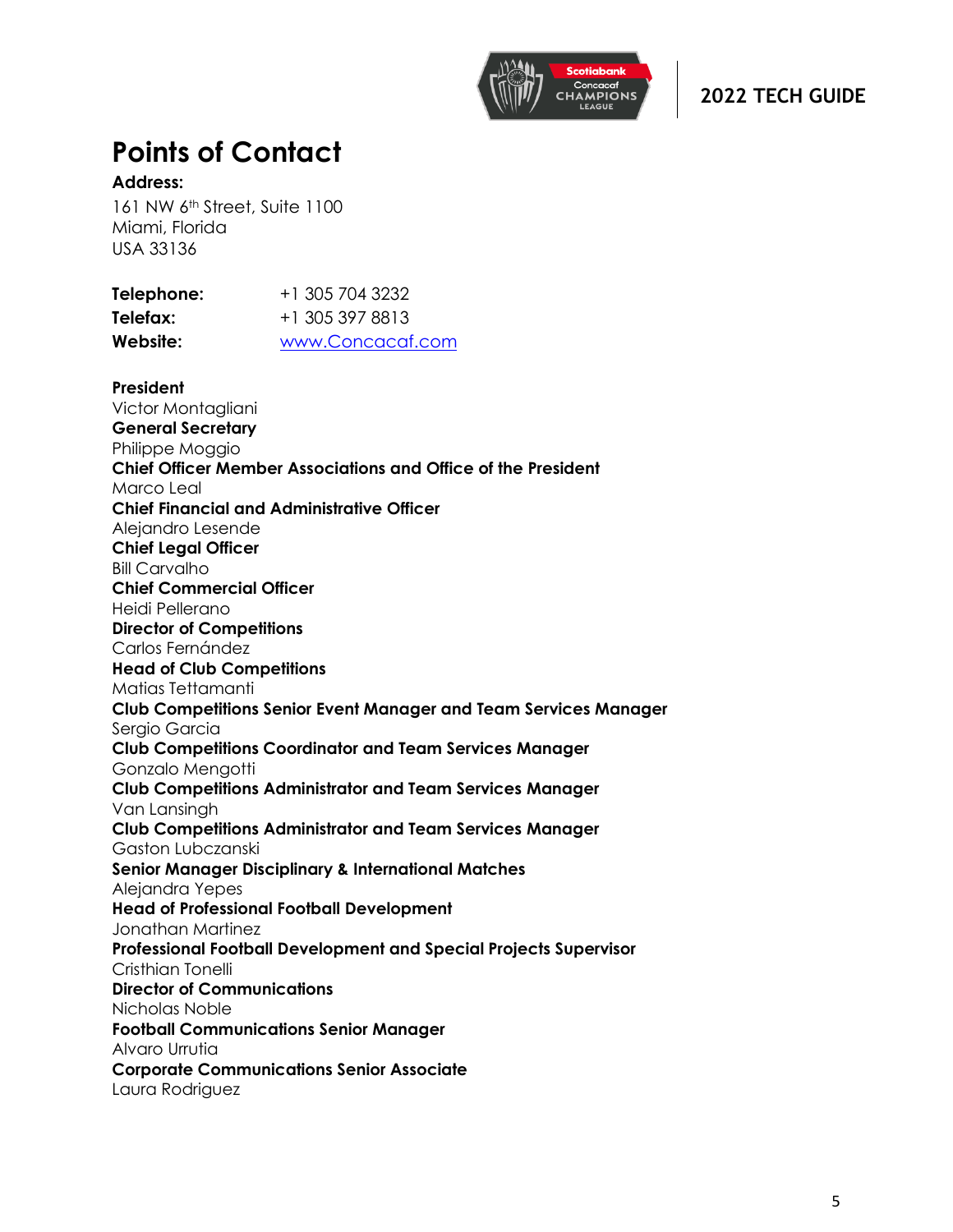

**Director of Refereeing** Brian Hall **Director of Broadcast Operations & Executive Producer** Oscar Sanchez **Head of Finance** David Cruz **IT & Comet Senior Manager** Luis Senges **Senior Brand Manager** Juan Ascanio **Commercial Partnerships Manager** Natalie Melo **Head of Digital and Emerging Technologies** Carlos Chaves **Logistics Manager** Arturo Cervantes

# **COMPETITION FORMAT**

The Scotiabank Concacaf Champions League is played every year and features the 16 top clubs from Concacaf, including North America, Central American, and the Caribbean region.

Concacaf's premier club competition is played in a knockout format, with home-and-away fixtures in the Round of 16, Quarterfinals, Semifinals, and Finals. The club that lifts the Concacaf Champions League trophy will qualify to the 2022 FIFA Club World Cup.

Scotiabank Concacaf Champions League Qualifying:

The 9 North American clubs qualify based on their specific performances through their local professional leagues and cups. Central American and Caribbean clubs qualify through the Scotiabank Concacaf League, with the top 6 teams from the competition winning a direct entry into the Scotiabank Concacaf Champions League. The Caribbean representative qualifies via the Flow Concacaf Caribbean Club Championship and joins the other 15 teams on the path to claim the elite title, the Scotiabank Concacaf Champions League trophy.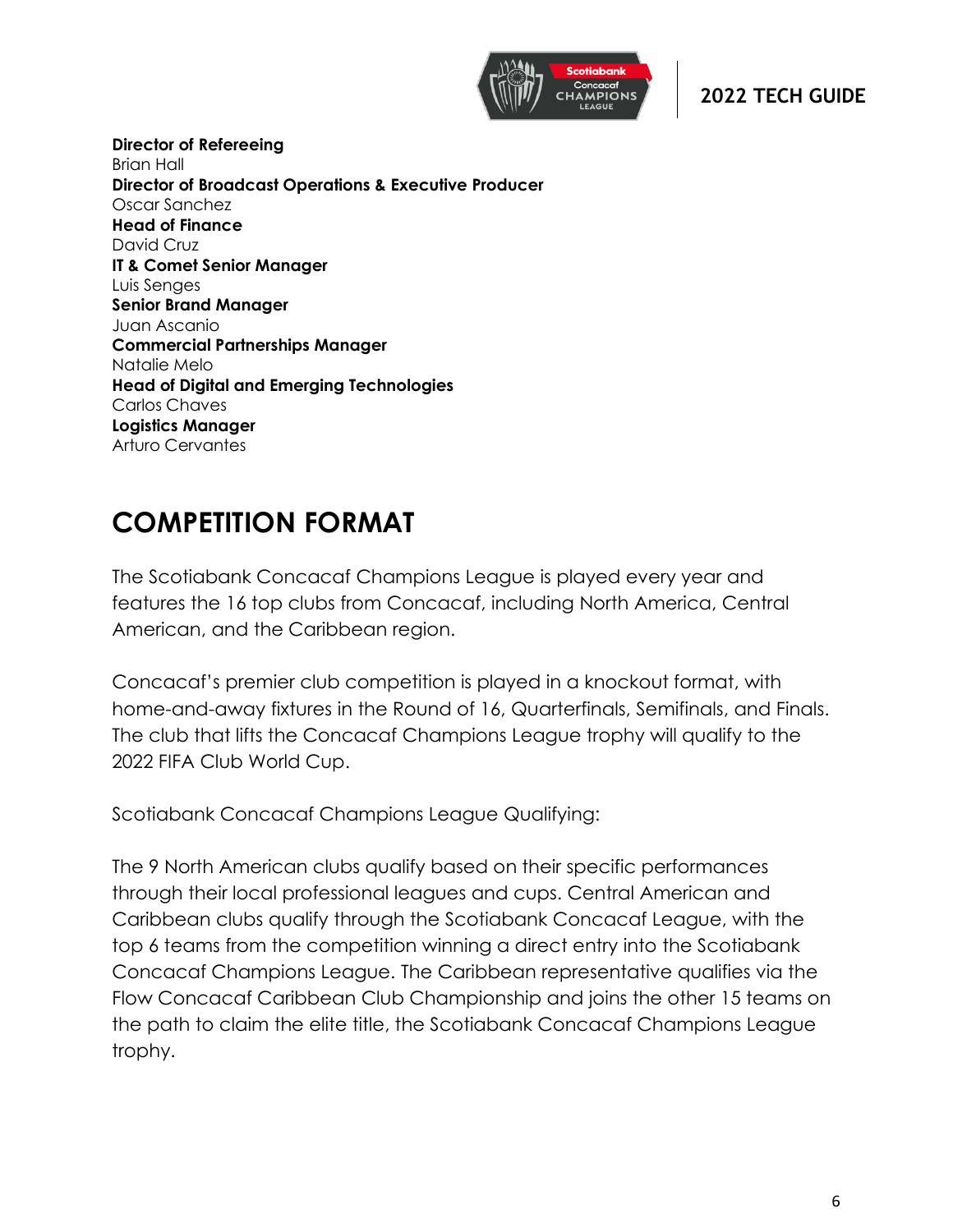

# **HISTORY OF CONCACAF CLUB COMPETITIONS**

Concacaf's original club competition, known as the Concacaf Champions' Cup, was first organized in 1962. It was played in various formats until 2008 at which point it was renamed the Champion's League and would be structured around 24 clubs consisting of a preliminary, group and championship stage. All matches were a home and away series and the competition champion advanced to the FIFA Club World Cup.

In 2012 the Champions League's format was modified eliminating the preliminary round and putting all 24 clubs directly into the group stage by forming 8 groups of 3 teams. The winner of each group advanced to the championship round which remained unchanged.

In April of 2017, Concacaf announced the inaugural edition of the Scotiabank Concacaf League, the newest edition to the Confederation's expanded club competitions platform.

In 2019, the Scotiabank Concacaf League was expanded to 22 teams, including a Preliminary Round, and the top 6 teams from this competition would now qualify directly to the Scotiabank Concacaf Champions League.

Here are some of Concacaf's most important club-championship moments and occurrences:

**2021**: A team from Monterrey, Mexico, lifted the glorious trophy for a 3rd straight year as CF Monterrey defeated Club America 1-0 in a single-leg final played at the Estadio BBVA Bancomer.

**2020**: Tigres UANL was able to lift their first ever Concacaf Champions league trophy after defeating LAFC 2-1 in a centralized competition in Orlando.

**2019**: CF Monterrey defeated their direct rivals, Tigres UANL, with an aggregate score of 2-1 (1-0 away and 1-1 at home) to claim their record 4<sup>th</sup> title in 10 years in the competition.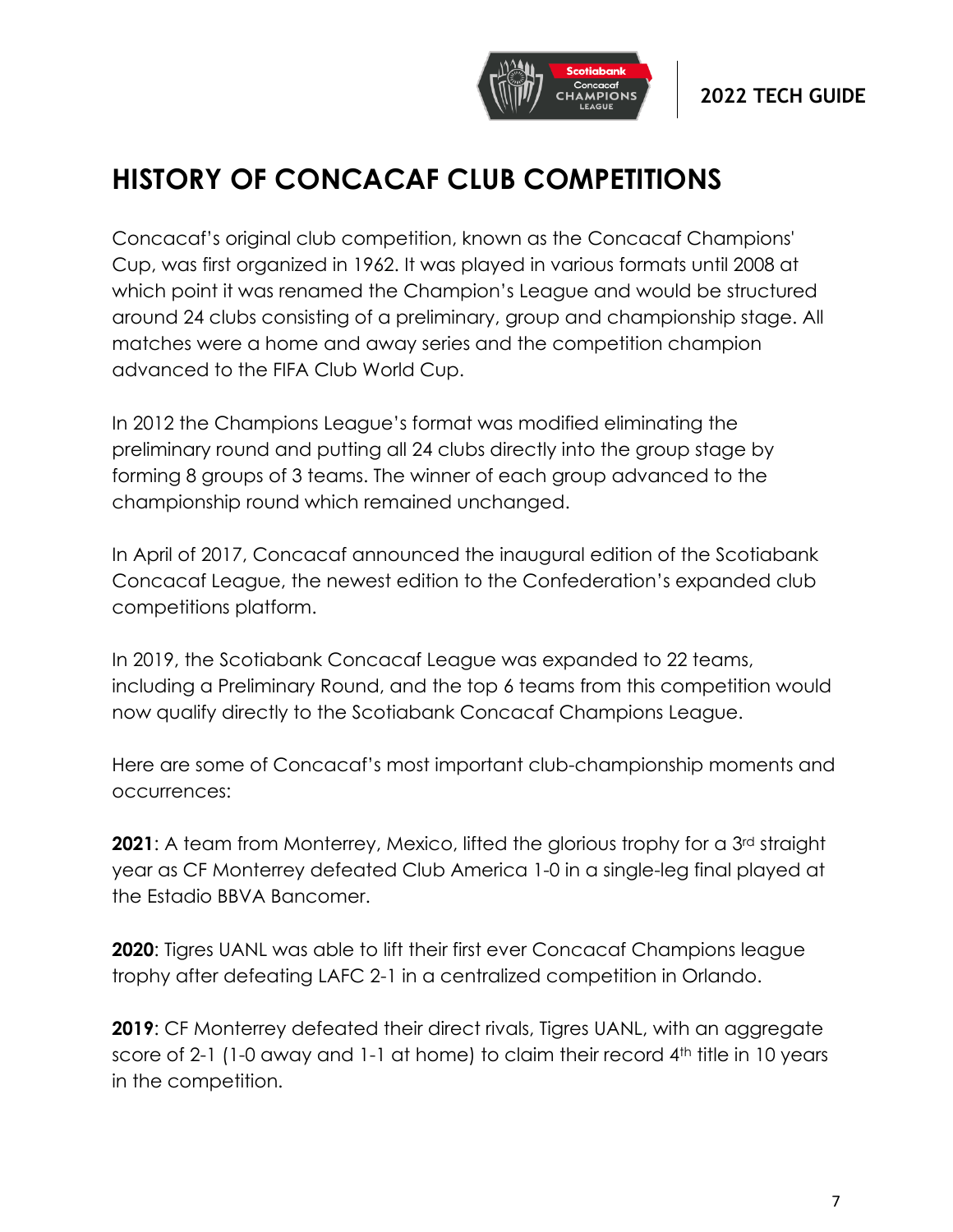

**2018**: CD Guadalajara won a penalty shootout to beat Canadian side Toronto FC to earning the Scotiabank Concacaf Champions League trophy which is their first Concacaf Club trophy since they won the first ever Concacaf Champions Cup in 1962.

**2016/17**: Pachuca won their second Champions League title with a 2-1 aggregate win over Tigres. Pachuca, winner of the first edition of the Champions League, has now won twice in their three Champions League appearances.

**2015/16:** Club America gained its second straight SCCL title, earning a 2-1 win over Tigres in the second leg of the final and capturing the series 4-1 on aggregate. The *Aguilas* moved ahead of Cruz Azul for the most Concacaf club titles with seven and equaled Monterrey for the longest unbeaten streak in tournament history at 13 games.

**2013/14**: Cruz Azul became the Concacaf club champion for a record-setting sixth time, seizing the title on the away-goals rule after a 1-1 draw with Toluca in the second leg of the final. Mariano Pavone, the tournament's Golden Ball winner, scored what proved to be the championship-clinching goal in the 41st minute. The two sides played to a scoreless stalemate in the opener.

**2012/13**: Monterrey became the second team to secure three straight Concacaf titles, when it rallied from a two-goal deficit in the second leg of the final to post a 4-2 win over Santos (Mexico), taking the series by the same score. Aldo de Nigris (60', 87') scored two goals, while Neri Cardozo (84') and Humberto Suazo (90'+2) added one each for the champion Rayados.

**2008/09**: Atlante hoisted the first Champions League trophy thanks to a 2-0 aggregate win over Cruz Azul in the final. Fernando Navarro (17') and Christian Bermudez (24') scored the goals in the first leg.

**2008**: The Concacaf Champions Cup era closed with Pachuca (Mexico) downing Saprissa in the final, 3-2 on aggregate. Remarkably, the same sides are slated to meet in the 2016/17 Scotiabank Concacaf Champions League quarterfinals.

**2005**: Saprissa became the last non-Mexican to earn the Concacaf club title with a 3-2 aggregate triumph over Pumas (Mexico). Christian Bolaños, who is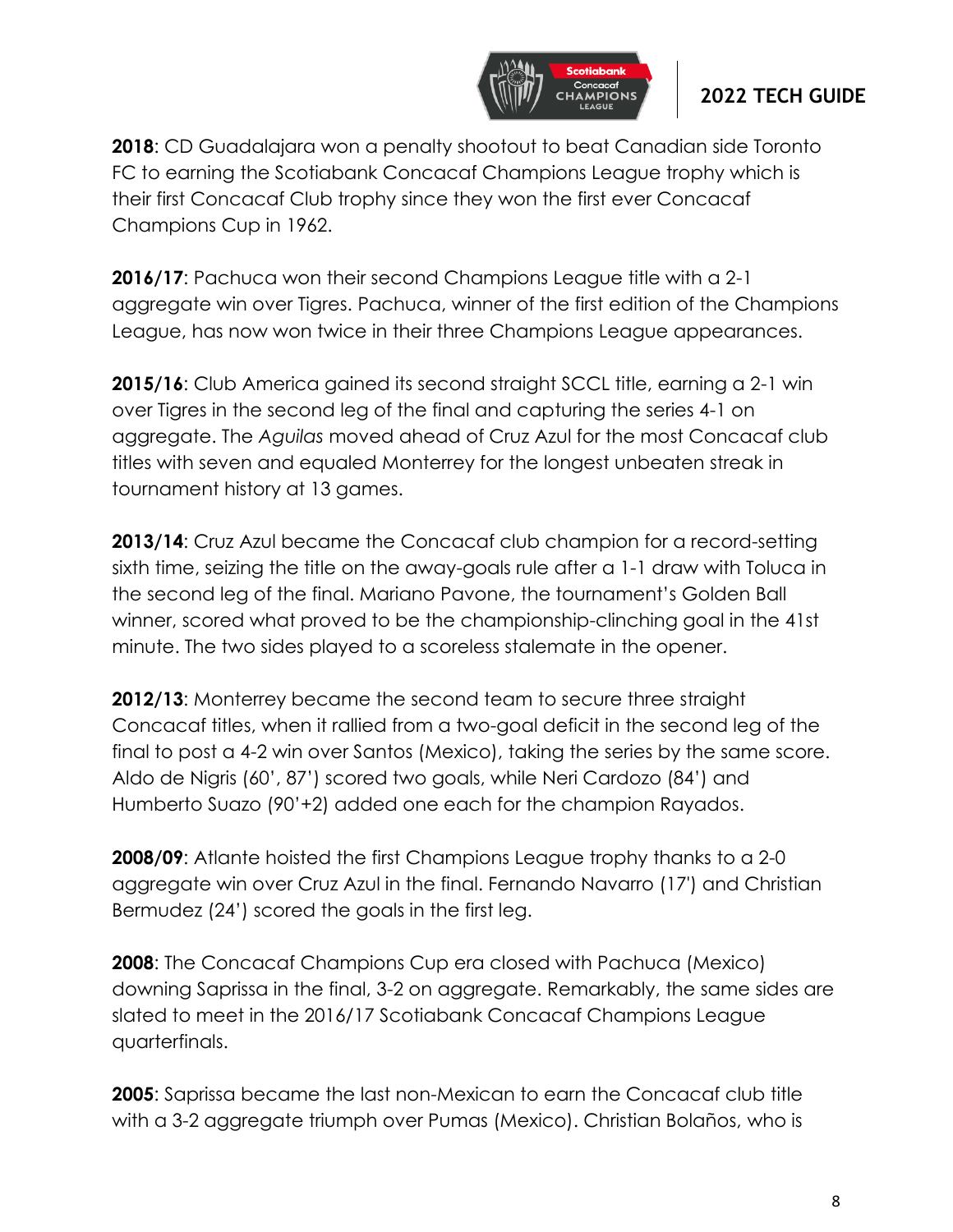

playing for the Vancouver Whitecaps (Canada) in the 2016/17 Scotiabank Concacaf Champions League, scored for the Monstruo Morado in the 2-1 firstleg win.

**2001**: The Concacaf Giants Cup was played for the first and only time. The concept behind the competition was for the teams with the highest attendances in the region to meet in an official competition. It consisted of 12 teams from eight-member associations. Club America defeated D.C. United, 2- 0, in the final

**1998**: Eddie Pope scored the only goal as D.C. United defeated Toluca (Mexico) in the final, 1-0, becoming the first team from the United States to win the Concacaf Champions Cup. United then went on to capture the last-ever Copa InterAmerican, beating Brazil's Vasco da Gama, 2-1 on aggregate.

**1993**: Costa Rica rose to prominence as Saprissa started a run of three straight titles by clubs from the Central American nation. The Monstruo Morado nipped Leon (Mexico) and Municipal (Guatemala) on goal difference after the trio completed a four-team, final-round group on four points each. Cartagines lifted the 1994 trophy, outlasting Atlante (Mexico), 3-2, in a thrilling final that was pushed back to February 1995. Then, Saprissa regained the cup in 1995, topping the four-team, final-round table with seven points.

**1991**: The first-ever Concacaf Cup Winners Cup, a competition pitting the national cup winners of member associations, was contested between seven teams from seven countries. Atletico Marte (El Salvador) was crowned the champion after topping the final-round table with six points, one more than Comunicaciones. The competition crowned three more champions, before it was terminated in 1998.

**1985**: Defence Force (Trinidad & Tobago) became the last team from the Caribbean to take home Concacaf club honors after topping Olimpia (Honduras) in the final, 2-1 on aggregate, thanks to a 2-1 win in the first leg at home. Four teams from three countries have accounted for the Caribbean's six Concacaf championships -- Defence Force (Trinidad & Tobago: 1978, 1985), Transvaal (Suriname: 1973, 1981), Violette (Haiti: 1984) and Racing Club Haitien (Haiti: 1963).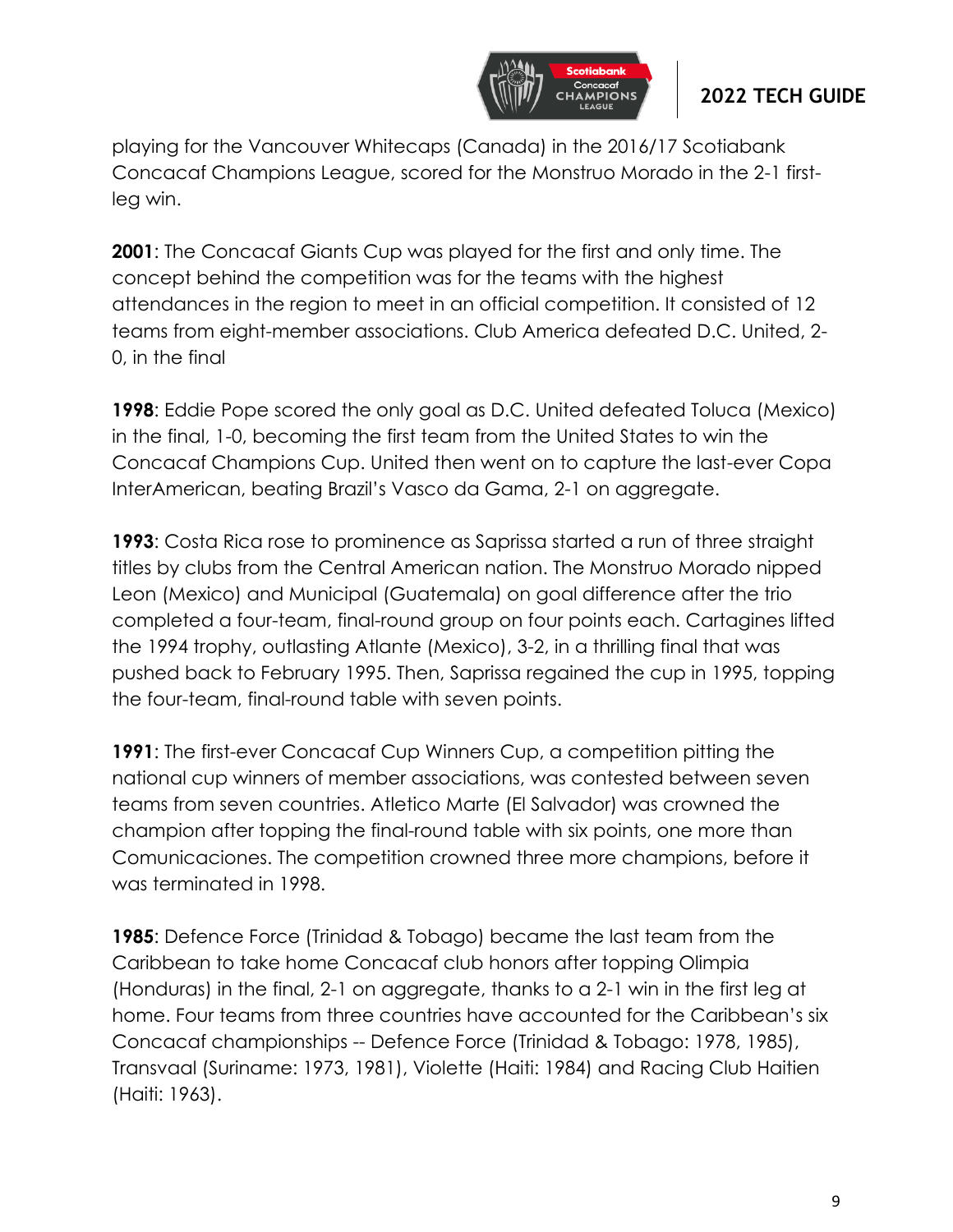

**1977**: Club America (Mexico) earned the first of its record seven Concacaf club titles by edging Robinhood (Suriname), 2-1 on aggregate.

**1971**: Cruz Azul became the first team to win three consecutive Concacaf club titles, when it finished first in a six-team, final round group. La Maquina edged Alajuelense (Costa Rica) on goal difference, +13 to +4, after both sides finished atop the table on eight points.

**1969**: Cruz Azul (Mexico) captured the first of six crowns, when it overcame Comunicaciones, 1-0 on aggregate. Juan Manuel Alejandrez scored the series' only goal in the second leg.

**1963**: Racing Club Haitien (Haiti) became the first Caribbean club to win the Concacaf Champions Cup, when it was awarded the trophy after fellow finalist Guadalajara couldn't play the two legs during the specified time frame.

**1962**: The first-ever Concacaf Champions Cup was contested between eight teams from seven countries, with Guadalajara (Mexico) earning the title with a 6-0 aggregate triumph over Comunicaciones (Guatemala). Salvador Reyes (25', 57', 88') struck for three goals as Chivas won the second leg, 5-0.

#### **ALL-TIME CONCACAF CLUB CHAMPIONS**

#### **Concacaf Champions League**

2021: Monterrey (México) 2020: Tigres UANL (México) 2019: Monterrey (México) 2018: CD Guadalajara (México) 2016/17: Pachuca (México) 2015/16: Club América (México) 2014/15: Club América (México) 2013/14: Cruz Azul (México) 2012/13: Monterrey (México) 2011/12: Monterrey (México 2010/11: Monterrey (México) 2009/10: Pachuca (México) 2008/09: Atlante (México)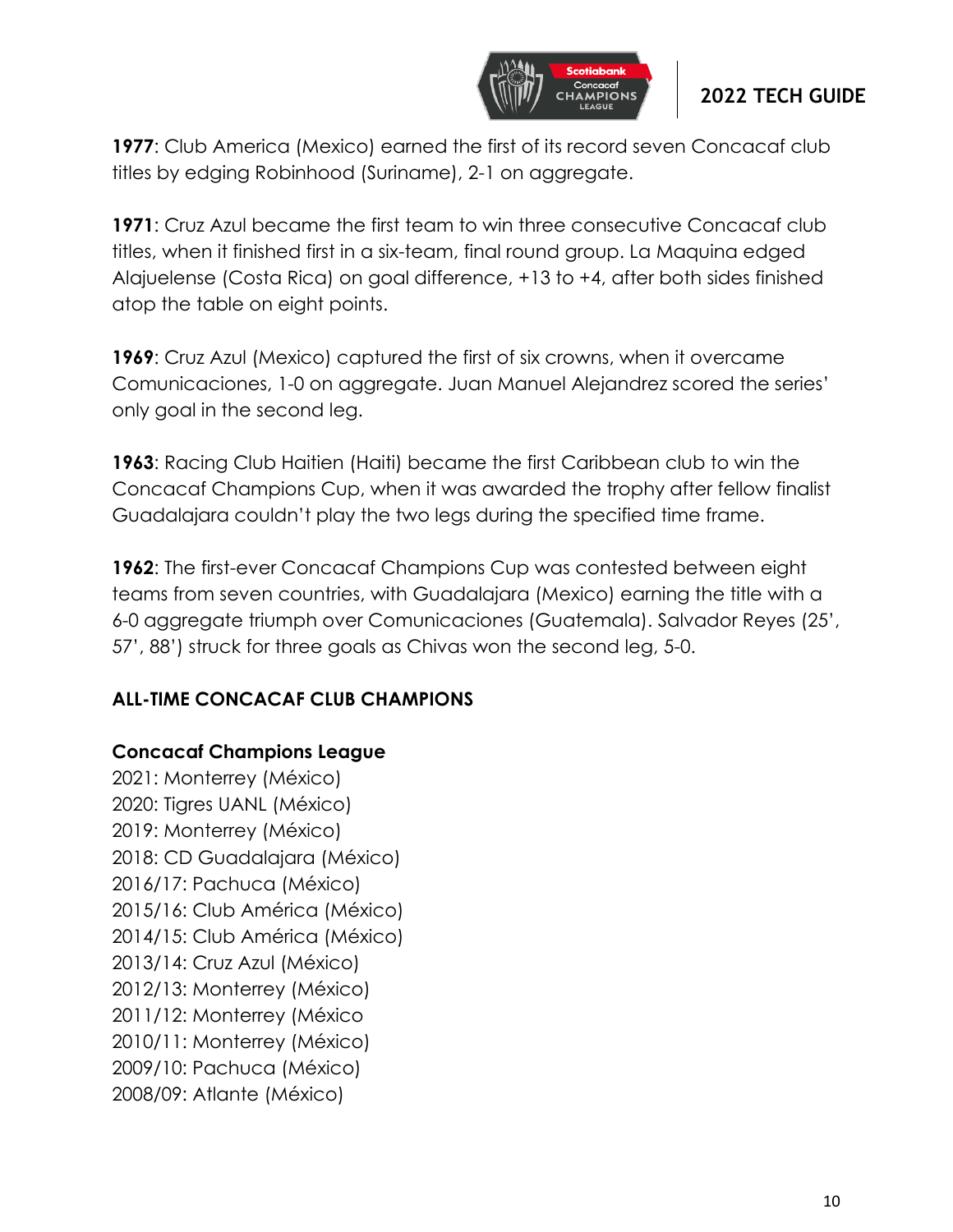

#### **Concacaf Champions' Cup**

2008: Pachuca (México) 2007: Pachuca (México) 2006: Club América (México) 2005: Deportivo Saprissa (Costa Rica) 2004: LD Alajuelense (Costa Rica) 2003: Toluca (México) 2002: Pachuca (México) 2000: LA Galaxy (USA) 1999: Necaxa (México) 1998: D.C. United (USA) 1997: Cruz Azul (México) 1996: Cruz Azul (México) 1995: Deportivo Saprissa (Costa Rica) 1994: Cartaginés (Costa Rica) 1993: Deportivo Saprissa (Costa Rica) 1992: Club América (México) 1991: Puebla (México) 1990: Club América (México) 1989: Pumas UNAM (México) 1988: CD Olimpia (Honduras) 1987: Club América (México) 1986: LD Alajuelense (Costa Rica) 1985: Defence Force (Trinidad & Tobago) 1984: Violette (Haiti) 1983: Atlante (México) 1982: Pumas UNAM (México) 1981: Transvaal (Suriname) 1980: Pumas UNAM (México) 1979: CD FAS (El Salvador) 1978: Universidad de Guadalajara (México), Comunicaciones (Guatemala), Defence Force (Trinidad & Tobago) 1977: Club América (México) 1976: Águila (El Salvador) 1975: Atlético Español (México) 1974: CSD Municipal (Guatemala) 1973: Transvaal (Suriname) 1972: CD Olimpia (Honduras)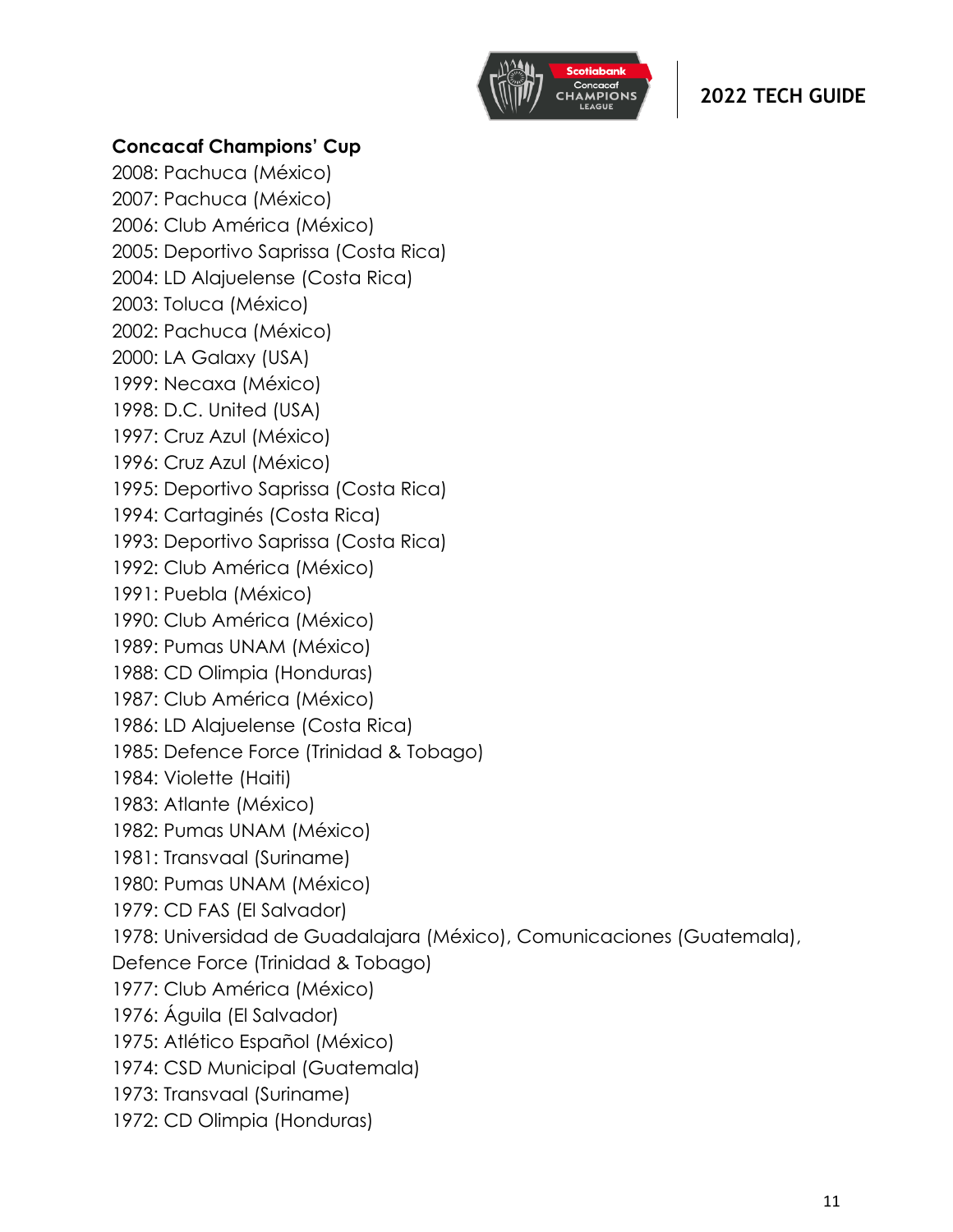

1971: Cruz Azul (México) 1970: Cruz Azul (México) 1969: Cruz Azul (México) 1968: Toluca (México) 1967: Alianza (El Salvador) 1963: Racing Club Haitien (Haiti) 1962: Guadalajara (México)

# **TOURNAMENT WINDOWS**

# **December 2021**

15 Draw

# **January 2022**

11 Summit

#### **February 2022**

15-17 Round of 16 – 1st Leg 22-24 Round of  $16 - 2$ <sup>nd</sup> Leg

### **March 2022**

| 8-10      | Quarterfinals $-1$ <sup>st</sup> Leg |
|-----------|--------------------------------------|
| $15 - 17$ | Quarterfinals $-2nd$ Leg             |

### **April 2022**

5-7 Semifinals – 1st Leg 12-14 Semifinals – 2nd Leg  $26-28$  Finals – 1st Leg

# **May 2022**

 $3-5$  Finals –  $2<sup>nd</sup>$  Leg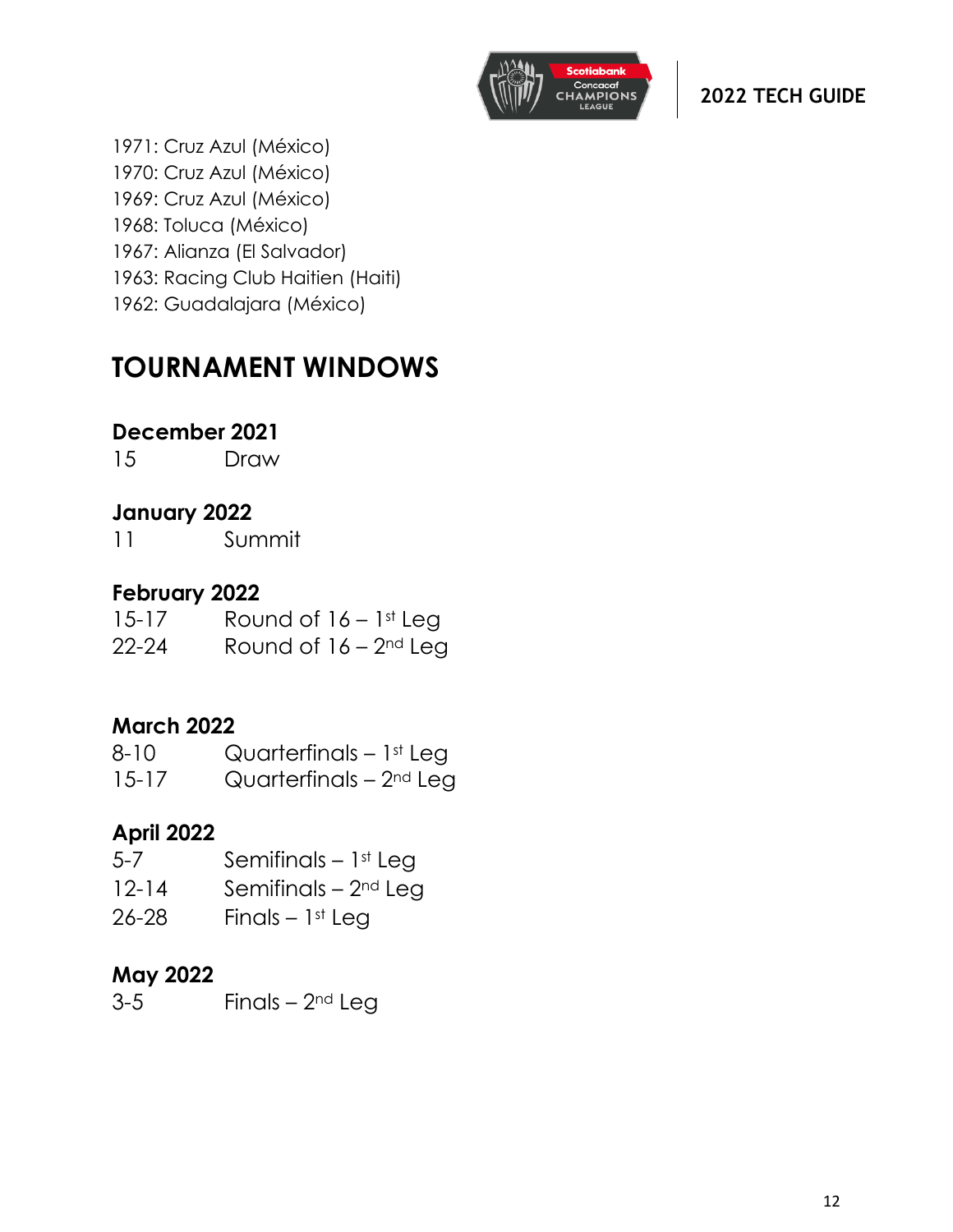

# **HOTELS**

All hotels recommended by the home club, for use by the visiting clubs and match officials, are required to have a minimum rating of four stars. If there are no four-star hotels within a 50 miles radius of the stadium, then a hotel of lesser quality may be recommended, however it must be approved by Concacaf.

Each club must recommend at least three four-star hotels to ensure that the teams and the Concacaf HQ are able to stay at different hotels.

The visiting club must verify with both the home club and Concacaf to ensure that the hotel that they choose has not already be identified as the Concacaf HQ hotel or the home club's hotel. It is not mandatory that the visiting club uses a hotel recommended by the home team.

Concacaf will designate the Concacaf HQ for all 16 cities (or less if teams share the same city) prior to the start of the competition. These hotels cannot be used by either club when participating in the Scotiabank Concacaf Champions League competition.

If the visiting club books a hotel already pre-designated for use by the home club or Concacaf, then the visiting club will be required to change hotels at their own cost. If for whatever reason, it is decided that the alternative hotels are not able to accommodate the visiting club either due to security concerns or lack of available rooms, and therefore must stay at a hotel that is already being used either by the home club or Concacaf, then they must ensure that their rooms are on different floors than the other group.

Minimum requirements for a hotel to be considered:

- Four-star rating
- Minimum standards of each room must include:
	- o Air conditioning / heating
	- o Internet access (wired or wireless)
	- o In room shower
	- o Hot/cold running water
	- o Toilet
	- o Gym access (whether on or off the premises)
	- o Access to a conference room
	- o 24-hour security on the premises
- Must be within 50 miles from the stadium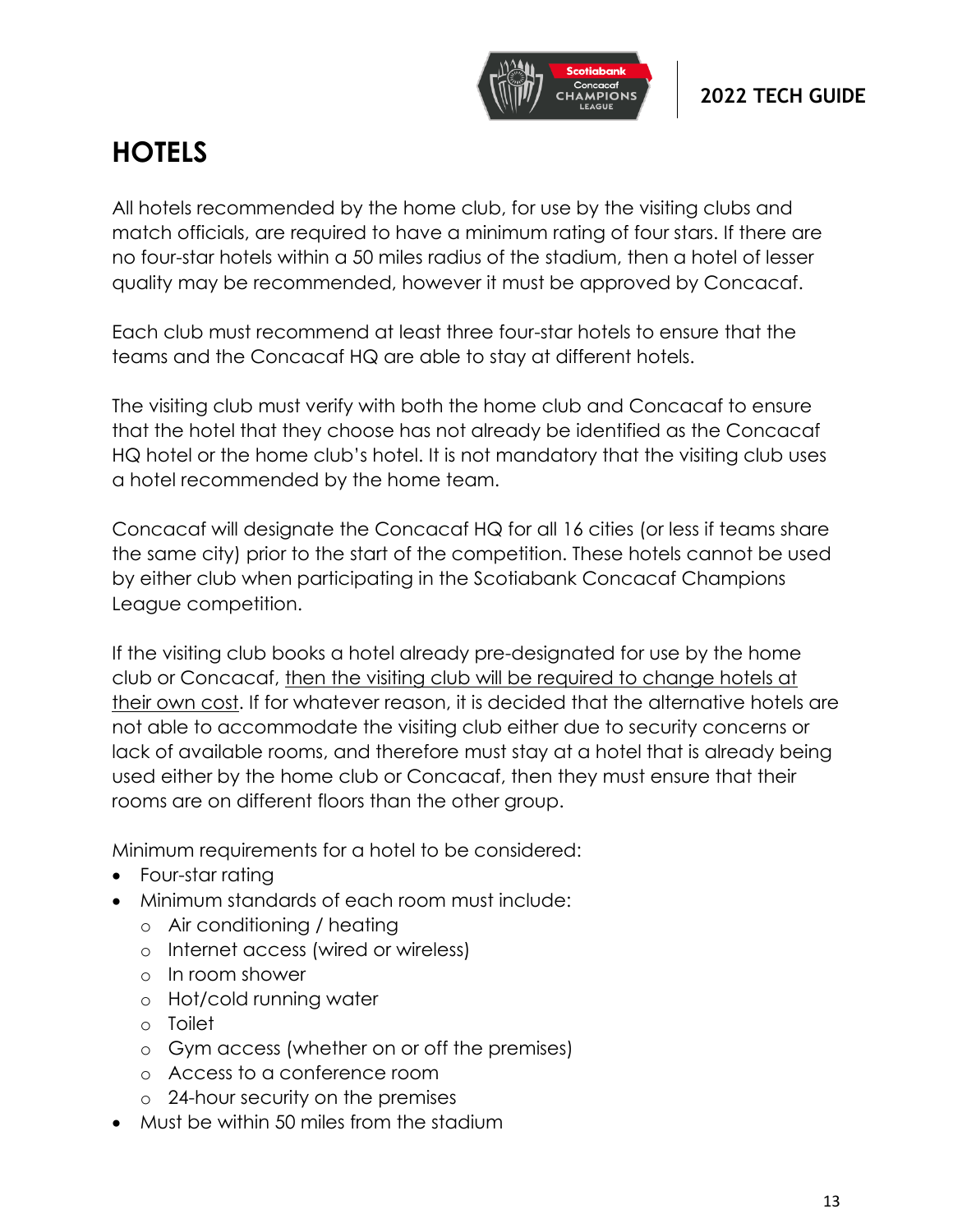

# **ILLUMINATION REQUIREMENTS**

Stadium Liahting

- Each Stadium must have an evenly lit field, with proper horizontal and vertical light distribution;
- The field lights must be fully turned on two hours before kick-off or before sunset, whichever comes first;
- Stadium lighting must remain on for a minimum of one-hour post-match to ensure the safe and complete egress of all spectators;
- A power backup system is required (separate and independent) from the primary system.

\*Note that primary and back-up must also be separate from the power to the broadcast compound.

# **Lighting Standards**

Starting in 2018, Concacaf implemented new lighting requirements for its competitions. The minimum illuminance required will be 1,000 lux measured vertically. This increase in lighting will assist in growing our competitions by allowing Concacaf to produce higher quality images for TV as well as make it more attractive to fans and for prospective new sponsors.

As of 2020, Concacaf again increased the lighting requirements, however the competitions were divided into three tiers, and the SCCL was established a Tier 1 competition.

Below explains each tier as well as details how the inspections will be conducted. This information will be useful for those who will conduct the inspections to ensure continuity.

Each club must ensure that the stadium management conducts yearly lighting and infrastructure inspections regardless if they are participating in a Concacaf competition or not to identify issues and ensure compliance with league, federation and confederation requirements. As it stands now, if the club waits to conduct the inspection qualifying for the competition, it may leave little time for your club to be able to correct any issues that may be discovered during the inspection.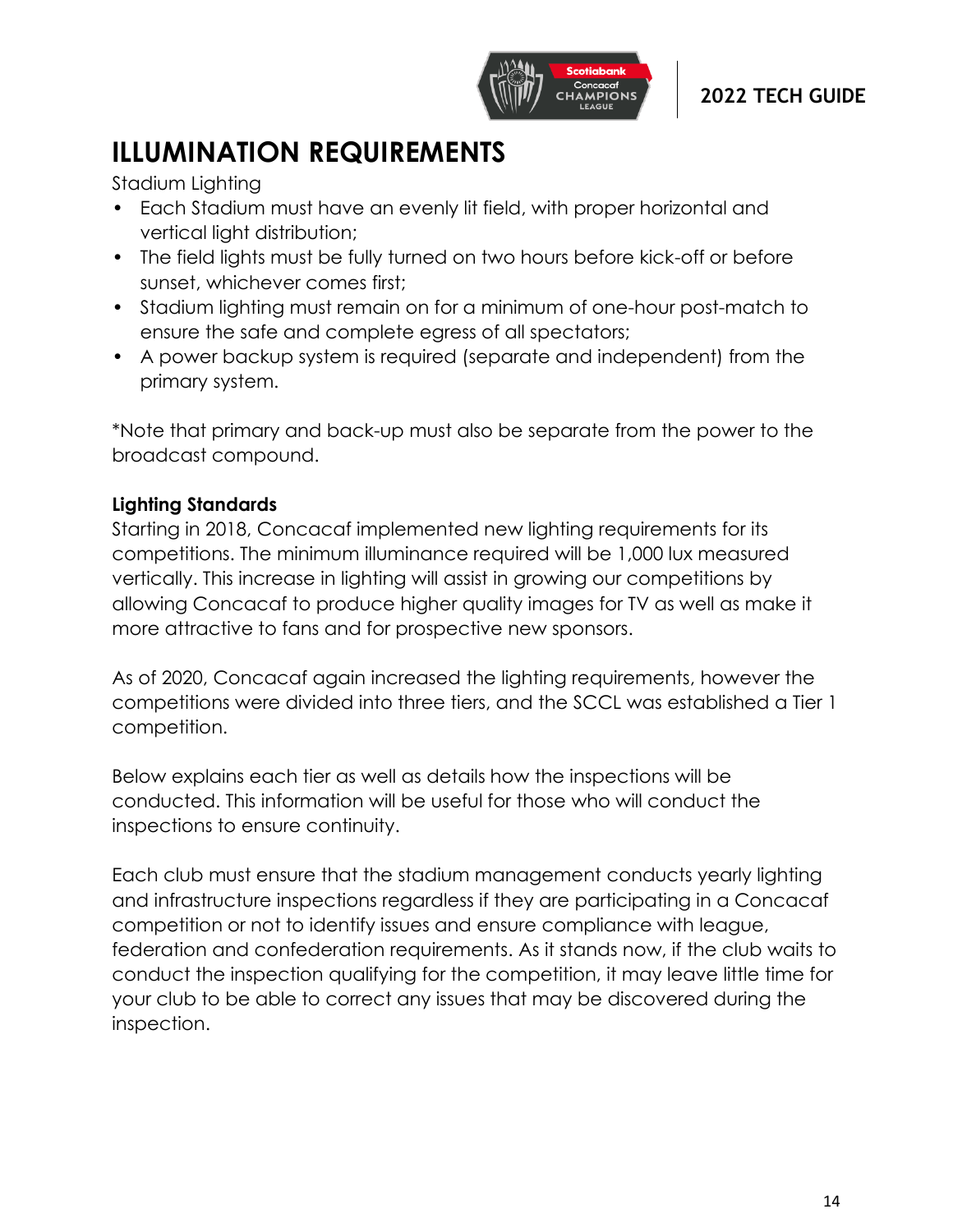

#### Terminology:

- **Horizontal Illuminance (Eh**): Is the measurement of horizontal illuminance reaching a horizontal surface taken at one meter above the playing surface. (See diagram A)
- **Main Camera Illuminance (Ev):** Measurement of vertical illuminance towards the main camera position. Calculations will be based on light meter orientation perpendicular to the sideline at an angle of 60 degrees, at one meter above playing surface. (See diagram B)
- **End Camera Illuminance (Ev):** Measurement of vertical illuminance towards the end camera position. Calculations will be based on light meter orientation perpendicular to the end line at an angle of 60 degrees at 1 meter above playing surface. (See diagram B)
- **Average Illuminance (Eh-avg or Ev-avg):** The arithmetic average horizontal or vertical illuminance of a set of calculation points over a specified area.
- **Maximum Illuminance (Eh-max or Ev-max):** The highest recorded horizontal or vertical measurement over a set of calculation points.
- **Minimum Illuminance (Eh-min or Ev-min**): The lowest recorded horizontal or vertical measurement over a set of calculation points.
- **Maximum to Minimum (Eh or Ev):** The ratio of the maximum to minimum measurement.
- **Average to Minimum (Eh-avg or Ev-avg):** The ratio of the average horizontal or vertical measurement to the minimum horizontal or vertical reading.
- **Uniformity Gradient (UG):** Is a measure of the rate of change of illuminance expressed as a ratio between the illuminance level of adjacent measuring points on a uniform grid.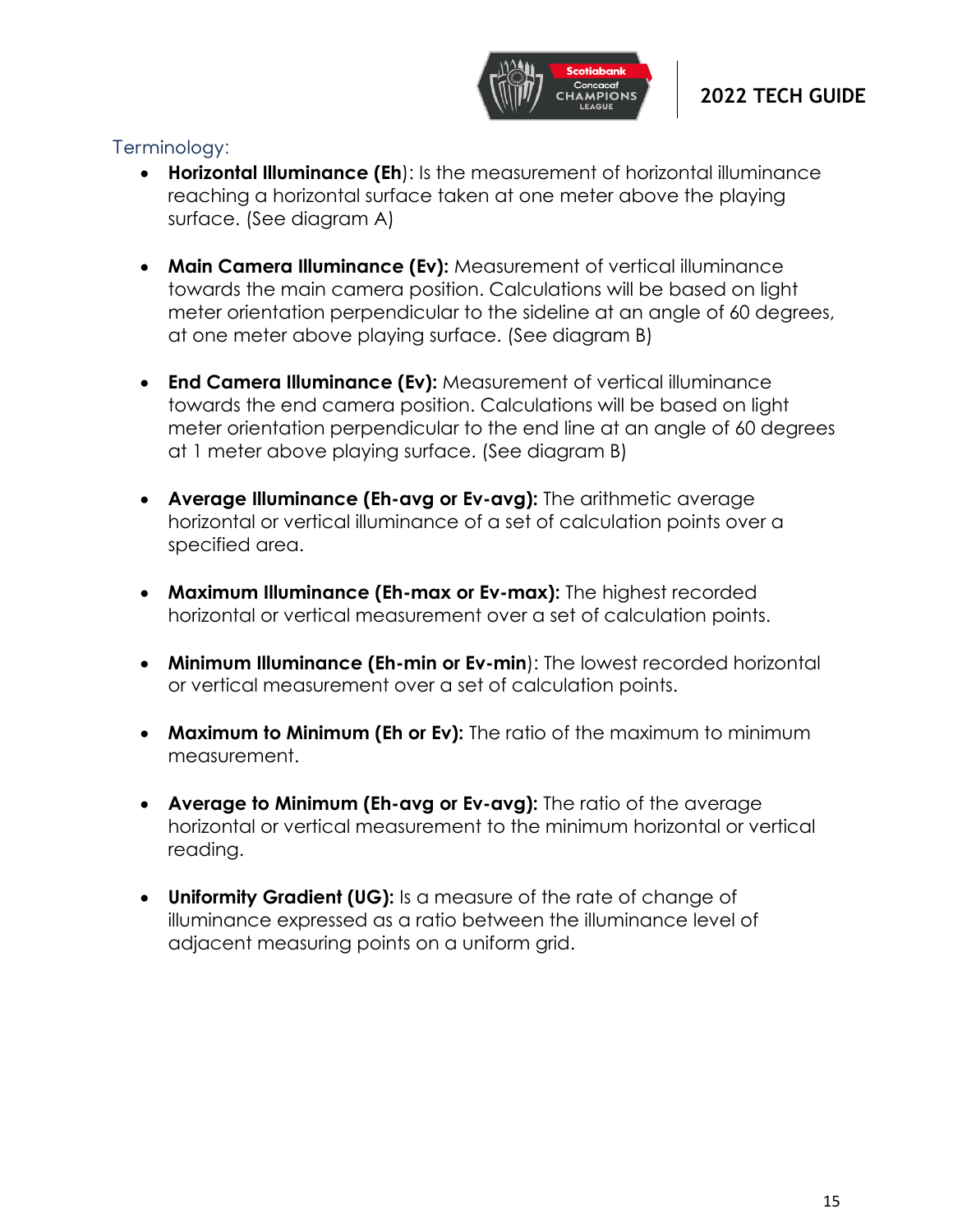

#### **Concacaf Lighting Requirements 2022-2023**

| <b>Calculation</b><br><b>Metrix</b> | Average<br>(lux) | <b>Maximum/Mini</b><br>mum Ratio | Average/Mini<br>mum Ratio | <b>Uniformity</b><br><b>Gradient</b> |
|-------------------------------------|------------------|----------------------------------|---------------------------|--------------------------------------|
| Main TV (Ev)                        | 1000             | 2:1                              | 1.4:1                     | 1.4:1                                |
| End TV (Ev)                         | 800              | 2.1                              | 1:5:1                     | 1.4:1                                |

#### **General Notes**

- ➢ The above illumination values are minimum maintained requirements.
- ➢ Initial levels should be 1.4 times higher than indicated above to account for lumen and dirt depreciation.
- ➢ Light source color rendering index ≥ 65 CRI
- ➢ Light source kelvin temperature ≥ 4200k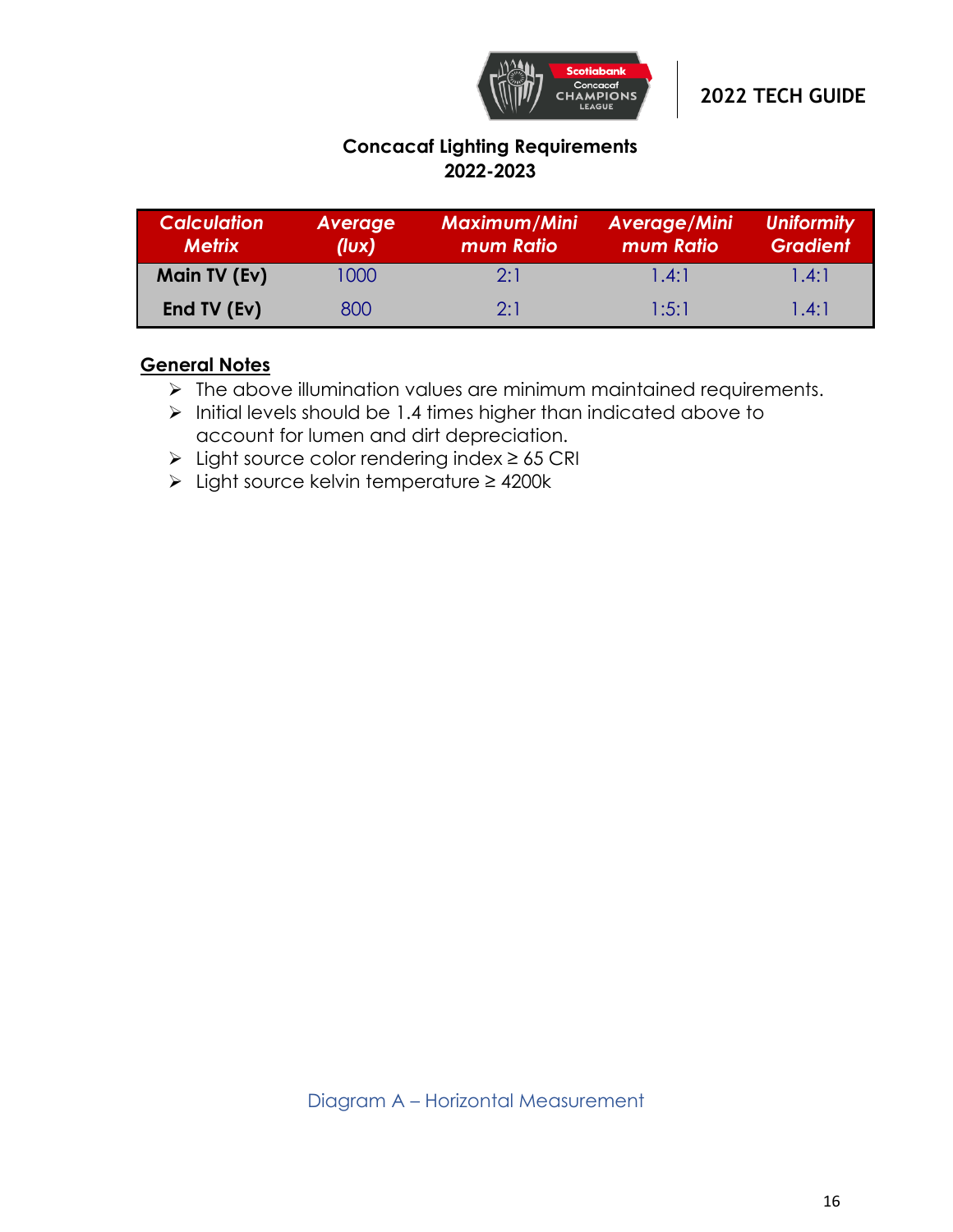

#### Diagram B – Vertical Measurement



# **Testing Parameters**

- The illumination will be testing on a 10m x 10m grid spaced equally across the pitch. Minimum number of testing points required is 77. (See Diagram C)
- Measurements will be taken 1 meter above the playing surface for vertical & horizontal readings.
- Measuring equipment will require certificate of annual calibration.

#### Diagram C

**2022 TECH GUIDE**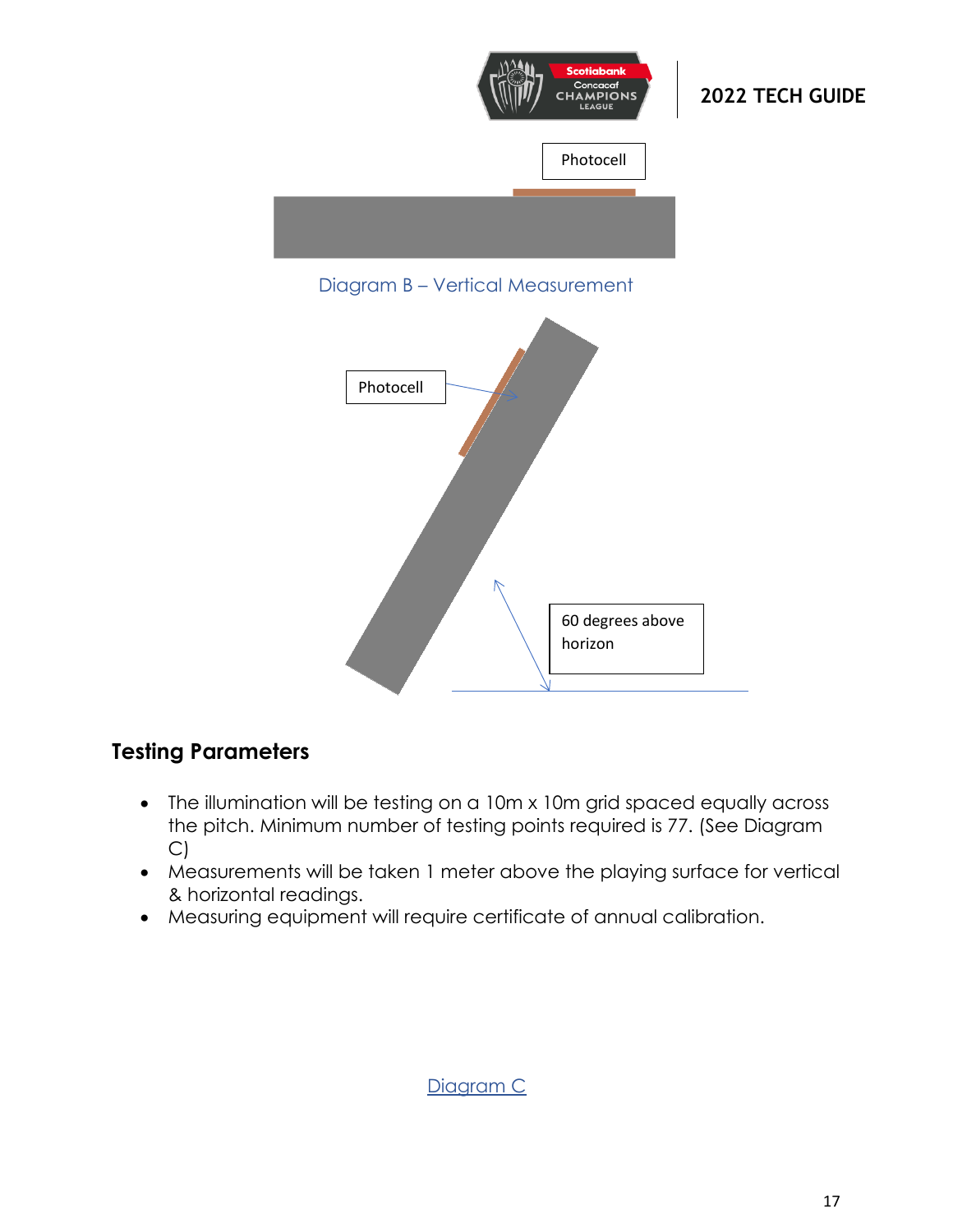

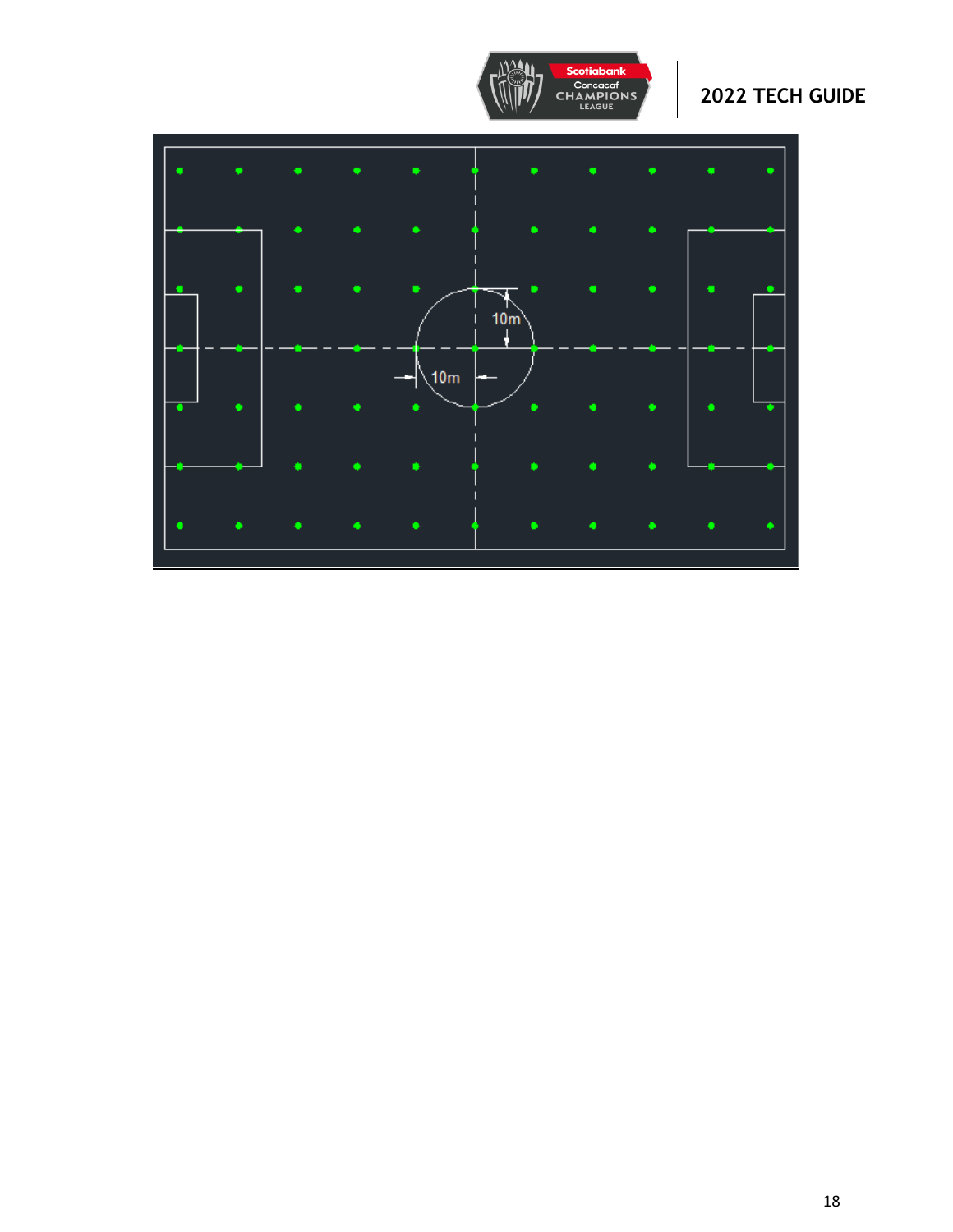

# **PITCH REQUIREMENTS**

# **General Information**

- Mowing patterns are illustrated below.
- The pattern for game day should be the "**Crossways Cut**" shown below.
- The grass height can range from 25-30mm however the optimal cutting length of the grass should be 25mm.
- The height of the grass should be the same for the training session as it is for the match.



# **Match Operations**

• To guarantee effective mowing, parts of the infrastructure (e.g. photographer positions, camera positions etc.) may need to be removed, depending on the stadium architecture and proximity of the perimeter hoardings to the pitch.

# **Timelines**

• Mowing should NOT take place in extreme mid-day heat. Furthermore, it is vital that the morning dew has completely evaporated before mowing.

# **Mowing in Stadiums Prior to Training Sessions**

- Mowing must be completed at least one hour before the first training sessions on Match Day-1. Exceptions are possible in the event of bad weather.
- Mowing duration: three to four hours, should be done prior to training.
- Re-marking the lines is not mandatory on every occasion. Concacaf's Venue Coordinator will assess the lines, then decide if re-application of paint is necessary. This will be done once the grass has been mowed.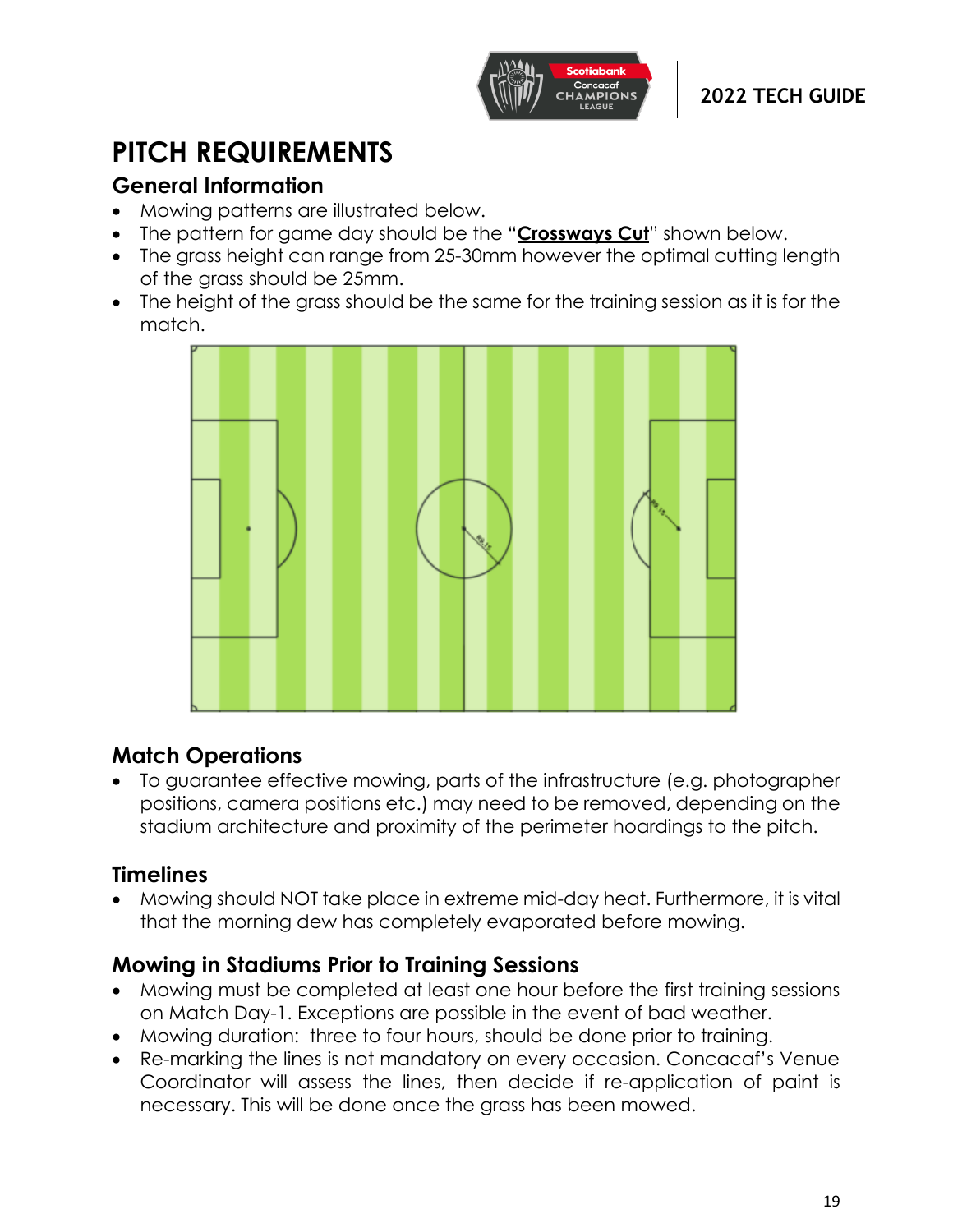

• If deemed necessary by Concacaf's Venue Coordinator, the home club may need to cut the grass prior to training sessions or before the match.

### **Mowing in Stadiums Prior to Matches**

- Schedule: Mowing must be completed at least five hours before kick-off. Exceptions are possible in the event of bad weather.
- Mowing duration: Mowing should take from three to four hours. Line marking will take one to one and half hours (time for drying has been excluded).
- Length of cutting: Should be agreed between the stadium's pitch maintenance team and Concacaf's Venue Coordinator, who will liaise with Concacaf HQ for any confirmation or feedback.
- No work should be done on the grass three hours before kick-off, on match day.

# **Pitch Watering Policy**

- The pitch will be watered two hours before Kick Off. If needed and approved by Concacaf's Venue Coordinator, it can be watered again in the period between the end of the players' warm up (-20 minutes from Kick Off) and the start of the pre-game protocol (-8 minutes from Kick Off). It can also be watered again at half time.
- Pre-match watering will be determined by the Venue Coordinator together with the groundskeeper and respective venue management personnel on site. This shall be done on a match-by-match basis.
- Pre-match watering applies a light film of water to the pitch. It is very important that this water is not over applied. This process allows the ball to backspin and slide along the surface, making the pitch play faster.
- When watering pre-match, the groundskeeper needs to ensure that cameras and advertising boards are considered and that the irrigation system/sprinklers are individually controlled by staff where necessary. This must be done to ensure a light film of water application.

# **PITCH MEASUREMENTS**

The below are excerpts taken from the International Football Association Board (IFAB) *Laws of the Game.* For full details, please review the "IFAB *Laws of Game*  2021/22".

Field measurements must comply with the international match standards as per the IFAB *Laws of the Game*.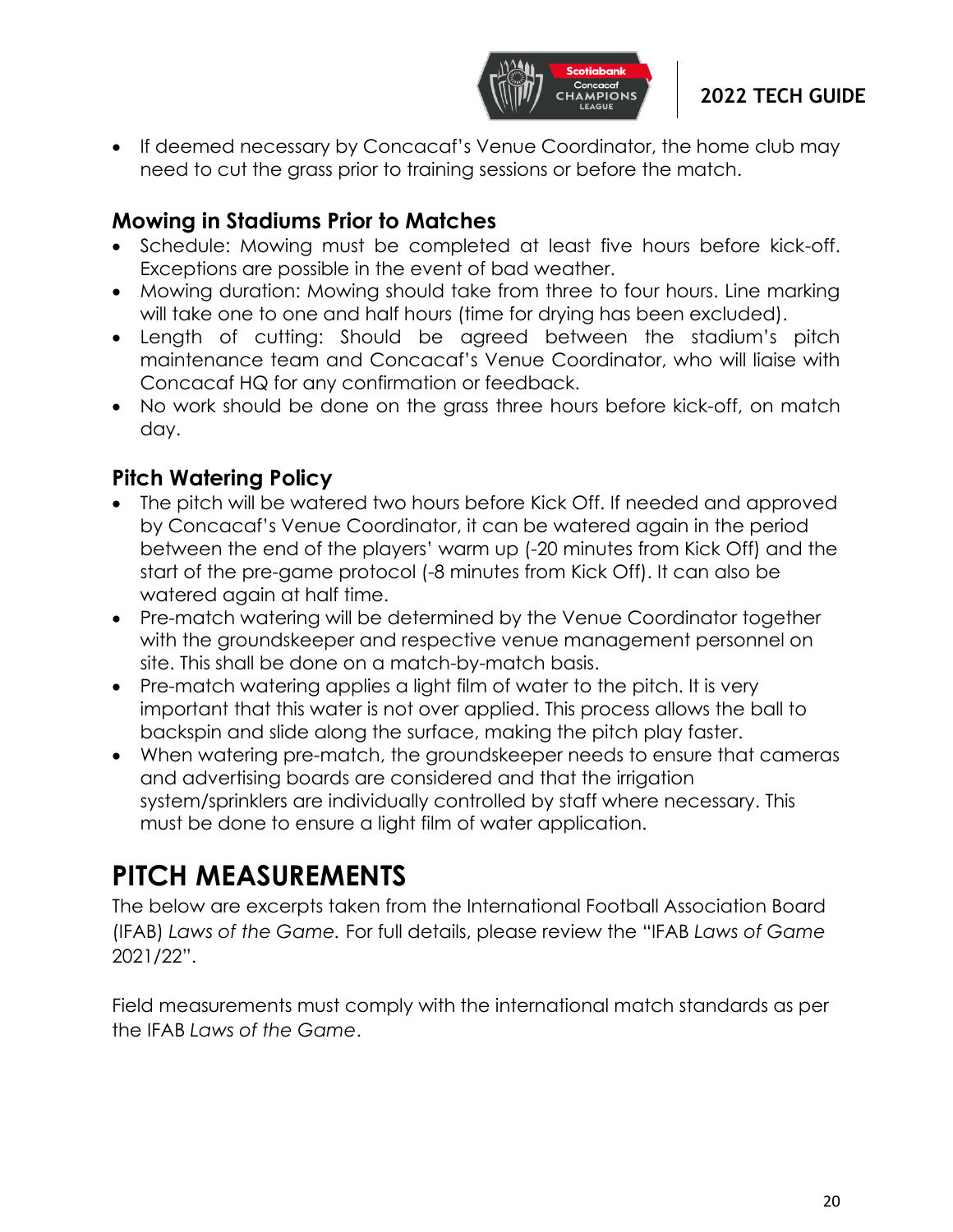

#### **International Matches**

Length: minimum 100m (110yds) maximum 110m (120yds) Width: minimum 64m (70yds) maximum 75m (80yds)

#### **Field Markings**

All lines must be of the same width, which must not be more than 12cm (5 inches).

The center mark is indicated at the midpoint of the halfway line. A circle with a radius of 9.15m (10yds) is marked around it.

Marks may be made off the field of play, 9.15m (10yds) from the corner arc and at right angles to the goal lines and the touch lines, to ensure that defending players retreat this distance when a corner kick is being taken.

#### **Goal Area**

Two lines are drawn at right angles to the goal line, 5.5m (6yds) from the inside of each goalpost. These lines extend into the field of play for a distance of 5.5m (6yds) and are joined by a line drawn parallel with the goal line. The area bounded by these lines and the goal line is the goal area.

#### **Goal Posts**

The distance between the posts is 7.32m (8yds) and the distance from the lower edge of the crossbar to the ground is 2.44m (8ft).

Both goalposts and the crossbar have the same width and depth, which do not exceed 12cm (5in). The goal lines must be of the same width as the goalposts and the crossbar.

#### **Grass Height**

The grass height can range from 25-30mm however the optimal cutting length of the grass should be 25mm.

#### **The Corner Arc**

A quarter circle with a radius of 1m (1yd) from each corner flag post is drawn inside the field of play.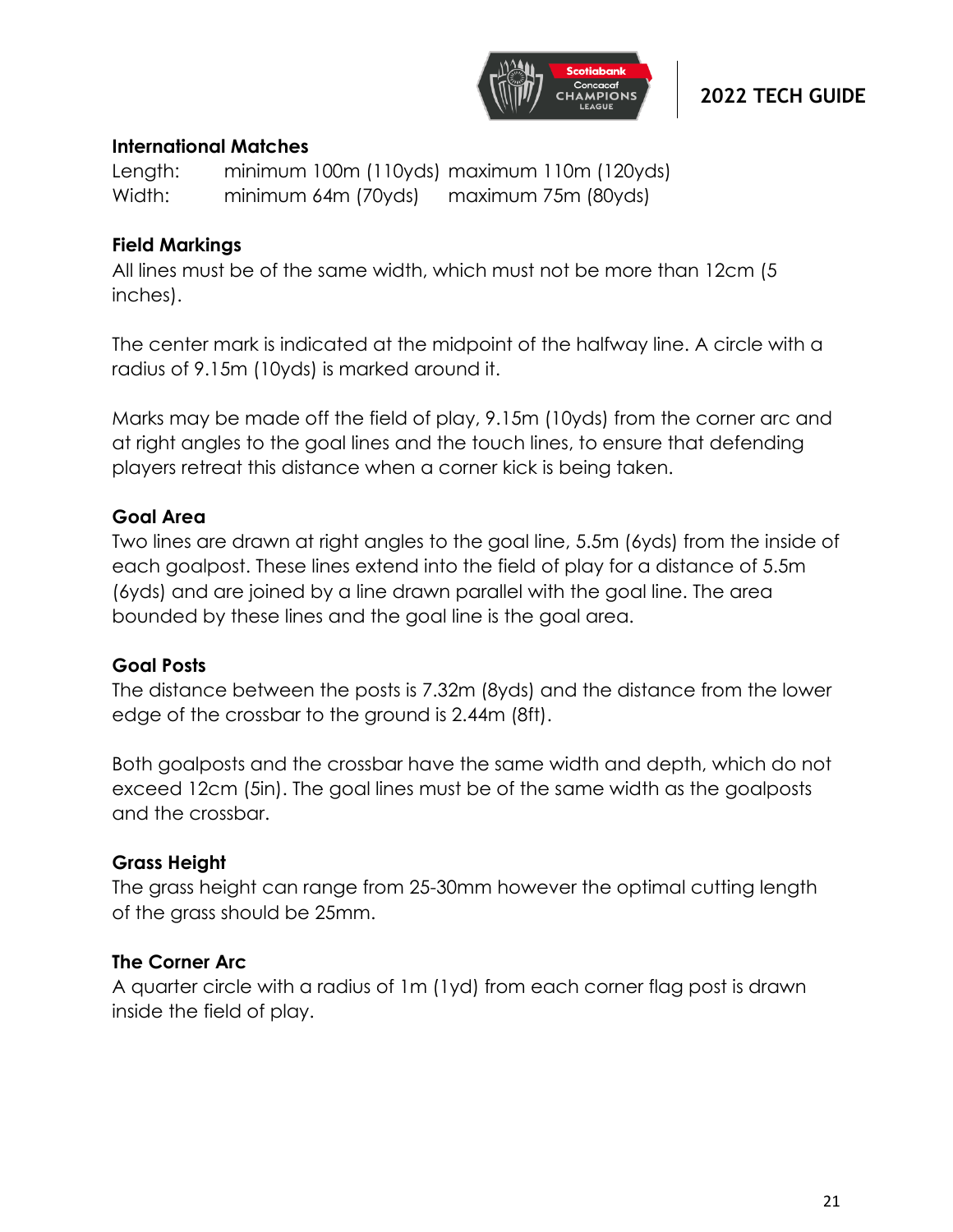

#### **Flag posts**

Not less than 1.5m (5ft) high, with a non-pointed top and a flag must be placed at each corner. Flag posts may also be placed at each end of the halfway line, not less than 1m (1yd) outside the touch line.

#### **The Penalty Area**

Two lines are drawn at right angles to the goal line, 16.5m (18yds) from the inside of each goalpost. These lines extend into the field of play for a distance of 16.5m (18yds) and are joined by a line drawn parallel with the goal line. The area bounded by these lines and the goal line is the penalty area. Within each penalty area, a penalty mark is made 11m (12yds) from the midpoint between the goalposts and equidistant to them. An arc of a circle with a radius of 9.15m (10yds) from the center of each penalty mark is drawn outside the penalty area.

#### **The Technical Area**

The technical area extends 1m (1yd) on either side of the designated seated area and extends forward up to a distance of 1m (1yd) from the touch line

#### **Commercial Advertising**

No form of commercial advertising, whether real or virtual, is permitted on the field of play, on the ground within the area enclosed by the goal nets or the technical area, or on the ground within 1m (1 yd.) of the boundary lines from the time the teams enter the field of play until they have left it at half-time and from the time the teams re-enter the field of play until the end of the match. Advertising is not permitted on the goals, nets, flag posts or their flags and no extraneous equipment (cameras, microphones, etc.) may be attached to these items.

In addition, upright advertising must be at least:

- 1m (1yd) from the touchlines of the field of play
- the same distance from the goal line as the depth of the goal net
- 1m (1 yd) from the goal net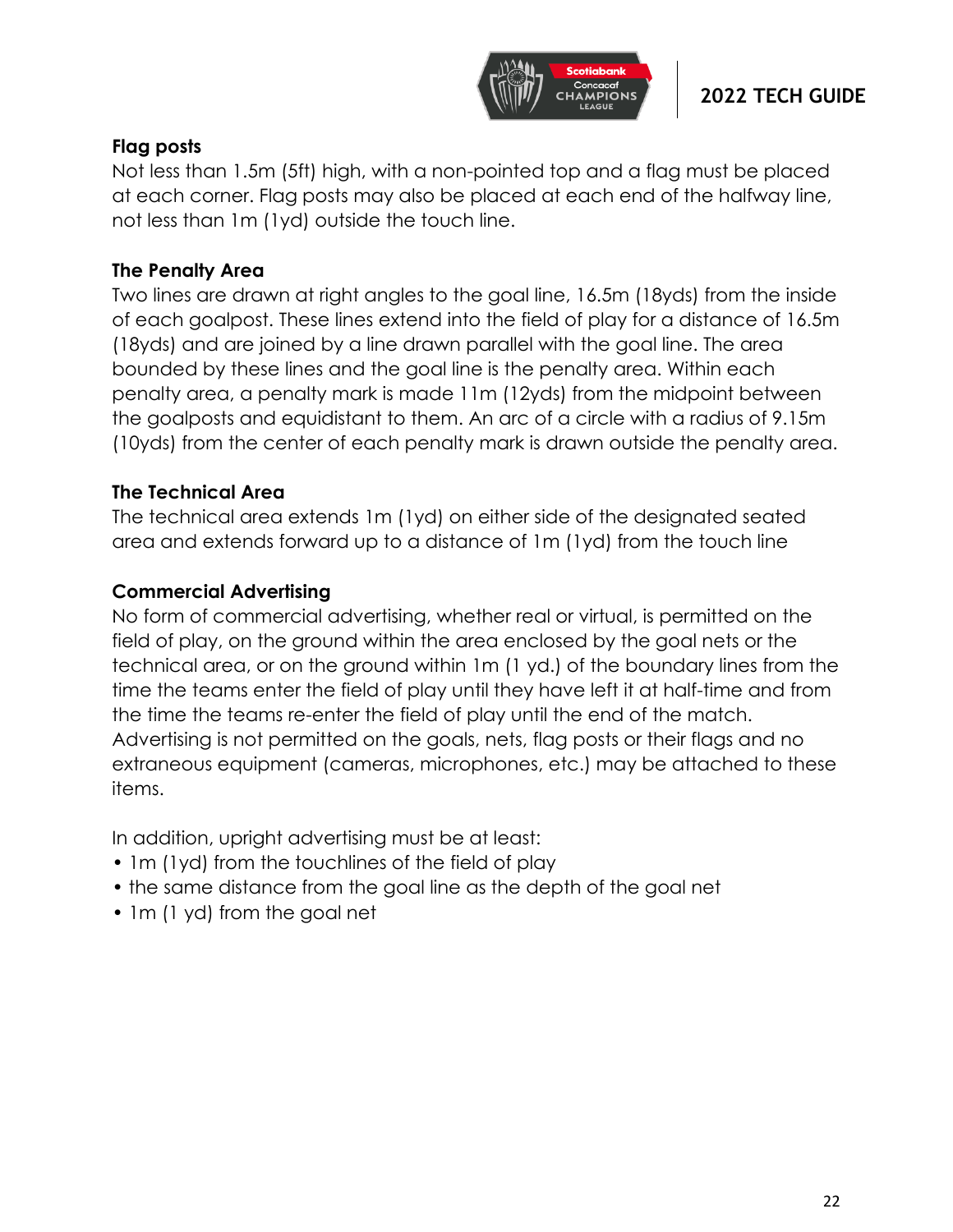

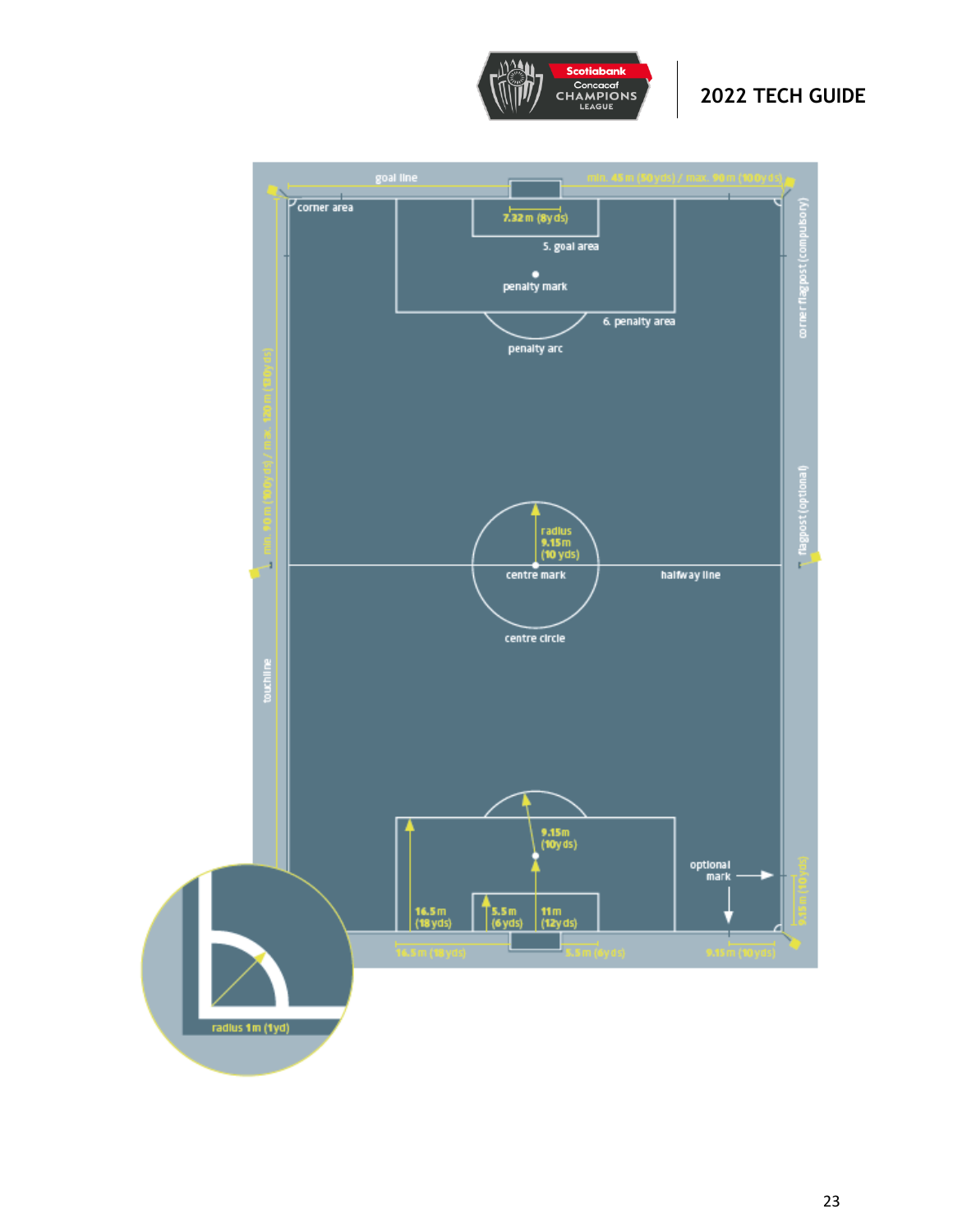

# **SITE INSPECTIONS**

Prior to the start of the competition, Concacaf will conduct a site visit to all 16 participating club home venues, unless otherwise determined by Concacaf.

The purpose of the site visit is to:

- Review and identify all stadium facilities required for the competition are in line with the latest edition of the Concacaf Stadium Guidelines
- Review the recommended hotels for match officials and visiting clubs
- Verify that the stadium can fulfill the minimum requirements for an HD broadcast
- Measure the light (conducted two hours after sunset)

For the official inspection, the club must ensure that:

- The required personnel are available as requested by Concacaf
- The stadium facilities are fully accessible for the entirety of the inspection
- Must provide all required documents as requested by Concacaf (e.g. preinspection form, FIFA turf certification document)
- The field match ready and fully set-up (lined, nets put up, benches etc.)
- Light inspections will be conducted 2 hours after sunset

Concacaf may conduct additional site visits throughout the competition.

If additional inspections are required, due to the failure to obtain the minimum stadium requirements, the club will have up to 45 days prior to the start of the competition to resolve any issues. Any subsequent inspections that are required, due to failure of the minimum requirements, will be done so at the home club's expense.

• All fields must comply with the IFAB *Laws of the Game* international field measurements.

If the field is artificial turf, then the field must be certified by a FIFA approved company and valid for the duration of the competition. For more information, please refer to<http://quality.fifa.com/en/Football-Turf/>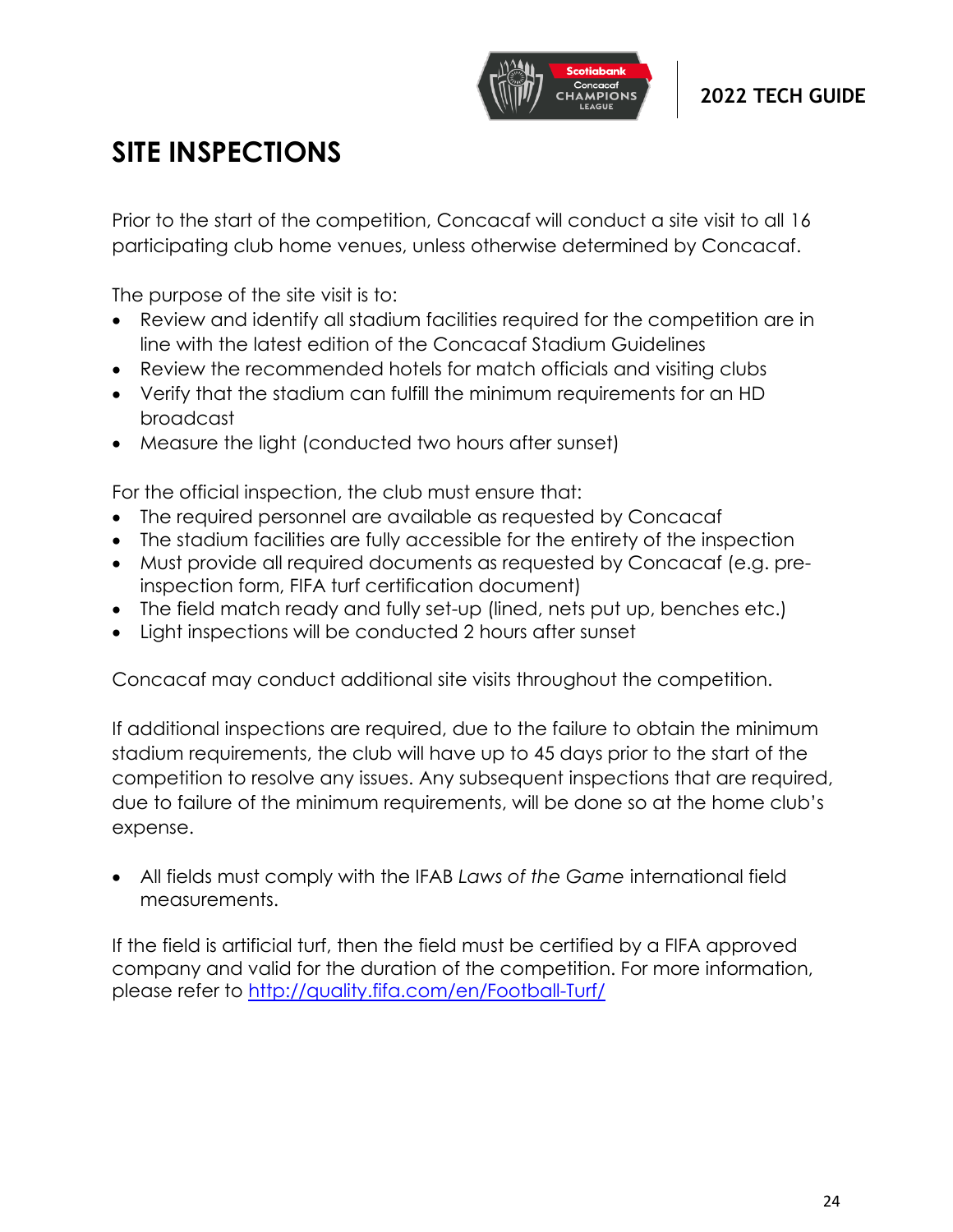

# **GENERAL REQUIREMENTS FOR STADIUM**

The stadium must be clean, ready for use and made available to Concacaf starting on MD-1.

#### **General Impression of the Stadium**

The inside of the stadium must be clean, free of any advertising and clear of any debris. Please see the Scotiabank Concacaf Champions League Commercial Guidelines for branding requirements

#### **Minimum requirements for each stadium:**

- Separate locker room facilities for the home club, away club and match officials, meeting the criteria listed in this guide;
- Controlled areas that may serve as post-match interview areas;
- A climate-controlled room for the post-match press conference with a basic speaker/PA system including at a minimum, two speakers and two microphones;
- Facilities to accommodate broadcast and production operations, consisting of at least two enclosed booths for radio and TV, and preferably at least two enclosed TV booths for no less than three media personnel;
- Controlled seating for no less than 30 media personnel;
- A climate-controlled media room with high-speed internet access for all attending media, television monitors carrying a live feed of the match, and refreshments for all attending media;
- Broadcast facilities for television trucks including parking space, security, power and two phone lines in the location where the production trucks will be parked;
- The club will provide Concacaf with access to all existing stadium broadcast camera positions in the stadium. Furthermore, the club will provide Concacaf, at Concacaf's cost, the ability to build additional temporary broadcast camera positions at the stadium;
- The club will provide Concacaf the right, at Concacaf's cost, to place temporary covering over any section(s) of unsold seats for television broadcast purposes;
- A fully operable public address (PA) system, audible inside the stadium, and an operator or announcer qualified in its use;
- A private, secured box or comparable seating area for the officials of the visiting club
- A covered, private and secured box, or comparable seating area for the Match Commissioner and Referee Assessor located at midfield (or as near as possible)
- Separate restroom facilities throughout the stadium for public use that: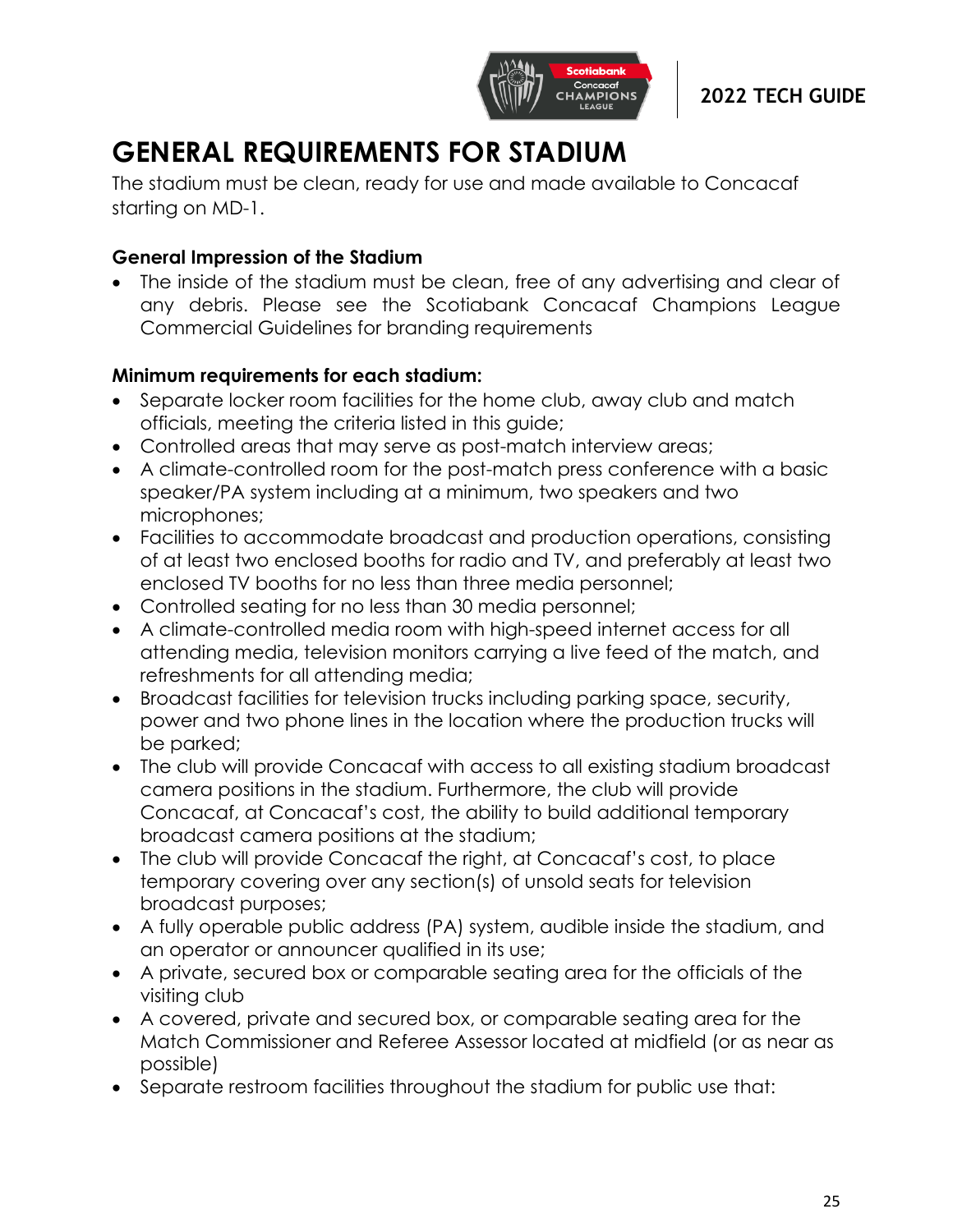

- o Are clean and sanitary from the point the stadium is open to spectators and must remain clean until at least 30 minutes after the match ends;
- o Have toilet seats on each seated toilet;
- o Have doors for each toilet that are able to close;
- o Is stocked with toilet paper in every toilet;
- o Has working sinks, with soap and paper towels and/or a hand dryer;

#### **Spectator Seating:**

- Seats for spectators must be individual, fixed (e.g. to the floor), separated from one another, shaped, numbered, made of an unbreakable and nonflammable material, and have a backrest of a minimum height of 30cm when measured from the seat
- **Field level seating is not permitted**

#### **Team Benches**

- Seating will be provided to accommodate nine (9) club officials and seven (7) substitute players as per the tournament's regulations
- The 4<sup>th</sup> Official's bench must have a table and enough seating for four (4) individuals. The 4<sup>th</sup> official's bench must be located between the home and visiting club's benches

#### **Warm-up Areas**

- Each stadium must have sufficient space for a proper warm-up area that allows substitute players enough space to warm-up adequately.
	- o The surface area must be either artificial turf or grass.
- All substitutes must wear a bib unless approved by the referee to enter the match
- There are three options for players to warm-up during a match:
	- o Option one: Behind both goals
		- Must have an equal amount of space behind each goal;
		- Players will warm up behind the goal closest to their bench;
		- **•** Up to seven players and one trainer;
		- No equipment is allowed during warmups (including cones, balls, etc.)
	- o Option two: Next to their respective team benches
		- Only three players from each club can warm up;
		- No equipment is allowed during warmups (including cones, balls, etc.);
		- No trainers are allowed
	- o Option three: Hybrid (between one goal and behind one bench)
		- The team that can warm-up closest to their bench will do so;
		- The other team will warm-up behind the goal closest to them;
		- Maximum of seven players and one trainer;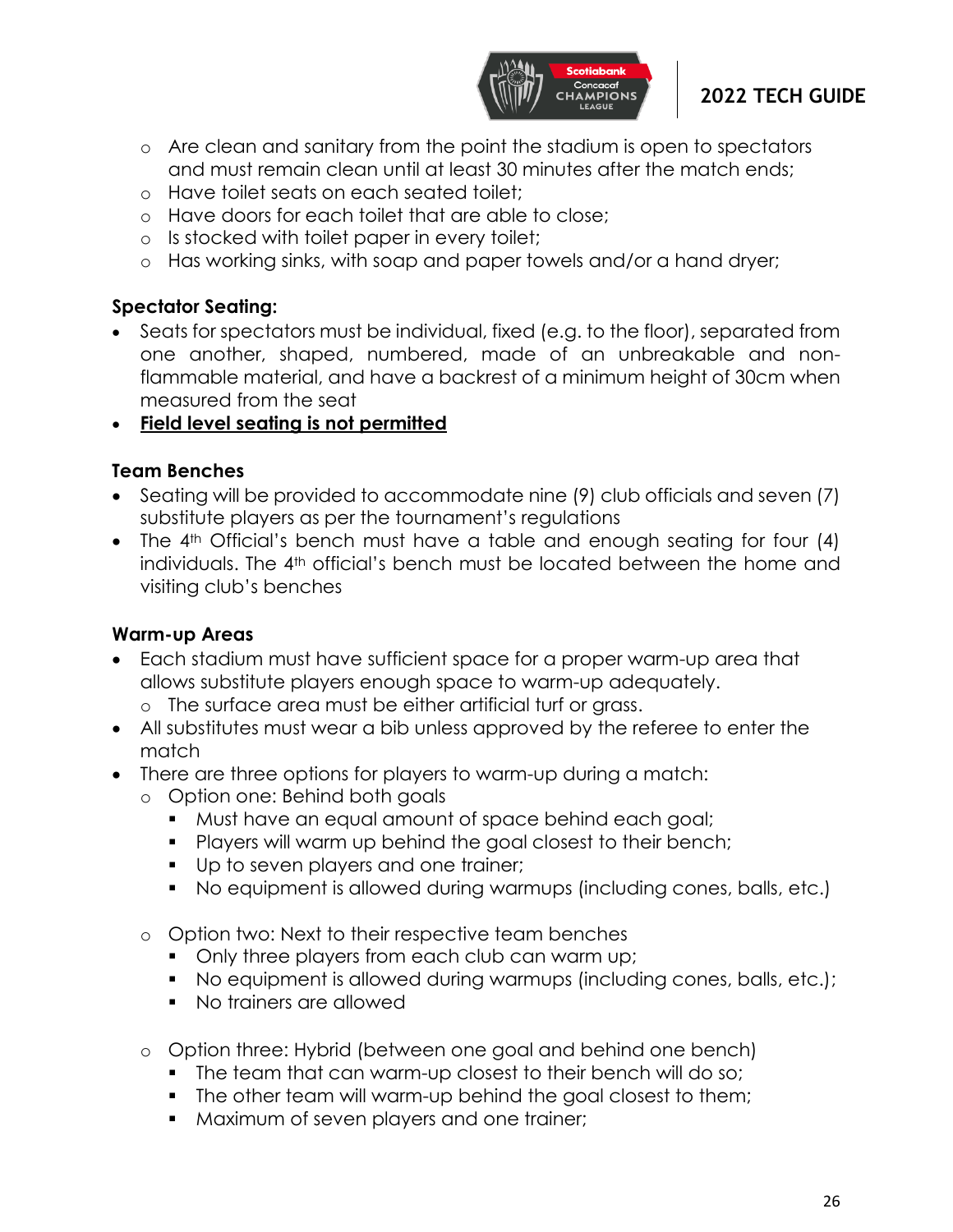

■ No equipment is allowed during warmups (including cones, balls, etc.)

The decision regarding where the players will warm up will be made by the Venue Coordinator and the 4th Official.

#### **Locker Rooms**

The locker rooms must be located away from the public, media and any unauthorized people and have a private entrance for each club.

Each locker room must be well ventilated with climate control (A/C, heating) and be brightly lit. The rooms must have non-slip flooring that are easily cleanable.

#### **Visiting Club Locker Room:**

- Must be large enough to accommodate 30 people;
- There should be bench seating, with clothes hanging lockers for at least 23 people;
- A minimum of 30 towels:
- Refrigerator;
- A table and chairs;
- Three cases of water, (24 count, 20-ounce bottles per case;
- Two cases of isotonic beverage (24 count, 20-ounce bottles per case);
- Minimum of eight (8) showers;
- Minimum of four (4) toilets;
- Bars of soap (minimum of ten) and bottles of shampoo (one per shower);
- Changing facilities for 25 people;
- Two massage tables and a tactical board;
- Ice minimum of two coolers and 30 kg of ice;
- Any additional special requests for the locker room on match day by the visiting club or Concacaf;

#### **Referees Locker Room:**

- Must be large enough to accommodate 6 people;
- Ten towels;
- Refrigerator;
- One case of water (24 count, 20-ounce bottles per case);
- One case of isotonic beverage (24 count, 20-ounce bottles per case);
- A cooler with 10 kg of ice;
- Minimum of two showers:
- Minimum of one toilet:
- Bars of soap (minimum of four) and bottles of shampoo (one per shower);
- Changing facilities for a minimum of four people;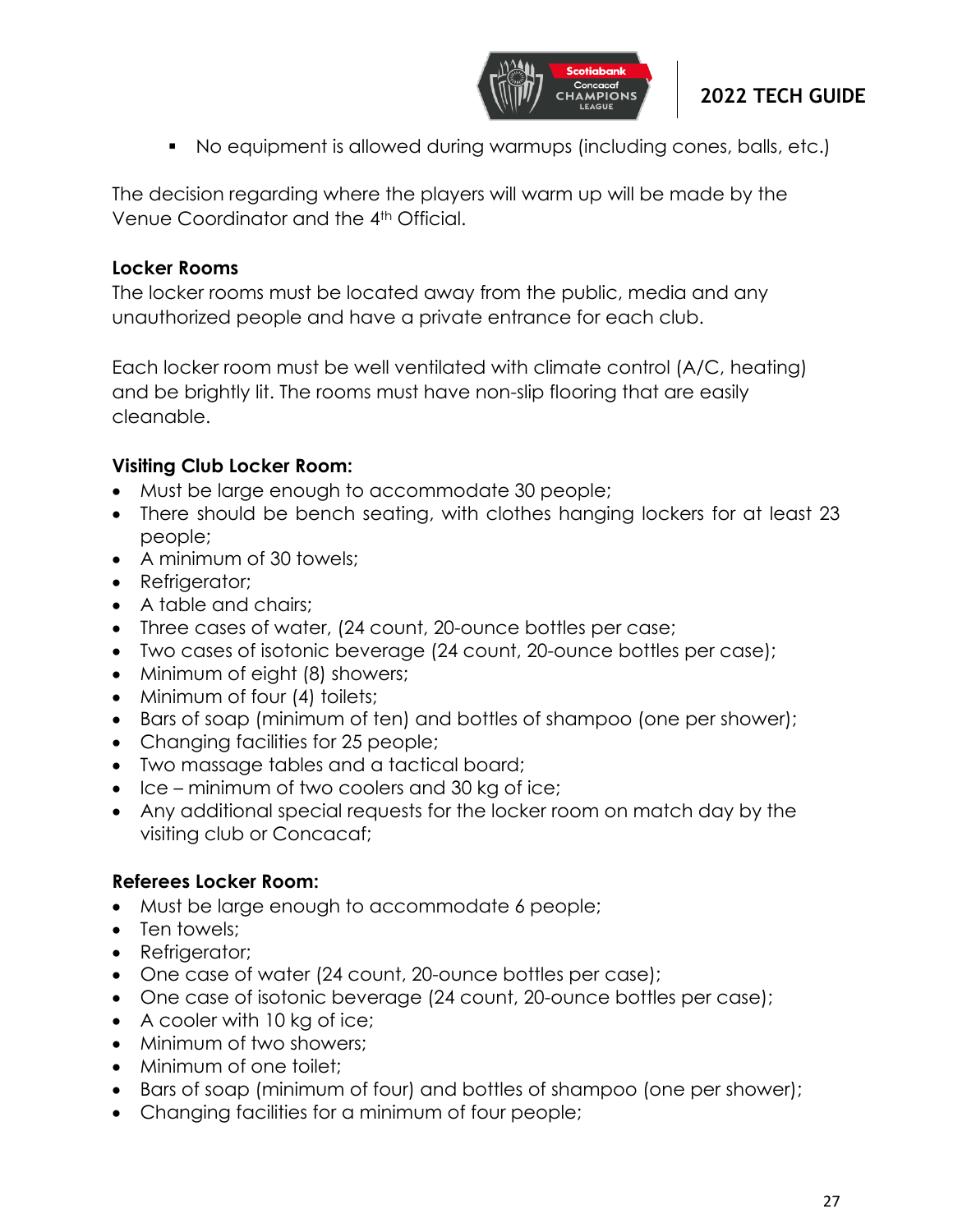

- A desk with two seats;
- High-speed internet

#### **Concacaf will post in each locker room:**

- Match countdown (in the language of the team)
- Match uniform colors

#### **Doping Control Rooms**

- Minimum size of the doping control room 16 m<sup>2</sup>, not including the sanitary **facilities**
- The doping control room, the waiting area/room and the toilet must be air conditioned or well ventilated, brightly lit with easily cleanable, non-slippery floors
- Equipment: One desk with four chairs, one cabinet with a lock, sink and mirror
- Seats for eight persons, a refrigerator equipped with sufficient non-alcoholic unopened drinks in cans or glass bottles, and a TV set
- Immediately next to it, with direct private access, the sanitary facilities: toilet, washbasin, mirror, and shower

#### **Concacaf Offices**

• An office for a minimum of eight people (30 m2) to be reserved exclusively for Concacaf. This room must be equipped with desks and chairs, a printer and wireless broadband internet access. The office will be situated close to the clubs' and match official's dressing rooms and to the pitch.

#### **Youth Program Room**

• A room (for up to 40 people) for the youth (ball boys/girls, flag bearers, player mascots) with toilet facilities nearby as well as tables and chairs.

#### **Public Address System**

- Modern public address (PA) system inside the stadium (and outside if possible) is required.
- Each stadium is required to input a sound system (music) into the PA system.
- The system needs to be compatible with wireless microphones (pitch side announcements).

#### **VIP Lounge**

• The reception areas (VIP lounge), form part of the VIP areas in the stadiums and must meet the capacity of the VIP tribune (area of 2 m2/person to be foreseen). If required, appropriate space should be allocated outside the stadium.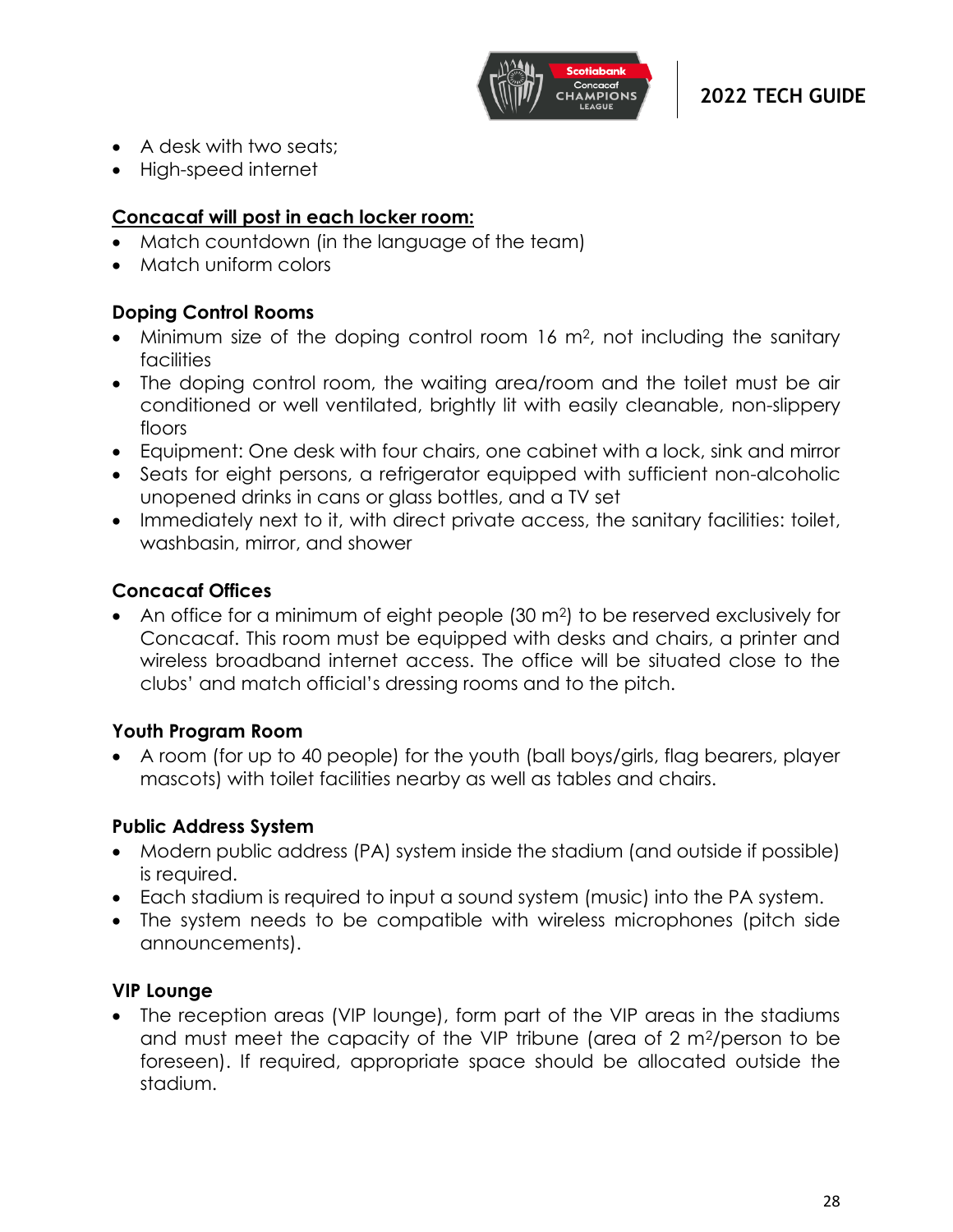

#### **Parking**

- The parking areas must be chosen in order to allow a short and unhindered access of the different groups to the stadium and their areas of activity. The distances of specific parking zones, to the reserved stadium entrances, must be in line with the importance of the target group (Concacaf officials, VIPs, club delegation) in question.
- Stadium authorities must avoid any crossover of the above-mentioned target groups before, during and after the matches.

#### **Retractable Roofs**

- If a stadium with a retractable roof is utilized for this competition, then it will be up to the home club to decide if the roof will be opened or closed for the match. This decision must be made no later than 2 hours prior to kick-off and once the decision is made, it cannot be reversed by the home club.
- If Concacaf officials feel that there is a weather concern that could affect the playing of the match, then they may override the home club's decision to keep the roof open. This decision may be made up to 30 minutes prior to kick-off.
- The roof may be closed during half time, if the match officials feel that by remaining open it may prevent the completion of the match.
- The roof may not be opened or closed while the match is being played.

#### *\*Note: All requirements are subject to change.*

# **MEETINGS**

# **MATCH ORGANIZATION MEETING**

The purpose of this meeting is to review all details and movements for the days leading up to the match and Match Day, with the home club personnel. The meeting should be conducted in a conference room at the stadium, on Match Day -2 or upon arrival of the Concacaf staff. If such a room is not available due to stadium restrictions, the meeting may take place in the hotel that is hosting the match officials.

| <b>Home Club</b>         | Concacaf                 |  |
|--------------------------|--------------------------|--|
| Team administrator       | Match commissioner       |  |
| Stadium manager          | Venue coordinator        |  |
| Media officer            | <b>Match Coordinator</b> |  |
| Marketing representative | Club liaison             |  |
| Stadium operations       | Venue press officer      |  |

The meeting requires the participation of the following representatives: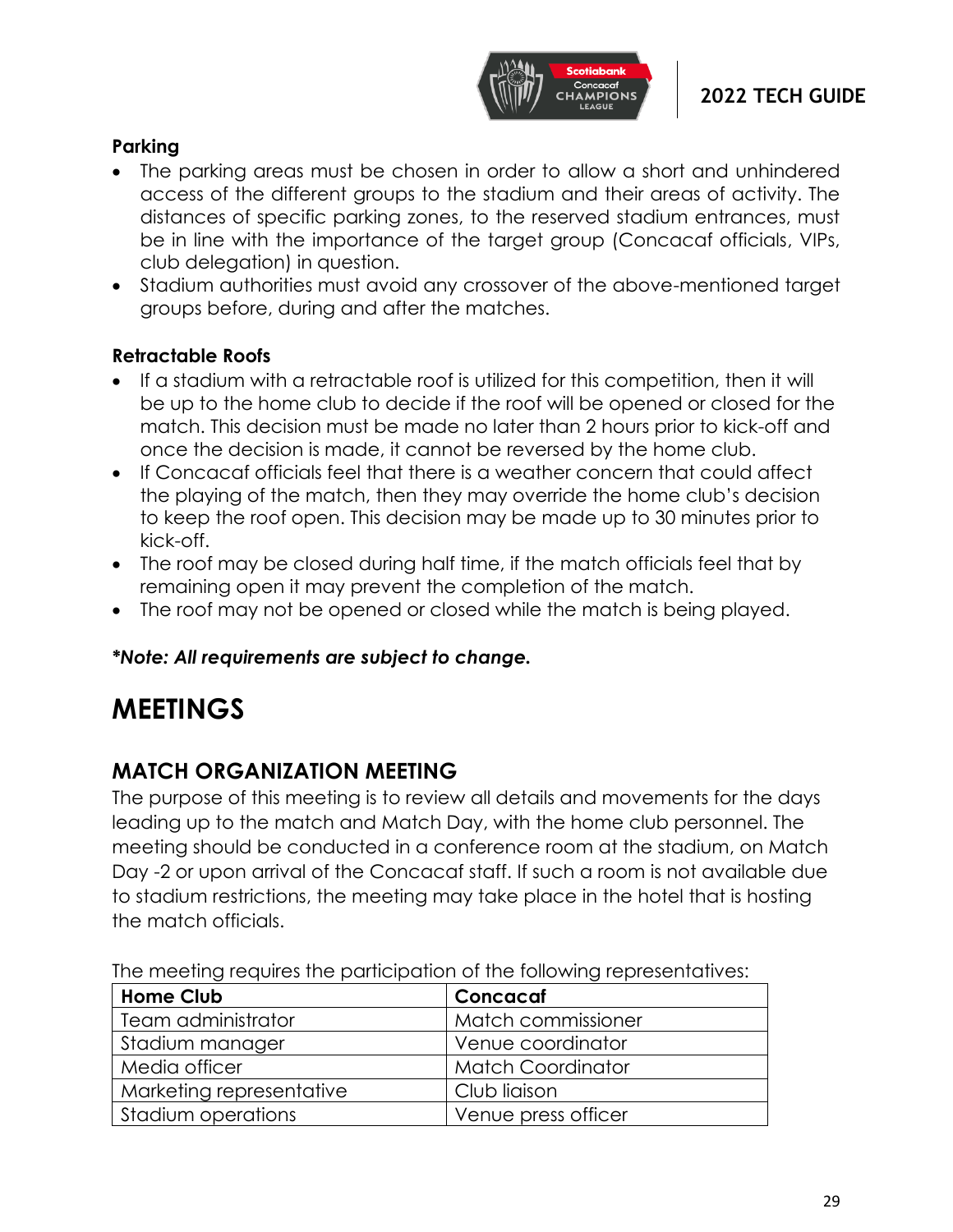

| Stadium security                 | Media officer               |
|----------------------------------|-----------------------------|
| Police representative            | Broadcasting representative |
| Club ticket sales representative | Marketing representative    |
| Medical representative           | Concacaf Support            |

Topics:

- 1. Administration
- 2. Competition
- 3. Communications
- 4. Media & Broadcasting
- 5. Marketing Matters
- 6. Medical Matters
- 7. Ticketing and hospitality
- 8. Security, Accreditation and Access Control
- 9. Volunteers
- 10. Transportation & Accommodation
- 11.Any other business

# **MATCH COORDINATION MEETING**

The purpose of the match coordination meeting is to confirm the details of the match. The meeting should be conducted in a conference room at the stadium on Match Day at 11:00 hours local time. If such a room is not available due to stadium restrictions, then this meeting can take place in the hotel hosting the match officials.

The following topics will be discussed:

- 1. Hotel departures and security escort for clubs, match officials and Concacaf personnel
- 2. Uniform check (clubs, referees, ball kids)
- 3. Game-day administrative procedures:
	- Review the start lists
	- Review the Countdown
	- Review the Pre-game protocol (flags, mascots, anthem)
- 4. Number of persons allowed on the substitutes bench
- 5. Warm-up procedures before and during the match
- 6. Pre and post-match handshake
- 7. Referee matters
- 8. Medical matters
- 9. Disciplinary matters
- 10.Media matters
- 11.Marketing matters
- 12.Safety and Security matters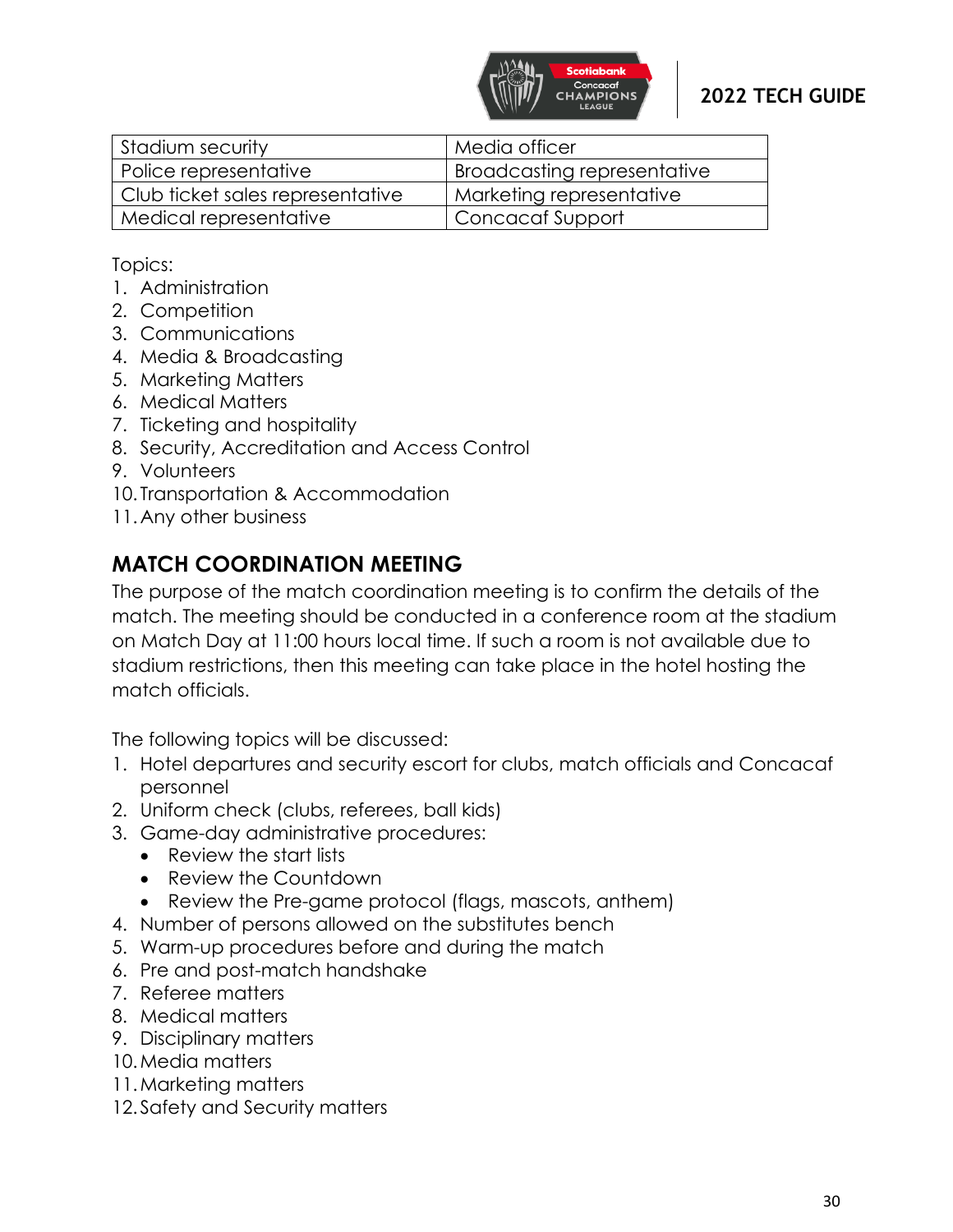

#### 13. Tickets & Credentials

| The following people are required to be in attendance: |               |                                  |
|--------------------------------------------------------|---------------|----------------------------------|
| <b>Home Club</b><br><b>Away Club</b>                   |               | <b>Match Officials</b>           |
| Team                                                   | Team          | <b>Match Commissioner</b>        |
| Administrator                                          | Administrator |                                  |
| Kit Manager                                            | Kit Manager   | Referee Assessor                 |
| <b>Media Officer</b>                                   | Media Officer | <b>Concacaf Venue</b>            |
|                                                        |               | Coordinator                      |
| Security Officer                                       |               | <b>Concacaf Security Officer</b> |
| Stadium                                                |               | <b>Concacaf Venue Press</b>      |
| <b>Operations</b>                                      |               | <b>Officer</b>                   |
|                                                        |               | Concacaf Match                   |
|                                                        |               | Coordinator                      |

# **TEAM ARRIVAL MEETING**

The Team Arrival Meeting is to confirm the eligible 23 players for each team utilizing their official identification as well as reviewing the uniforms of each player.

| <b>Team Representatives</b> | Concacaf           |
|-----------------------------|--------------------|
| Team administrator          | Match commissioner |
| Kit Manager                 | Venue coordinator  |
| Players                     |                    |

Requirements:

- 1. Complete uniform kits for each player and goalie (socks, shorts, shirts)
- 2. Passports (or official identification) for each of the 23 registered players (if any of the 23 players will not dress for the match, then they will not need to be verified)
- 3. All players that will dress must be made available (starters and substitutes)

# **ACCREDITATIONS**

Concacaf will implement a credentialing system for all Scotiabank Concacaf Champions League matches. This system can be utilized in conjunction with one that is already in place at each venue however, the Concacaf credentialing system will be required for anyone that will have access to the field, dressing rooms, in addition to media/broadcast and VIP areas.

If your club utilizes their own credentialing system, then Concacaf will require digital examples of the credentials sent to Concacaf one (1) month prior to the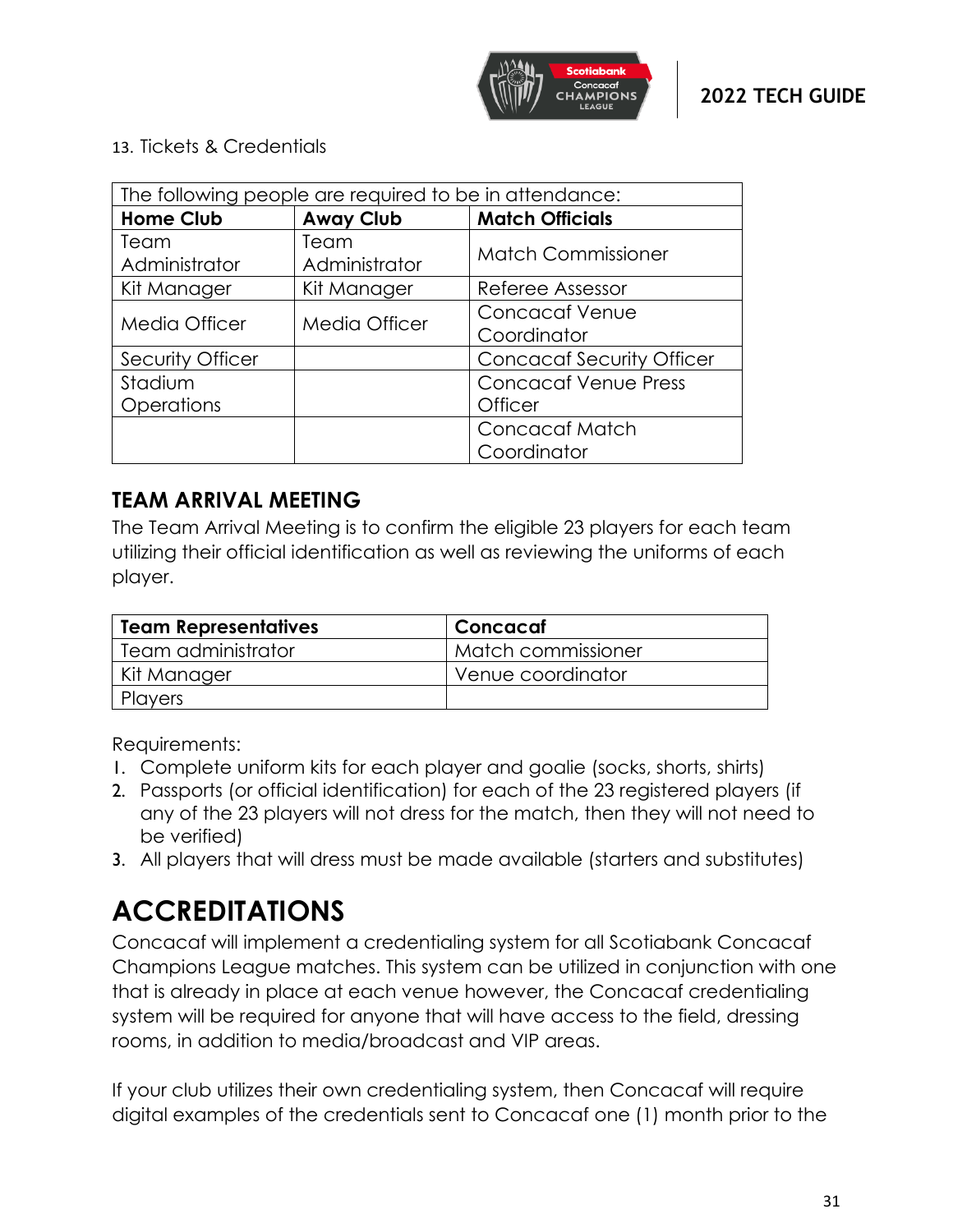

start of the competition with an explanation of their use and the areas they cover.

Home Clubs will be responsible to:

- Print and post Concacaf's credential boards at all entrances where the credentials will be in effect;
- Instruct security and police on the application of the credentials as well as the zones they cover;
- Provide Concacaf with a list of all personnel that will require a Concacaf credential as well as the area privileges. There may be a higher quantity of personnel on the field prior to kick off to assist with field preparations or assisting their club in warmups. However, upon kick-off, the only personnel that will be permitted on the field must have an active role in the match. Examples are:
	- o Field maintenance crews
	- o Security personnel
	- o Home club operations staff
- If it is determined that personnel are not required to be on the field during the match, they may be asked to leave

Visiting teams will be responsible to:

- Provide Concacaf with a list of all personnel that will require a Concacaf credential as well as the area privileges. These personnel will include:
	- o Players
	- o Training Staff
	- o Support Staff (e.g. kit manager)

Only substitutes listed on the Start list and team staff listed on the Team Officials list will be permitted to be on the field during the match. All other visiting team personnel, including their delegation, will be required to remain in the locker room or move to their assigned seating.

Our Scotiabank Concacaf Champions League credentials can be used in conjunction with your Club's system

#### **INDIVIDUAL CREDENTIAL IS ONLY VALID FOR A SINGLE MATCH**

Concacaf's credentialing system focuses on the following areas:

- Field Area
- Competition Area (e.g. locker rooms, VC office)
- Media Areas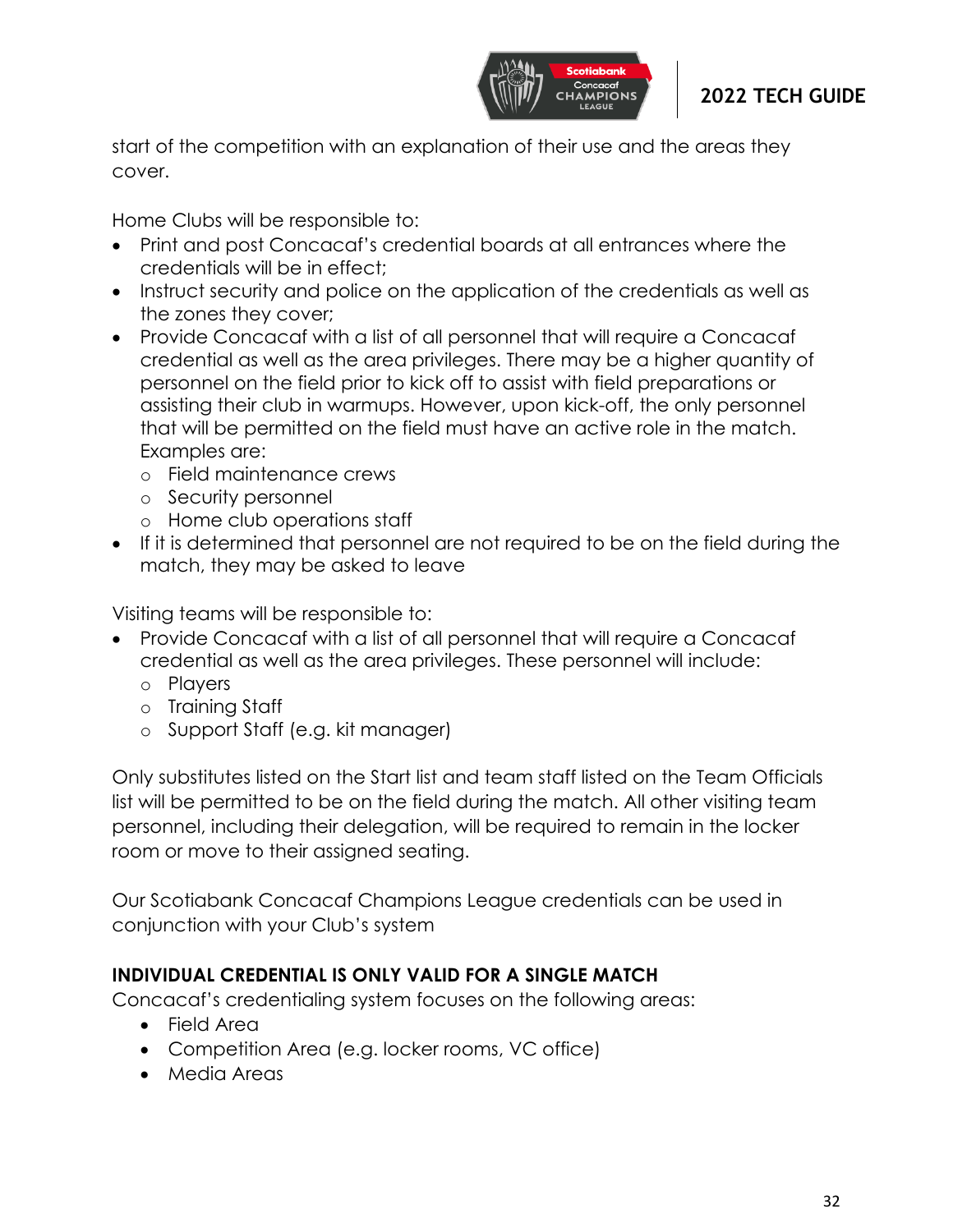

For all other areas, a club can use their own accreditation system

Access will only be granted to the field, competition and media areas using Concacaf credentials.

# **Pre-Match Protocol**

We encourage clubs to organize pre-match and halftime activities in the stadium to entertain their fans, however prior to any activation, all activities must be approved by Concacaf. The following points apply:

- No activities may interfere in any way with the official pre-match ceremony
- Pre-match or half-time activities organized by the club may NOT take place on the pitch unless otherwise approved by Concacaf
- All activations that display political or racist messages are explicitly prohibited

#### **Flags & Flag Bearers**

National flags are not to be used for any matches in the Scotiabank Concacaf Champions League unless approved by Concacaf.

Concacaf approved flags will be provided by the Venue Coordinator on Match Day.

Concacaf may utilize other flags as part of the protocol throughout the tournament. Concacaf will notify the home club of any additional requirements to ensure proper staffing needs.

#### **Anthems**

The only anthem that is to be played during the competition is the Concacaf anthem, unless otherwise stated by Concacaf.

#### **Moment of Silence**

A Moment of Silence may be observed prior to the start of a match only under the following circumstances and only if Concacaf approves. (No later than the day before the match):

- Death of a Country Head of State;
- Death of an individual who was officially associated with the local or visiting club;
- A national catastrophe;
- Any other reason directed or noted by Concacaf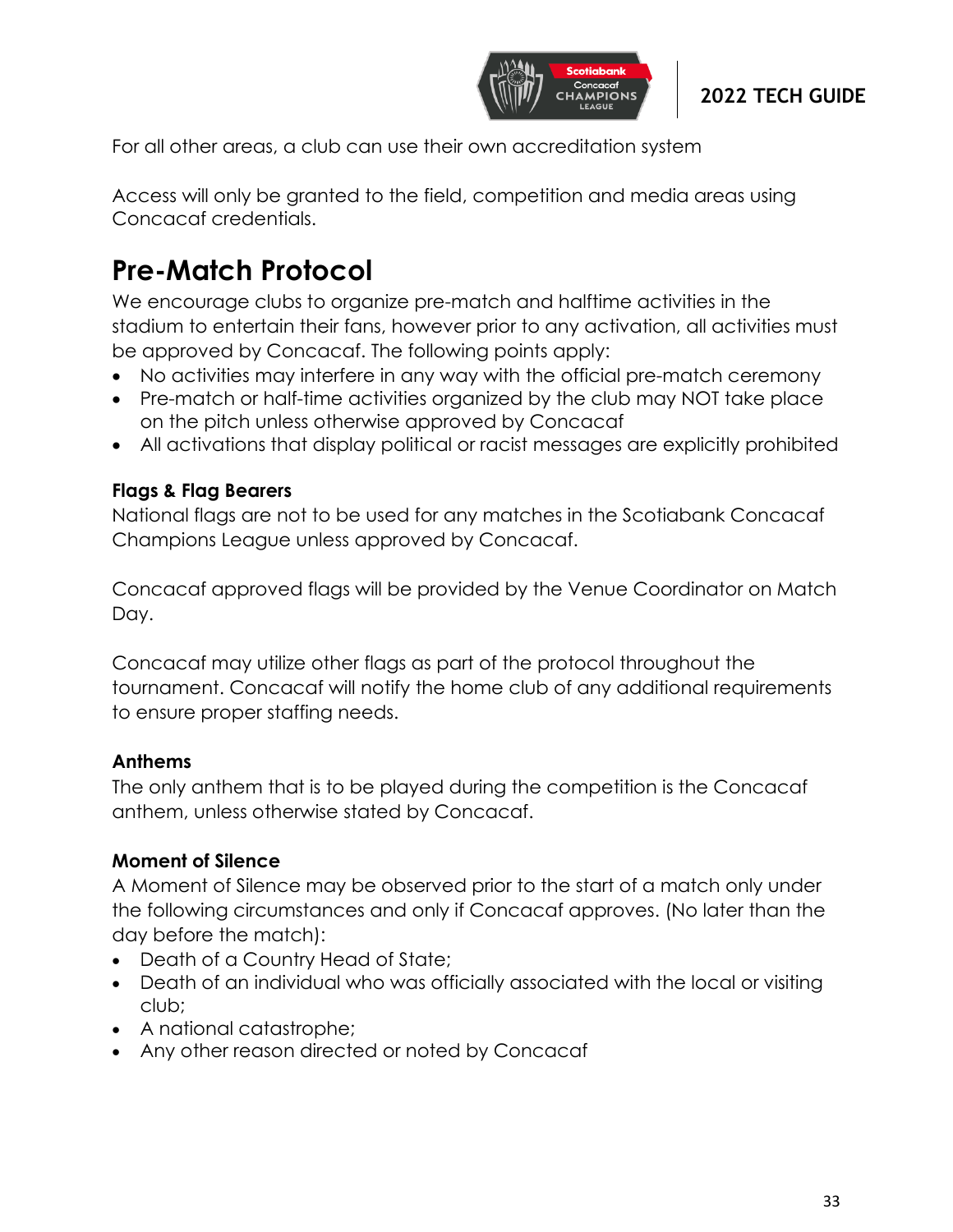

# **SCHEDULE OF EVENTS**

#### **Match Day (MD) -2**

- Venue Coordinator arrives (if the VC is unable to arrive early in the day, Concacaf may request that the VC arrives on MD-3)
- VC will conduct a stadium walkthrough to review branding and verify the dimensions of the pitch
- The home club must ensure that the pitch is prepared for inspection
- Concacaf Match Officials arrive
- Match Operations Meeting will be conducted (see section on meetings)

#### **Match Day -1**

- Visiting Club Arrives
- Team Arrival Meetings (passport and uniform checks for both teams)
- Concacaf will conduct additional inspections as deemed necessary
- Official Practices (the visiting team will practice at the stadium)
- Protocol practice (flag kids, player mascots) with all personnel as requested by Concacaf

#### **Match Day**

Below lists a generalized timeline for Match Day. This is based off an 20:06 hour local start time. Times will be adjusted based at each venue.

The official match day countdown will be posted in the referee's locker room, as well as in the home and visiting team's locker rooms and in the tunnel.

| Hours to<br>Kick-off | 20:06 PM Start   |                                                                     |
|----------------------|------------------|---------------------------------------------------------------------|
| $-9:06$              | 11:00            | Match Coordination Meeting (MCM)                                    |
| $-8:06$              | 12:00            | Pitch review                                                        |
| $-4:00$              | 16:00            | Concacaf Staff Arrive                                               |
| $-3:06$              | 17:00            | Security Checks Complete (stadium does not open until<br>completed) |
| $-2:36: -2:06$       | $17:30 - 18:00*$ | Practice with the flag kids, player mascots and flag<br>bearers     |

# **-Match Countdown-**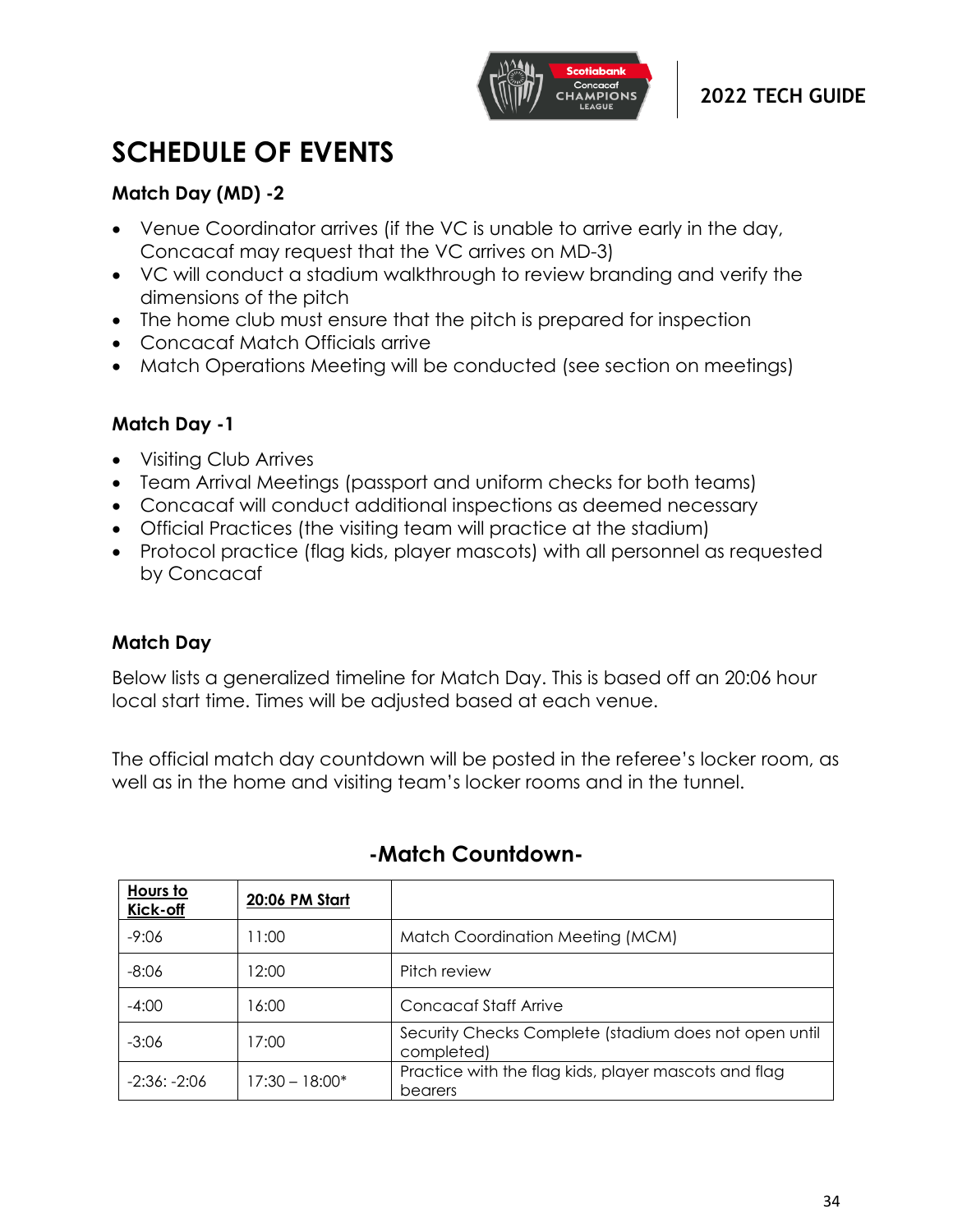

| $-1:30$      | 18:36 (latest)  | Match Officials Arrive & Teams arrive                      |
|--------------|-----------------|------------------------------------------------------------|
| $-1:30$      | 18:36 (latest)  | Teams provide the start lists to the Venue Coordinator     |
| $-1:25$      | 18:41           | Match Officials conduct a walk of the pitch                |
| $-1:15$      | 18:51           | 4th Official conducts checks of each team (visitors first) |
| $-1:15$      | 18:55           | Combined Start list provided to each Club                  |
| $-0:45:0:15$ | $19:21 - 19:51$ | Warm-up period on the pitch                                |
| $-0:08$      | 19:58*          | Protocol begins                                            |
| $-0:02$      | 20:04*          | Coin Toss                                                  |
| 0:00         | 20:06           | 1st Half begins                                            |
| $+0:45$      | $20:51*$        | Half time                                                  |
| $+0:57$      | $21:03*$        | Teams leave dressing rooms                                 |
| $+0:60$      | $21:06*$        | 2 <sup>nd</sup> Half begins                                |
| $+ 1:45$     | $21:51*$        | Match finishes                                             |
| $+1:55$      | $22:01*$        | Post-match interviews with coaches                         |
| $+2:45$      | $22:51*$        | Match debrief with Venue Coordinator and home club         |

#### **\* Estimated times**

#### **Post-Match**

Debrief meeting with the home club to take place at the stadium once all the game operations are completed.

# **MATCH INTERRUPTIONS PROCEDURE**

The following people have the right to interrupt a match:

#### **Referee: Laws of the Game / Pitch**

The Referee will interrupt a match if the pitch is not fit for play or for any other issues which are not in-line with the IFAB Laws of the Game.

#### **Venue Coordinator: Stadium and Security**

The VC should, after consulting with the LOC responsible and/or Security Officer, interrupt a match in case that safety and security is not guaranteed anymore in the stadium and a potential danger is caused for teams and spectators.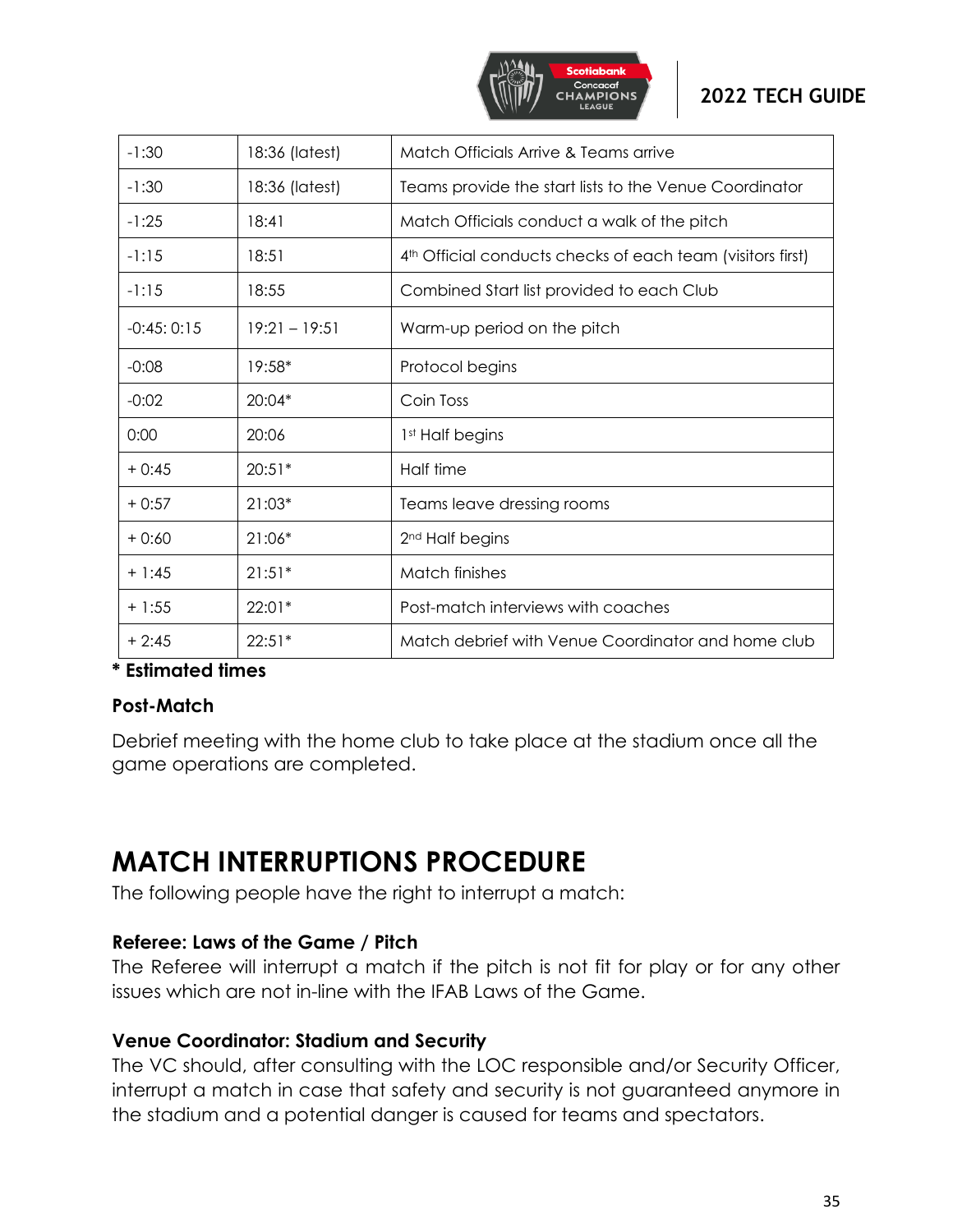

#### **Match Interruption**

If a match is interrupted by the Referee or Venue Coordinator before the completion of normal playing time or extra time because of any force majeure or any other incidents such as the field is not fit for play, weather conditions, floodlight failure, lack of security etc. the following recommendations are to be considered depending on the incident:

- Interruption for approx. up to 15 minutes: the teams should stay on the field of play depending on the nature of the interruption
- Interruption for 15 30 minutes: teams should go to the dressing rooms; they should be allowed to have 10 minutes warm up before the restart of the match. 10 minutes warning to restart the match to all the parties involved (teams, match officials, spectators, HQ, TV, media)
- Interruption for more than 30 minutes: teams should go to the dressing rooms; they should be allowed to have 20 minutes warm up before restart of the match. 20 minutes warning to restart the match to all the parties involved
- Interruption of more than  $1\frac{1}{2}$  2 hours: match may be considered as abandoned depending on the situation. After the final decision is made, the Venue Coordinator should inform the teams/referees first

*Note: A match will restart at the same minute when it was interrupted.*

Please always take into account the crowd behaviour and/or the occupation rate in the stadium etc. when deciding to interrupt or abandon a match. Consult the LOC responsible and/or the Security Officer in any doubt.

In the case of a match being abandoned as a result of force majeure for any reason after it has already kicked off, the match shall recommence with the same score at the minute at which play was interrupted rather than being replayed in full.

The following principles shall apply to the recommencement of the match:

- a) the match shall recommence with the same players on the pitch and substitutes available as when the match was initially abandoned;
- b) no additional substitutes may be added to the list of players on the team sheet;
- c) the teams can make only the number of substitutions to which they were still entitled when the match was abandoned;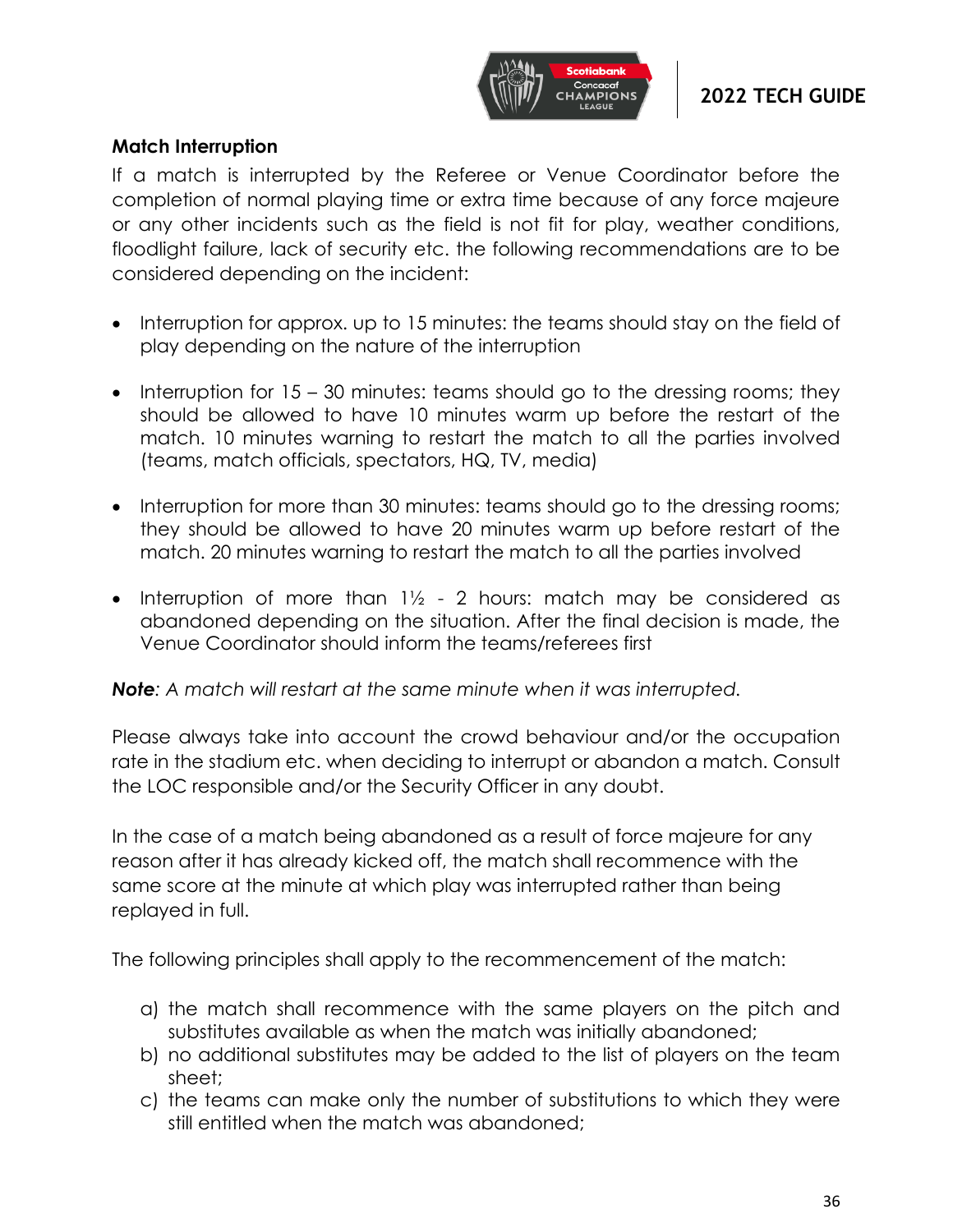

- d) players sent off during the abandoned match cannot be replaced;
- e) any sanctions imposed before the match was abandoned remain valid for the remainder of the match;
- f) the kick-off time, date (foreseen for the following day) and location shall be decided by the Organizing Committee;
- g) Any matters requiring further decision shall be taken by the Organizing Committee.

#### **SCENARIOS**

Floodlight failure

- You should be aware of the procedure of a floodlight failure in advance of the match
- Depending on the duration of the interruption, give a 15-30 minutes warning to restart the match to all the parties involved. Follow the procedure as proposed above.

#### Rain

- If the referee stops a match because of heavy rain the teams should be sent to the dressing rooms
- After the rain stops, immediate action has to be taken to clean the pitch. As soon as the pitch is playable again, the referee shall inform all the parties involved about the restart of the match. Follow the procedure as proposed above.

#### Thunder and Lighting (30-30 rule)

- The referee should stop the match when you can count 30 seconds or less between lightning and thunder. Because light travels at a faster speed than sound, you can see a lightning bolt before the sound of thunder reaches you. Take appropriate shelter when you can count 30 seconds or less between lightning and thunder.
- To judge how close lightning is, count the seconds between the flash and the thunderclap. Each second represents about 300 metres. If you can count less than 30 seconds between the lightning strike and the thunder, the storm is less than 10 km away and there is an 80 percent chance the next strike will happen within that 10 km. If you count less than 30 seconds, take shelter, preferably in a low-lying area. Lightning may strike several kilometres away from the parent cloud and precautions should be taken even if the thunderstorm is not directly overhead.
- Remain sheltered for 30 minutes after the last thunder. Match should restart no less than 30 minutes after the last thunder. Follow the procedure as proposed above.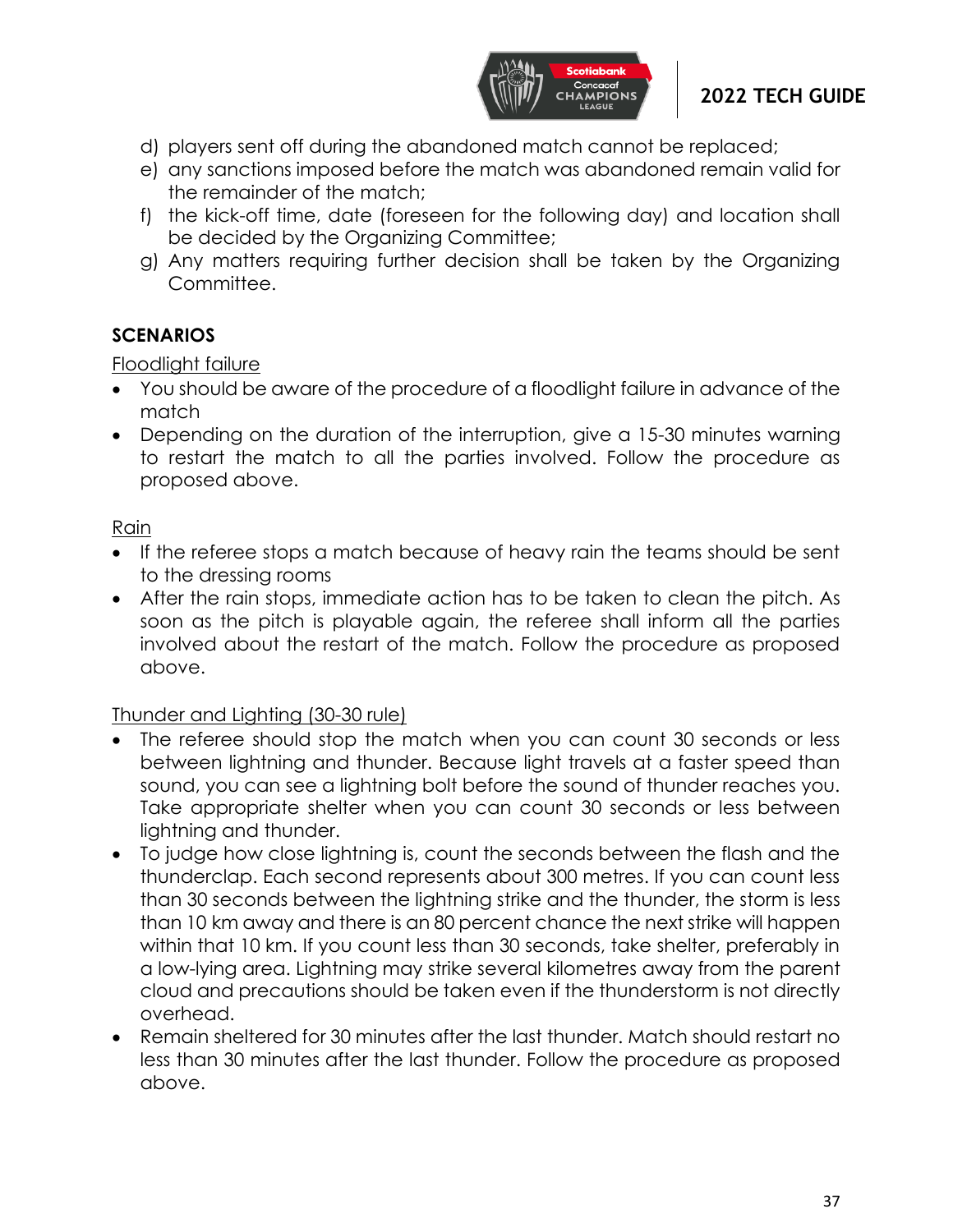

**Please note that Concacaf will check with the weather system at the stadium to check how the storm is behaving to confirm when is safe to restart the game.** 

#### **CRISIS MANAGEMENT PROCEDURE**

If a match is interrupted by the Referee or Venue Coordinator before the completion of normal playing time or extra time because of any force majeure or any other incidents the following steps have to be taken:

- Identify crisis
- Consult HQ
- Meet the Crisis Group consisting of
	- o Venue Coordinator
	- o Match Coordinator
	- o Competitions Manager
	- o Security Authorities/Security Officer
	- o Referee, if needed
- Inform the HQ about the result of the meeting for their final proposal
- Inform all other parties involved

# **OPERATIONS**

#### *Concacaf Venue Coordinator*

The Concacaf Venue Coordinator is the main Concacaf representative in the venue who makes sure that the match takes place according to the plan. All groups involved in the match organization, from the clubs to the volunteers, from the organizing committee to the ball kids, all report to him and he decides how things work. The Concacaf Venue Coordinator will as well oversee the actions of the Ball Crew and provide assistance whenever necessary.

#### *Concacaf Match Coordinator*

He sits on the smaller bench at the center of the pitch between the team benches and keeps an eye on all operations all throughout the match.

#### *LOC Ball Crew Trainer*

At each stadium, there will be one LOC (Local Organizing Committee) representative who will be in charge of the Ball Crew. This person will be experienced in training the Ball Crew and will help conduct the trainings before the tournament starts as well as on match days. In addition, they have to know the stadium in detail and can find their way through the maze of a stadium! They will show you the way to the different places where you will spend some time during your stay in the stadium. You will spend the most time with the LOC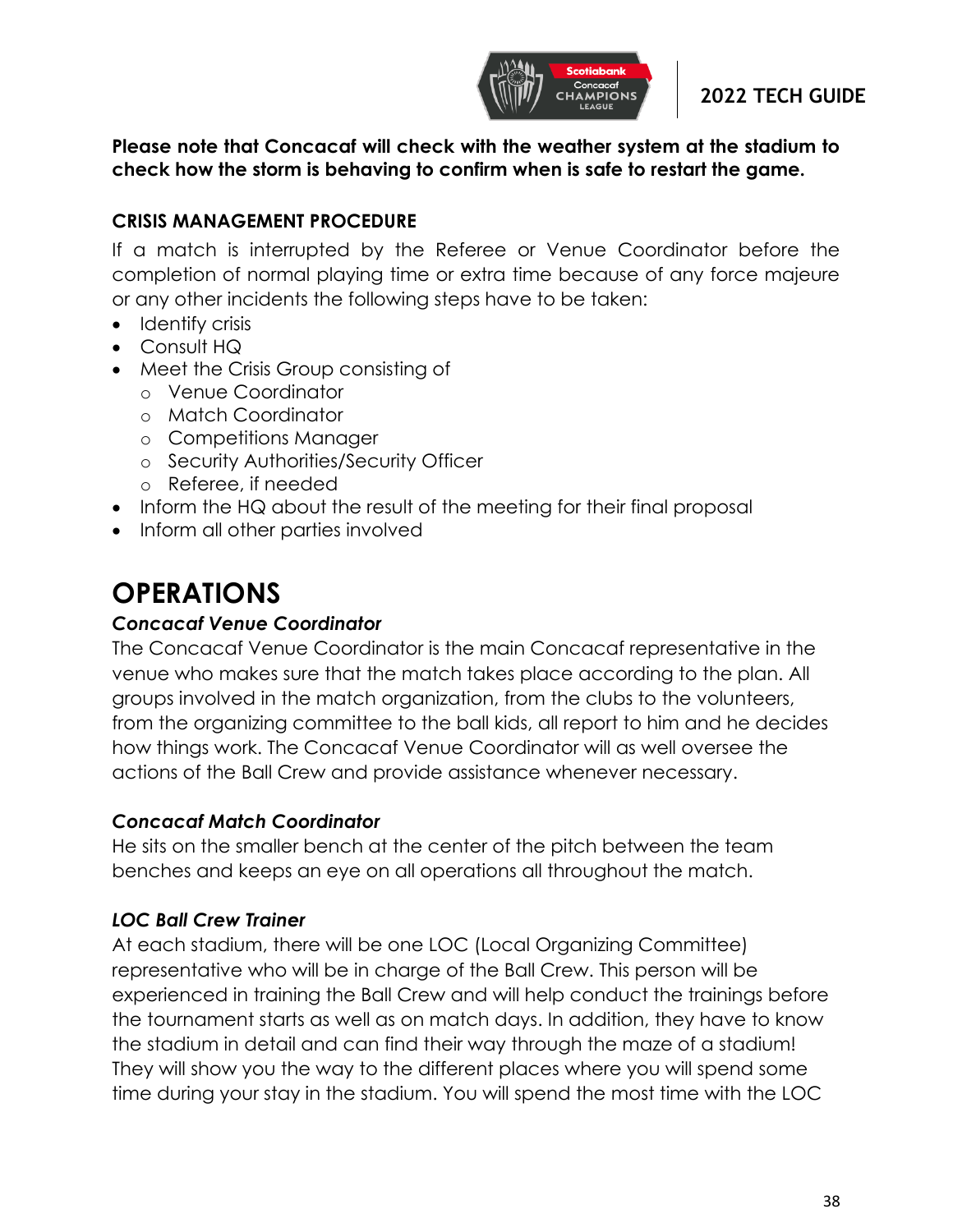

Ball Crew Trainer who will be there to answer your questions and help you to do a good job.

#### *Referee*

Everyone knows what a referee does during a football match: they apply the IFAB *Laws of the Game* to all the players, making sure the match is played in a correct way. When you will be on the pitch during the match, you have to always follow the instructions of the referee. Sometimes, a referee can ask a Ball Crew kid to give a ball to a player, and of course it is important for the Ball Crew to obey the order. It is also important for the Ball Crew to always keep their eyes on the referee.



#### *Assistant Referees and the Fourth Official*

The referee is supported by two assistants, who stand on the touch line, close to where some ball kids will be located. It is very important for the ball kids to follow the instructions of the assistant referees. For example, sometimes the assistant referees will give instructions to the Ball Crew. In the technical area on the main touch line, the fourth official is also a very important official of the match.

# **PLAYER ROSTERS (COMET)**

Player rosters are to be submitted through the competition platform, COMET. Registration consists of entering information in the **'First Registration'** page within COMET. To ensure that rosters are filled out correctly, below explains the how and why of each field on the page.

1. **Passport:** This is the number listed on the passport.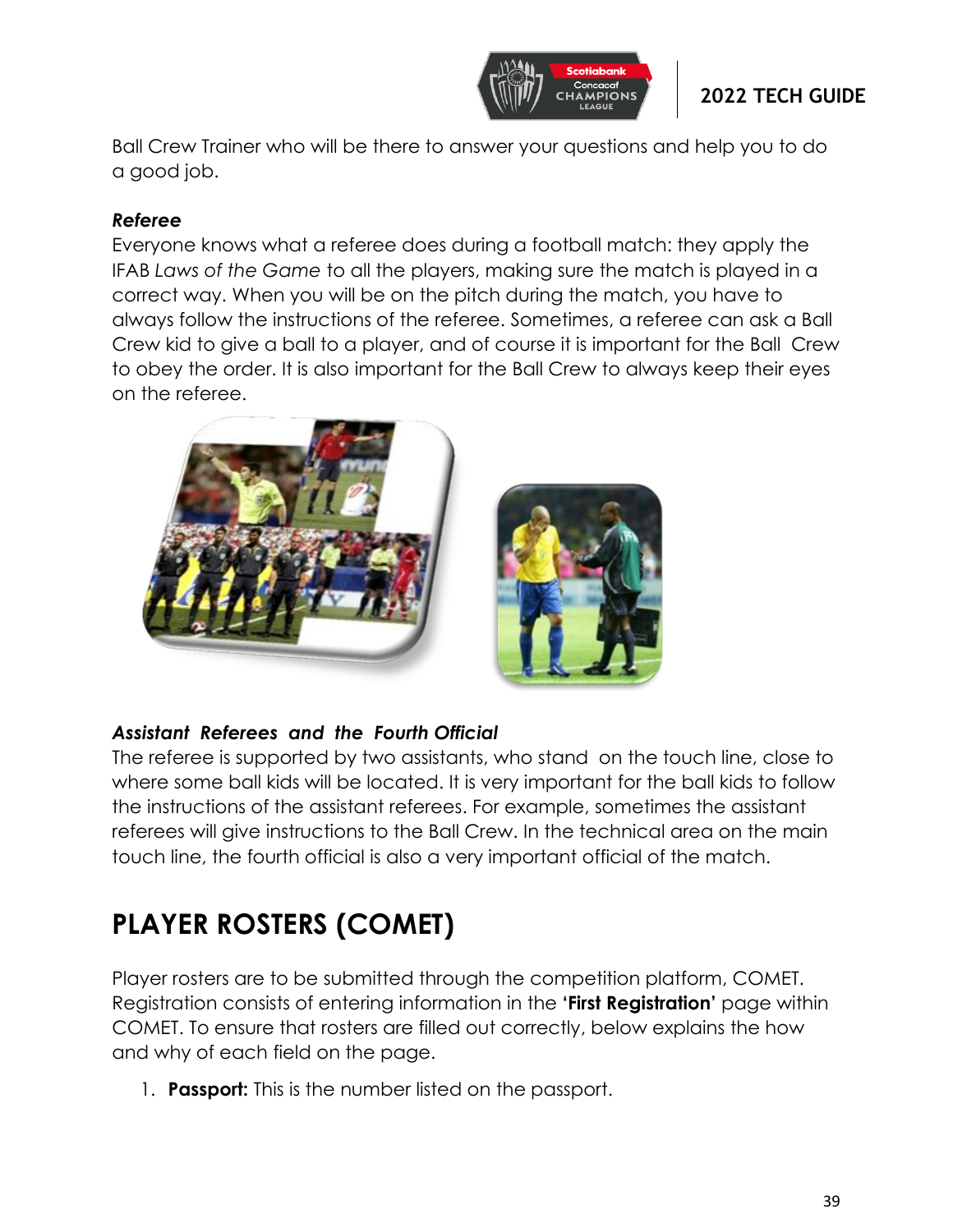

- 2. **Nationality:** The country that issued the player's passport. This same passport will be used to confirm his information.
- 3. **Date of birth**: The date of birth of the player, entered in the form MM.DD.YYYY.
- 4. **Country of birth:** The place of birth for the player
- 5. **Position:** Please choose the player's position. You may choose from Forward, Midfielder, and Defender.
- 6. **National ID:** A license or another government-issued ID. If this is not available, use the Passport number.
- 7. **Gender:** Enter the player's gender.
- 8. **Club:** When registering a player, the club will automatically appear selected for the user.
- 9. **Discipline:** Choose Football as the Discipline for the player.
- 10. **Registration type:** First registration for new players that do not already exist in Comet, Registration for those that have either been transferred or previously existed.
- 11. **Date from:** The date from which the player or coach became active for the Club.

| <b>New player</b>                                                     |                                     |                        |                |                                                                                                                                                                                                                                                                                                                                                     |        |                                                                                                                                                                                                                                                                                                                                                     |                  |  |
|-----------------------------------------------------------------------|-------------------------------------|------------------------|----------------|-----------------------------------------------------------------------------------------------------------------------------------------------------------------------------------------------------------------------------------------------------------------------------------------------------------------------------------------------------|--------|-----------------------------------------------------------------------------------------------------------------------------------------------------------------------------------------------------------------------------------------------------------------------------------------------------------------------------------------------------|------------------|--|
| ID:                                                                   |                                     |                        |                | Passport #:                                                                                                                                                                                                                                                                                                                                         |        |                                                                                                                                                                                                                                                                                                                                                     | Photo            |  |
| Status:                                                               | <b>ACTIVE</b>                       | ٠                      |                | Nationality:                                                                                                                                                                                                                                                                                                                                        |        | $\boxed{\mathbf{a}}$                                                                                                                                                                                                                                                                                                                                |                  |  |
| National ID                                                           |                                     |                        |                | Date of birth:                                                                                                                                                                                                                                                                                                                                      |        |                                                                                                                                                                                                                                                                                                                                                     |                  |  |
| Gender:                                                               | Choose                              | ÷                      |                | Country of birth:                                                                                                                                                                                                                                                                                                                                   |        | $\begin{picture}(130,10) \put(0,0){\line(1,0){10}} \put(15,0){\line(1,0){10}} \put(15,0){\line(1,0){10}} \put(15,0){\line(1,0){10}} \put(15,0){\line(1,0){10}} \put(15,0){\line(1,0){10}} \put(15,0){\line(1,0){10}} \put(15,0){\line(1,0){10}} \put(15,0){\line(1,0){10}} \put(15,0){\line(1,0){10}} \put(15,0){\line(1,0){10}} \put(15,0){\line($ |                  |  |
| Family name:                                                          |                                     |                        |                | Region of birth:                                                                                                                                                                                                                                                                                                                                    |        |                                                                                                                                                                                                                                                                                                                                                     | NO IMAGE         |  |
| First name:                                                           |                                     |                        |                | Place of birth:                                                                                                                                                                                                                                                                                                                                     |        |                                                                                                                                                                                                                                                                                                                                                     | <b>AVAILABLE</b> |  |
| Common name:                                                          |                                     |                        |                | Father/Mother name:                                                                                                                                                                                                                                                                                                                                 |        |                                                                                                                                                                                                                                                                                                                                                     |                  |  |
|                                                                       |                                     |                        |                | Position:                                                                                                                                                                                                                                                                                                                                           | Choose | ÷                                                                                                                                                                                                                                                                                                                                                   |                  |  |
| <b><i>c</i></b> Reset<br><b>B</b> Save<br><b>Active registrations</b> | D Search players<br><b>Contacts</b> | <b>Additional info</b> | <b>History</b> | <b>Custom attributes</b>                                                                                                                                                                                                                                                                                                                            |        |                                                                                                                                                                                                                                                                                                                                                     |                  |  |
| Status:                                                               | <b>ENTERED</b>                      |                        | ÷              |                                                                                                                                                                                                                                                                                                                                                     |        |                                                                                                                                                                                                                                                                                                                                                     |                  |  |
| Organisation:                                                         |                                     | $\boxed{a}$            |                |                                                                                                                                                                                                                                                                                                                                                     |        |                                                                                                                                                                                                                                                                                                                                                     |                  |  |
| Club:                                                                 |                                     |                        |                | $\begin{picture}(150,20) \put(0,0){\line(1,0){10}} \put(15,0){\line(1,0){10}} \put(15,0){\line(1,0){10}} \put(15,0){\line(1,0){10}} \put(15,0){\line(1,0){10}} \put(15,0){\line(1,0){10}} \put(15,0){\line(1,0){10}} \put(15,0){\line(1,0){10}} \put(15,0){\line(1,0){10}} \put(15,0){\line(1,0){10}} \put(15,0){\line(1,0){10}} \put(15,0){\line($ |        |                                                                                                                                                                                                                                                                                                                                                     |                  |  |
|                                                                       | Choose                              |                        | $\mathbf{v}$   |                                                                                                                                                                                                                                                                                                                                                     |        |                                                                                                                                                                                                                                                                                                                                                     |                  |  |
| Discipline:                                                           |                                     |                        |                |                                                                                                                                                                                                                                                                                                                                                     |        |                                                                                                                                                                                                                                                                                                                                                     |                  |  |
| Level:                                                                |                                     | Amateur Professional   |                |                                                                                                                                                                                                                                                                                                                                                     |        |                                                                                                                                                                                                                                                                                                                                                     |                  |  |
| Registration type:                                                    | First registration                  |                        | $\star$        |                                                                                                                                                                                                                                                                                                                                                     |        |                                                                                                                                                                                                                                                                                                                                                     |                  |  |

12. **Save:** Selecting Save will complete the registration.

**NOTE:** Registrations in COMET have an initial status of Entered. Once the **Member Association** approves registrations, the status of players and coaches will change to

Confirmed, after which the individuals become visible under the Club.

### **Competition Rosters**

35-Player Roster List: In accordance with the Regulations, each club may register up to 35 players who are properly registered with the club and their Association. All 35 players do NOT need to be included on this list but a minimum of 18 are required. If there is space available on the Roster, players may be added as the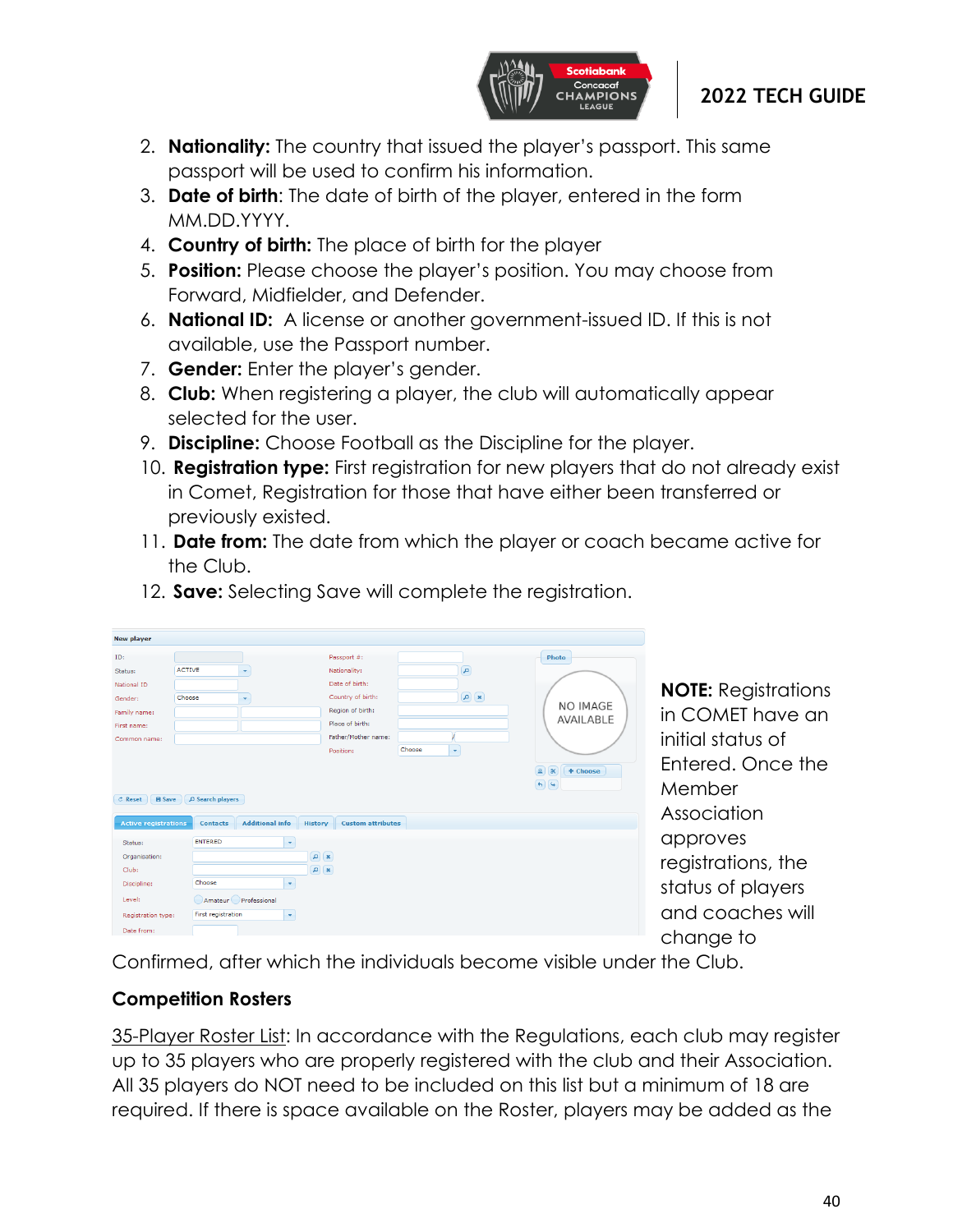

competition progresses. Please note that a player must appear on the 35-player roster in order to be included on the 23-player match roster. Once a player has been added on the roster, he may NOT be removed.

23-Player Match Roster: In accordance with the Regulations, a roster of up to 23 players must be submitted to Concacaf as well as to your opponent, no later than 44 hours prior to kick-off time of your match (local time). Rosters are to be submitted within the Comet system, by adding players to the competition. Once Concacaf reviews the initial 35-player roster (regardless if there are 35 players or not but provided there are a minimum of 18), the Team Manager must mark players as active or inactive prior to the upcoming match. The number of active players must be equal to either a minimum of 18 or a maximum of 23. Once the number of active players between 18 and 23 has been determined, Team Managers are to confirm their final roster by clicking the confirm button within Comet. The players in this list must be registered in the list of 35 players as indicated above and are the only players that can be selected for the final lineup of 18 players for a specific match.

# **DIVERSITY**

Concacaf embraces and promotes diversity as a key value of football. The Confederation is committed to being a multicultural organization that supports inclusiveness and fair play.

Preserving the integrity of the game is a high priority of the Concacaf Council and its administration. To fulfill this objective, it is essential that the football family voices its commitment to respecting the game while contributing to foster a culture of inclusiveness and respect on and off the field.

In an effort to prevent discriminatory incidents, Concacaf asks each participating national association, their respective club teams, officials and all persons involved in the preparation, organization and hosting of the competition, to observe and adopt the following principles and measures in order to protect the players and the integrity and safety of the game:

#### • **Concacaf Statutes**

Art. 3 par. 2 of the Concacaf Statutes establishes that: "*Discrimination of any kind against a country, private person or group of people on account of race, skin color, ethnic, national or social origin, gender, disability, language,*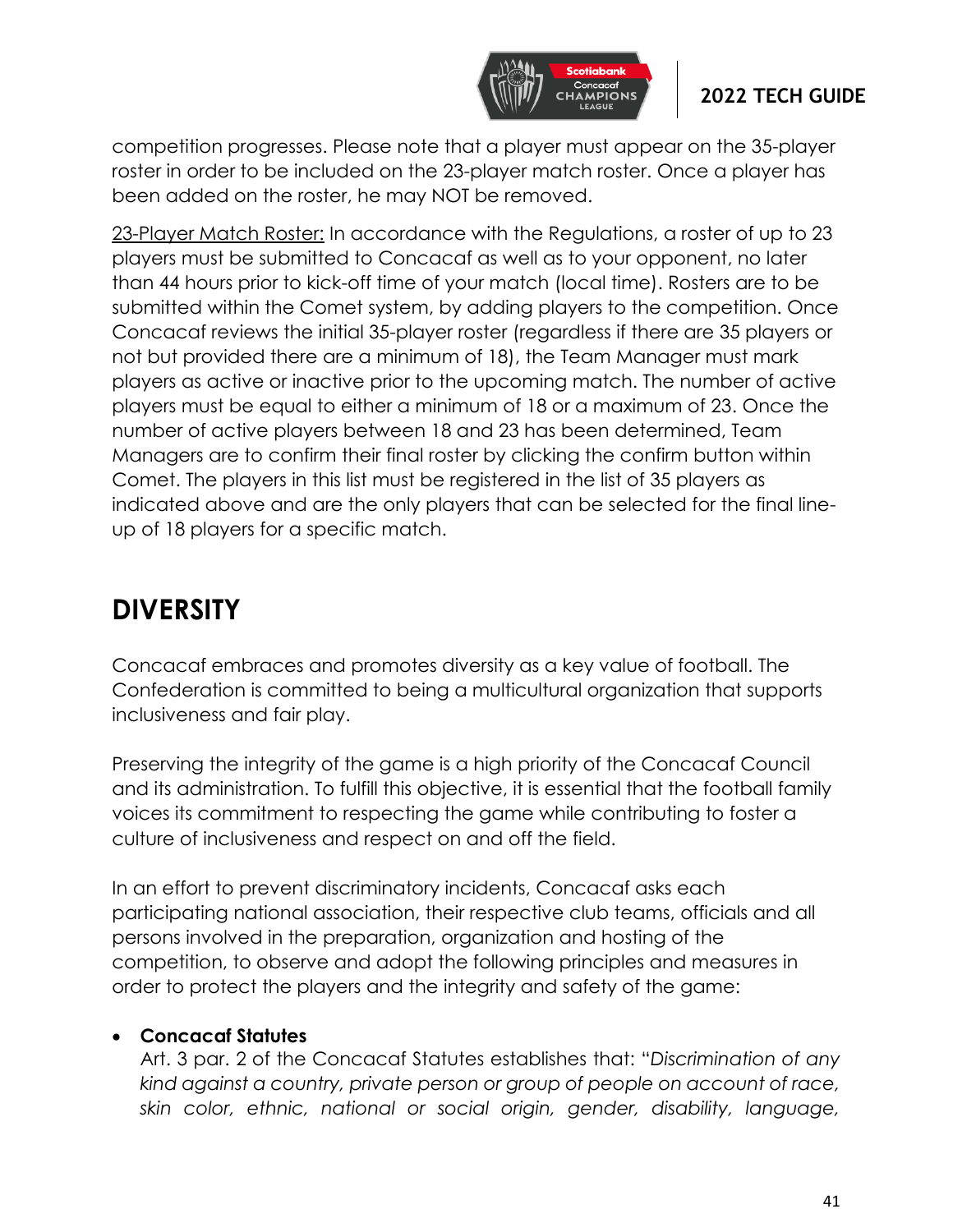

*religion, political opinion or any other opinion, wealth, birth or any other status, sexual orientation or any other reason is strictly prohibited and punishable by suspension or expulsion.*

#### • **Concacaf Code of Ethics**

Art. 23 of the Concacaf Code of Ethics establishes that: *"Persons bound by this Code [Concacaf Code of Ethics] may not offend the dignity or integrity of a country, private person or group of people through contemptuous, discriminatory or derogatory words or actions on account of age, race, skin color, ethnic, national or social origin, gender, language, religion, political opinion or any other opinion, wealth, birth or any other status, sexual orientation, physical disability or any other reason".* 

According to such Code of Ethics, any behavior which breaches the mentioned article can be sanctioned by the Concacaf Ethics Committee.

#### • **Concacaf Code of Conduct**

As members of the Concacaf family, we shall at all times comply with the following principles for behavior and conduct:

#### • **Respect and dignity**

We treat everyone with respect, and protect the personal dignity, privacy and personal rights of every person.

#### • **Zero tolerance of discrimination and harassment**

We are committed to a diverse culture. There shall be no discrimination on account of age, race, skin color, ethnicity, national or social origin, gender, language, religion, political opinion or any other opinion, wealth, birth or any other status, sexual orientation, physical disability or any other reason, or engagement in any kind of verbal or physical harassment based on any of the aforementioned or any other criteria.

### • **Fair play**

We believe in the importance of fair play guiding us at all times in all our actions and decisions.

#### • **Concacaf Protocol for Racist Incidents during Matches**

The Confederation has approved a comprehensive protocol for managing racist incidents during matches. The protocol outlines a three-stage method for dealing with any serious racist and/or discriminatory behavior in football stadiums, such as racist chants, insults, screams and banners.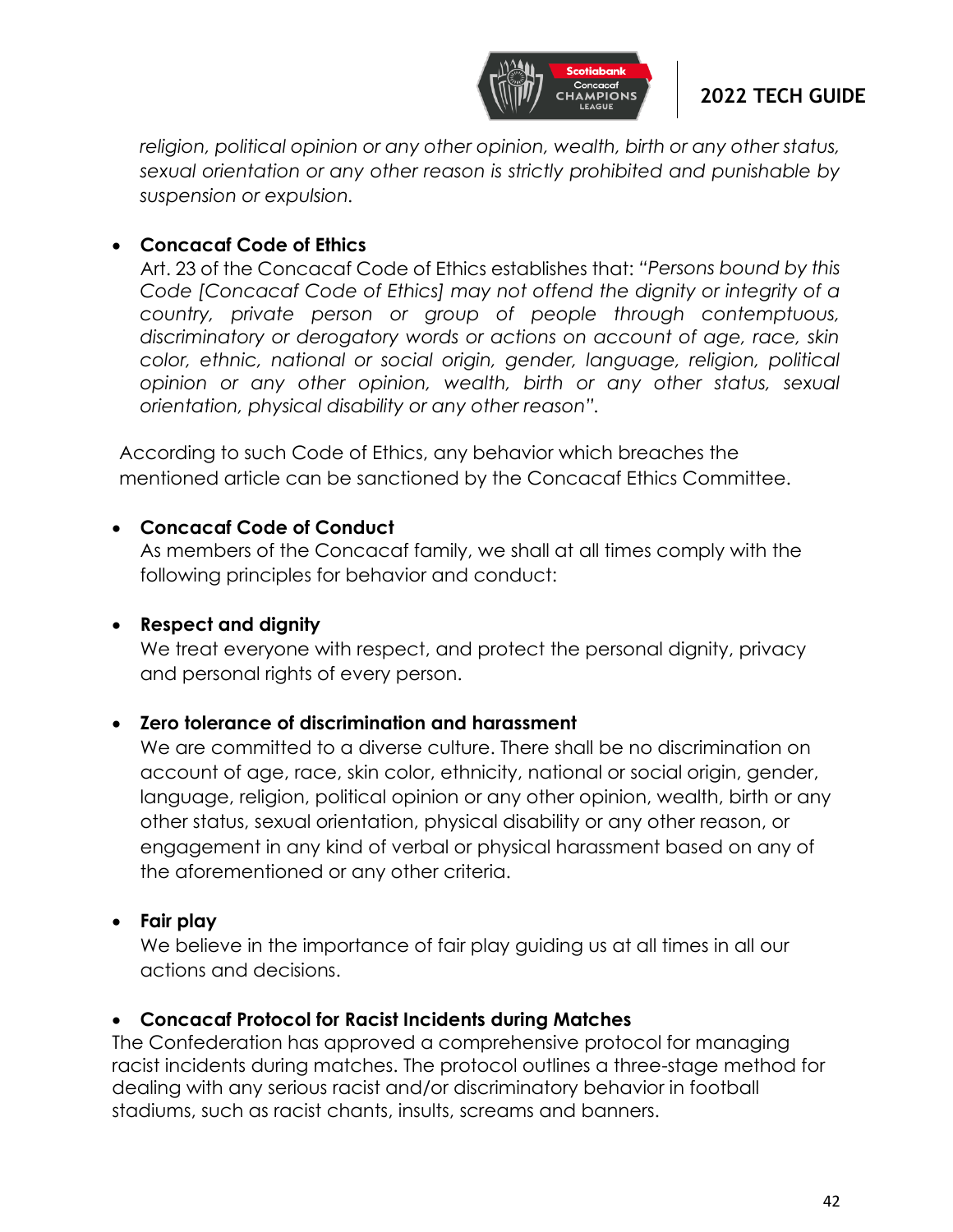

#### 1. Stopping of the match

The referee will stop the match and a public announcement will be made demanding that the discriminatory behavior cease.

#### 2. Suspension of the match

If the discriminatory behavior continues after play restarts, the referee may suspend the match for a specific period (approximately five to ten minutes) and send the teams to their dressing rooms. A further stadium announcement will be made informing the spectators of the situation and demanding that the discriminatory behavior cease, together with a warning that the match will be abandoned if the behavior continues. While play is suspended, a crisis security meeting will be held that will also involve the captains of both teams. The possibility of abandoning the match will be discussed.

#### 3. Abandonment of the match

If steps 1 and 2 are ineffective and the crisis security meeting determines that the match should be abandoned, the referee will abandon the match. This will be followed by an announcement informing the spectators of the decision to abandon the match and containing security instructions.

The competent FIFA bodies will discuss whether to replay the match or to decide on its result and will inform the participating teams and general public of their decision as soon as possible.

With these measures, FIFA strengthens its approach to non-discrimination, as enshrined in article 4 of the FIFA Statutes, by reinforcing its commitment to analyzing and sanctioning relevant incidents. We are counting on your support and wish you a successful and discrimination-free tournament.

# **SPORTS INTEGRITY**

#### **I. What is Match-Manipulation?**

There can be no doubt that corruption in sports, particularly, matchmanipulation (or 'match-fixing' as it is often named) is one of the greatest threats to the integrity of sport competitions worldwide that also has the potential to affect the sporting industry globally. If the outcome of a game is determined before it has started, football stands to lose a lot more than just its credibility.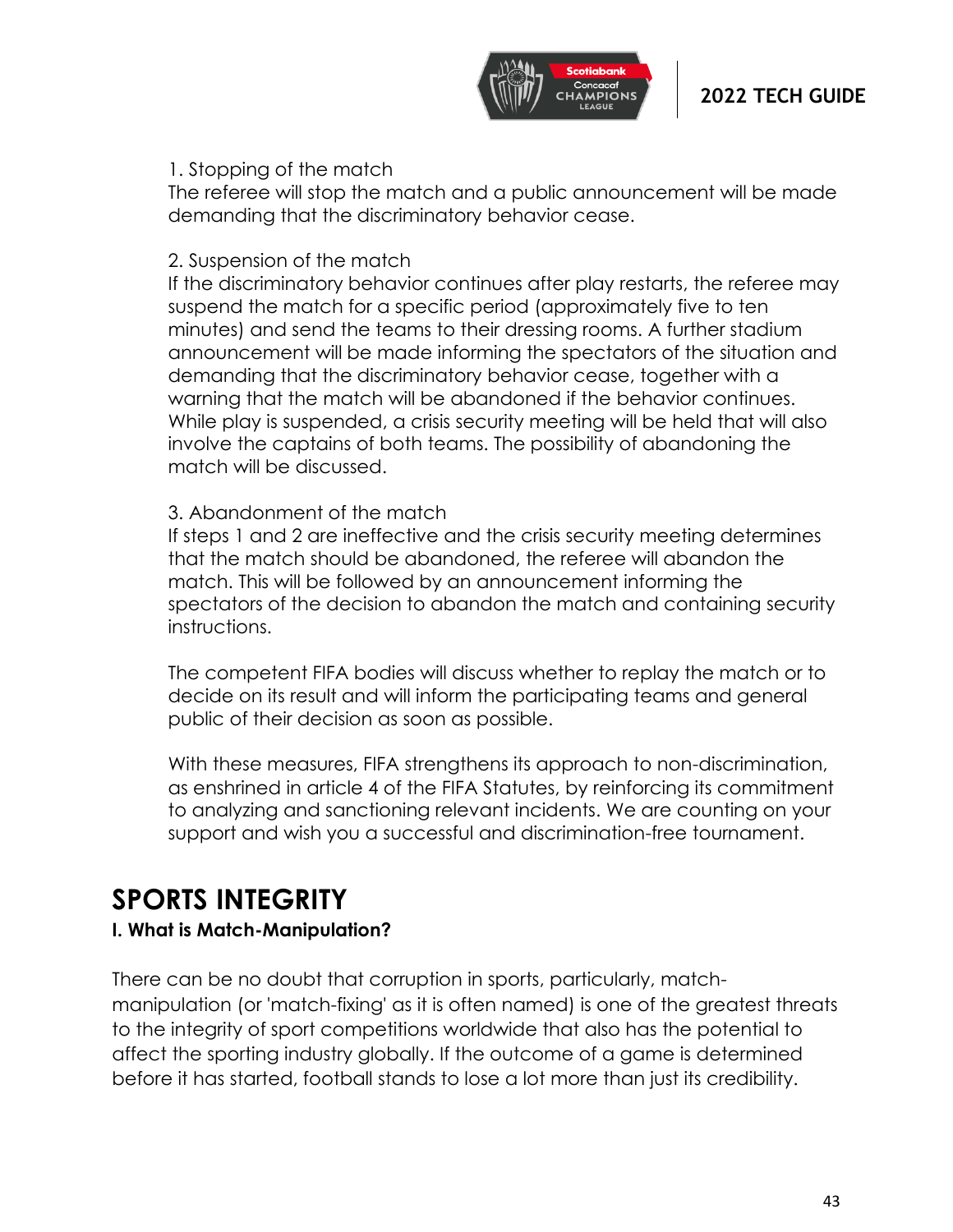

Allegations of match- manipulation and corruption, have already led to the cancellation of sponsor contracts and, longer term, fans will stay away.

Match-manipulation is a global problem which affects not only football but also other sports worldwide. Criminals manipulate matches and then place bets on them in order to earn money illegally. This business has been so lucrative that Organized Crime Syndicates and the Mafia take part in match-manipulation. This means for all people involved in match-manipulation cases, that they are dealing with Organized Crime and this can cause a threat to their lives. The best way to protect yourself is therefore to decline any offer to manipulate a game immediately and report it to Concacaf. Our experiences have shown that the criminals will not approach you again. They will approach other people instead.

Usually, the criminals will approach you in a friendly way, pretending they are your friend or fan and trying to get your confidence. Once you trust them, they might ask you what you earn and propose how you can make more money. After you have agreed once to manipulate a game, they will blackmail you and use violence to get you to do what they want.

There are many different ways that a match can be manipulated by a player. This includes for instance;

- Agreeing to lose a match intentionally
- Agreeing to draw a match to prevent the opposing team from being relegated
- Agreeing to deliberately receive a yellow card
- Agreeing to deliberately concede a corner
- Agreeing to deliberately give away a penalty

**Note:** Every agreement about the course or result of a game is prohibited and is part of match-manipulation.

These criminals will approach anyone who can influence the match, such as:

- Players
- Coaches
- Referees
- Players' agents
- Team administrators
- Club managers

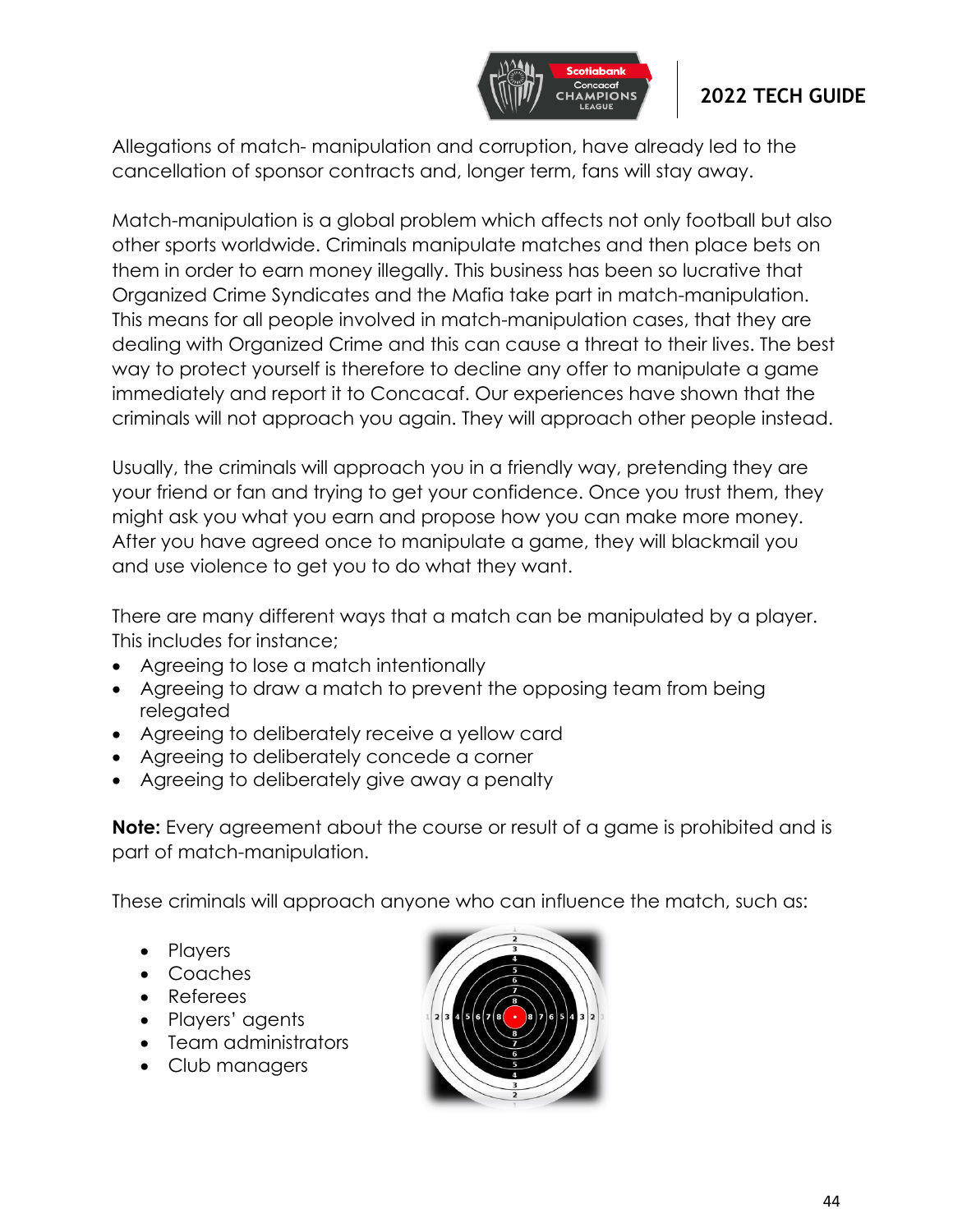

Therefore, it is essential that all members of the football family are aware of this threat.

#### **II. Concacaf Sports Integrity Regulations**

Concacaf takes the fight against match-manipulation very seriously. The Concacaf Sports Integrity Department is in charge of preventing matchmanipulation and educating all people within the Concacaf football family about the threat that is poses. It is also responsible for investigating and sanctioning all cases of match-manipulation with zero tolerance. We work closely together with FIFA and other partners and stakeholders in order to fight match-manipulation and maintain a zero-tolerance approach to any form of match-manipulation in football.

Concacaf has implemented regulations to protect our sport in the Concacaf Code of Ethics. The Concacaf Ethics Committee is the judicial body that will issue the decision based on the regulations in that code.

It is very important that you read the following regulations carefully in order to protect yourself from being sanctioned by the Concacaf Ethics Committee.

#### **Unlawful Influence of the Course or Result of Matches:**

Match-manipulation is defined in Article 26 of the Concacaf Code of Ethics as every act of influencing the course or result of a match in a manner contrary to sporting ethics. Every act of influencing the game in an illicit way is prohibited and will be sanctioned by Concacaf. Under the Code of Ethics, any person found guilty of match-manipulation can be sanctioned with a lifetime ban from any football related activity.

#### **Prohibition of participating in the betting sector:**

Article 28 of the Concacaf Code of Ethics prohibits any person from taking part, either directly or indirectly, with betting or gambling associated with football.

Most match-manipulation occurs so that the criminals can bet on the outcome of the match and as a result make illegal profits. Every person bound by the Code of Ethics is prohibited from betting on games so that the integrity of the competition and matches can be maintained.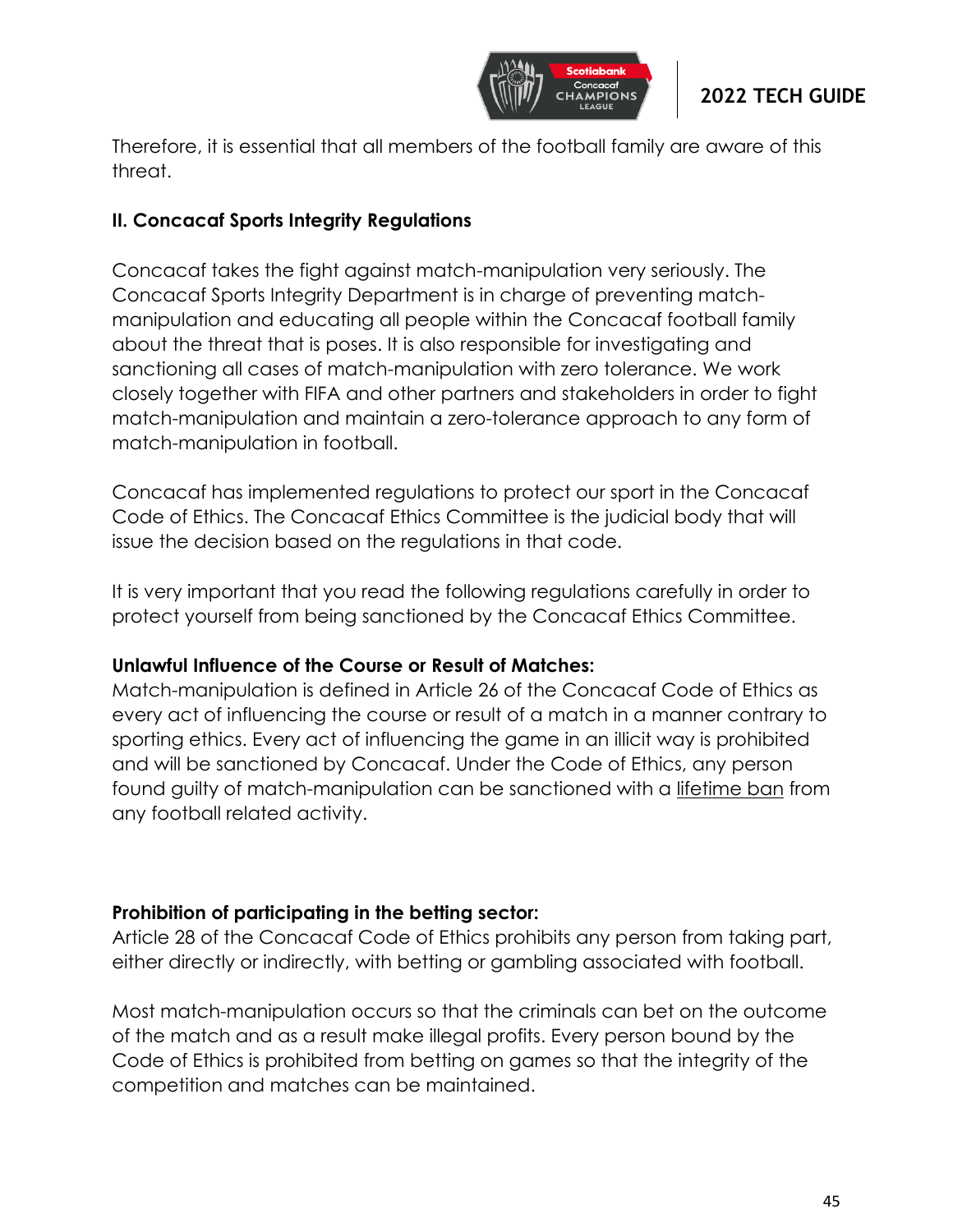

Every breach of this regulations can lead to sanctions by the Concacaf Code of Ethics.

#### **Prohibition of disclosure and utilization of insider information**

Article 29 of the Concacaf Code of Ethics prohibits using or revealing insider information. Insider information is defined as any information that is not publicly available and that you have only obtained because of your position in football, for instance if you know that the best player of your team has an injury or the team selection. Such information must not be disclosed to any third party, for any reason. Every breach of these regulations can lead to sanctions by the Concacaf Code of Ethics.

#### **Obligation to report**

Article 27 of the Concacaf Code of Ethics requires that any person with information about any integrity issue to disclose this information and report it to Concacaf immediately. The information must be passed on to Concacaf regardless of whether or not the approach was successful, or any offer was accepted or denied.

Concacaf aims to protect every participant and by reporting, you not only protect yourself, but everyone else in the football family. A criminal is likely to approach someone else if you have declined their offer and approach. By reporting this to Concacaf, the person responsible can be investigated and this protects your teammates, coaches and other officials from being approached too.

The obligation to report any information and to cooperate in any investigations by Concacaf is to ensure that the integrity of the game and all people involved are protected.

Concacaf has established two different reporting mechanisms. One of them is the email address [Integrity@concacaf.org.](mailto:Integrity@concacaf.org) We recommend everyone who has the obligation to report to use this email address which goes directly to the Sports Integrity Department. All information shared will be kept confidential and not be shared with an unauthorized third party.

If you prefer to report confidentially, without Concacaf knowing your identity, you can report to our Whistleblower System, which is available via our Webpage. Look for 'Integrity Report' or visit <https://secure.ethicspoint.com/domain/media/en/gui/40739/index.html>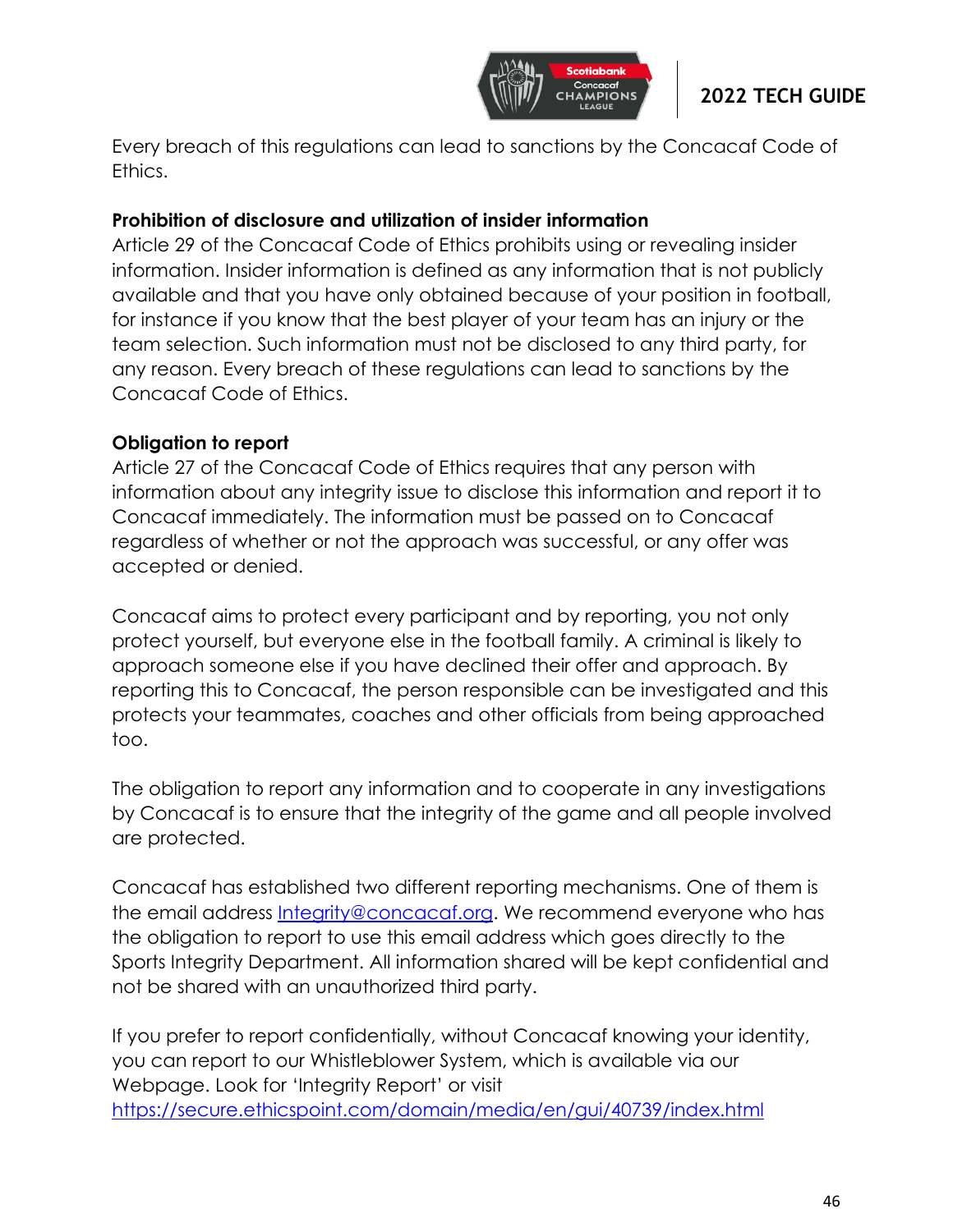

This system provides different channels for individuals to report confidentially and anonymously, any issue related to match-manipulation in the Concacaf region. You have the ability to file a confidential, anonymous report via either telephone by calling a toll-free hotline system or the internet. More information can be found on that website.

#### **III. Integrity Declaration Forms**

All Players, Coaches and Club Manager must sign the Concacaf Integrity Declaration Form once per calendar year. This declaration contains very important regulations regarding Integrity and Diversity. Failure to sign the Form can lead to disciplinary measures by Concacaf. Completion of the Form confirms your commitment, with Concacaf, to uphold the integrity of football.

#### **IV. Monitoring**

In order to detect and investigate potential match manipulation cases, Concacaf actively monitors its Competitions and tournaments. Concacaf engages detection and monitoring agencies to protect the integrity of the Scotiabank Concacaf Champions League. These professional monitoring agencies run sophisticated technical systems to detect irregularities in the betting market which could be linked to match-manipulation. They compare the movements on the betting market with the performance of players and referees on the pitch. Once irregularities have been detected, they provide a report to Concacaf's Sports Integrity Department which will then start deeper investigations with our partners.





#### **V. Stay Clean**

Match-manipulation damages the integrity of football and can put you in dangerous situations.

- When dealing with criminals, often organized crime, you can put yourself or your family and friends in danger
- You may face criminal sanctions by State Courts and jail time
- You and your team will lose sponsorship contracts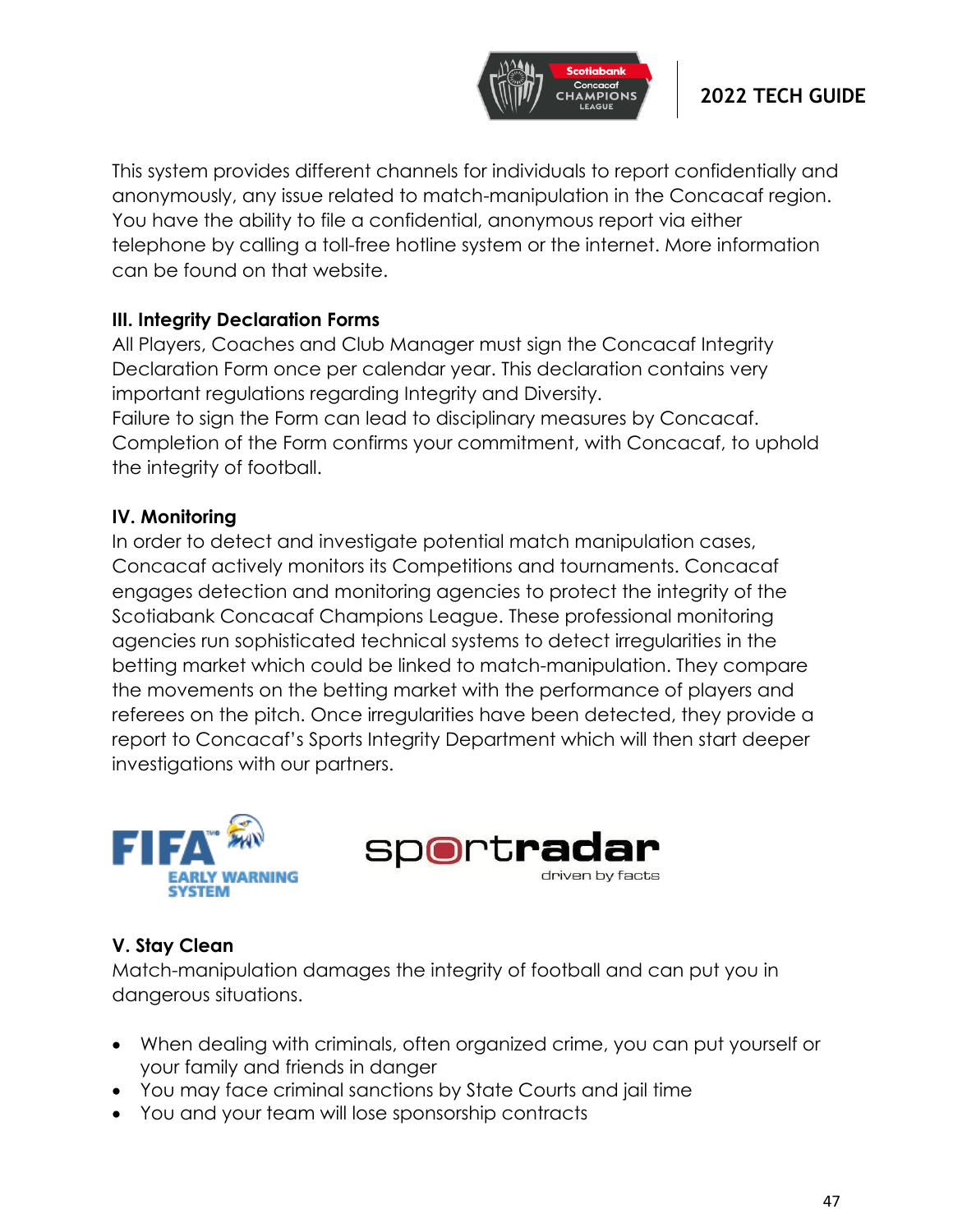

- You must return any awards or trophies
- Your reputation will be destroyed
- You will face a significant fine
- You will face a worldwide lifetime ban from taking part in any football related activity by FIFA
- Your football career will be over

Follow the rules for your own best interests. Do not risk your reputation and your career.

#### **VI. Your Contact Person**

Work together with Concacaf in order to keep our sport clean by immediately reporting and remember to contact Concacaf's Acting Director of Sports Integrity Mr. Marco Leal via [Integrity@concacaf.org](mailto:Integrity@concacaf.org) if you have any questions or concerns.

# **SECURITY PLAN**

**Purpose:** Each home club must provide to Concacaf, no later than 1 week prior to the match in question, with a detailed Security plan. This plan must consist of all policies and procedures regarding security for a match prior to, during and post-match.

The Security Plan should be completed by the clubs Security Manager in conjunction with the local police, ambulance corps and fire brigade while also paying close attention to the weather and other environmental concerns as the match approaches. This plan must be presented to Concacaf no later than one week prior to the match and updated as needed. This plan must also be updated prior to each match as the opponent, weather, environmental factors as well as other concerns (e.g. political issues involving the countries of the two teams) may have changed that could affect the match.

The Security Manager will present this plan at the Match Organization Meeting.

Security Plan Outline:

- I. Match information
	- a. Team A vs. Team B
	- b. Event/Competition
	- c. Date, Time, Location
	- d. Team A Security POC's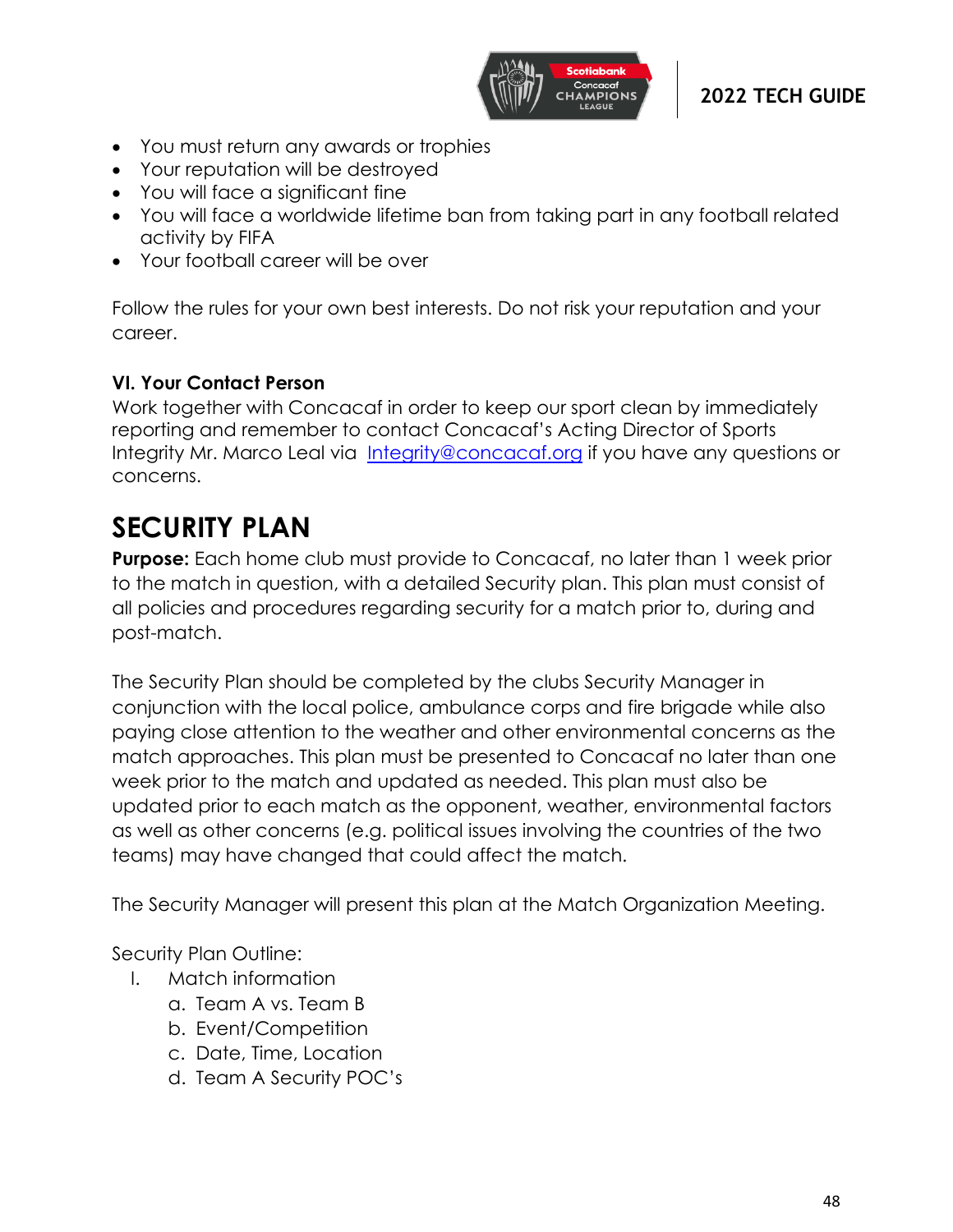

- II. Stadium Information
	- a. Name
	- b. Address
	- c. POC list
		- i. Stadium manager
		- ii. Head of security
	- d. Capacity
	- e. Stadium Overlay
		- i. Spectator entrances
		- ii. Emergency exits
		- iii. Field entrances
		- iv. First Aid location
		- v. Venue Operation Center Location
		- vi. Ambulance locations
		- vii. Locker rooms
		- viii.Media entrance
		- ix. Staff entrance(s)
		- x. Local supporter seating location(s)
		- xi. Visiting supporter seating location
		- xii. Team drop-off\pick-up locations
		- xiii.General parking area
		- xiv. VIP parking area
		- xv. Visitor parker area
		- xvi. No smoking policy
	- f. Security rings diagram
	- g. Allowed \ Prohibited items lists
	- h. Alcohol policy
		- i. Beer
		- ii. Hard Liquor (suites only)
	- i. Drink container policy
	- j. Credentialing system
	- k. Gates open to public at:
	- l. Stadium lighting (turned -2 hours to K\O or -1 hour to sunset, whichever is sooner)
- III. Emergency Action Plans (EAP)
	- a. Weather issues (e.g. lighting, rain, fog)
	- b. Natural disasters (e.g. earthquakes)
	- c. Medical situations
	- d. Power outage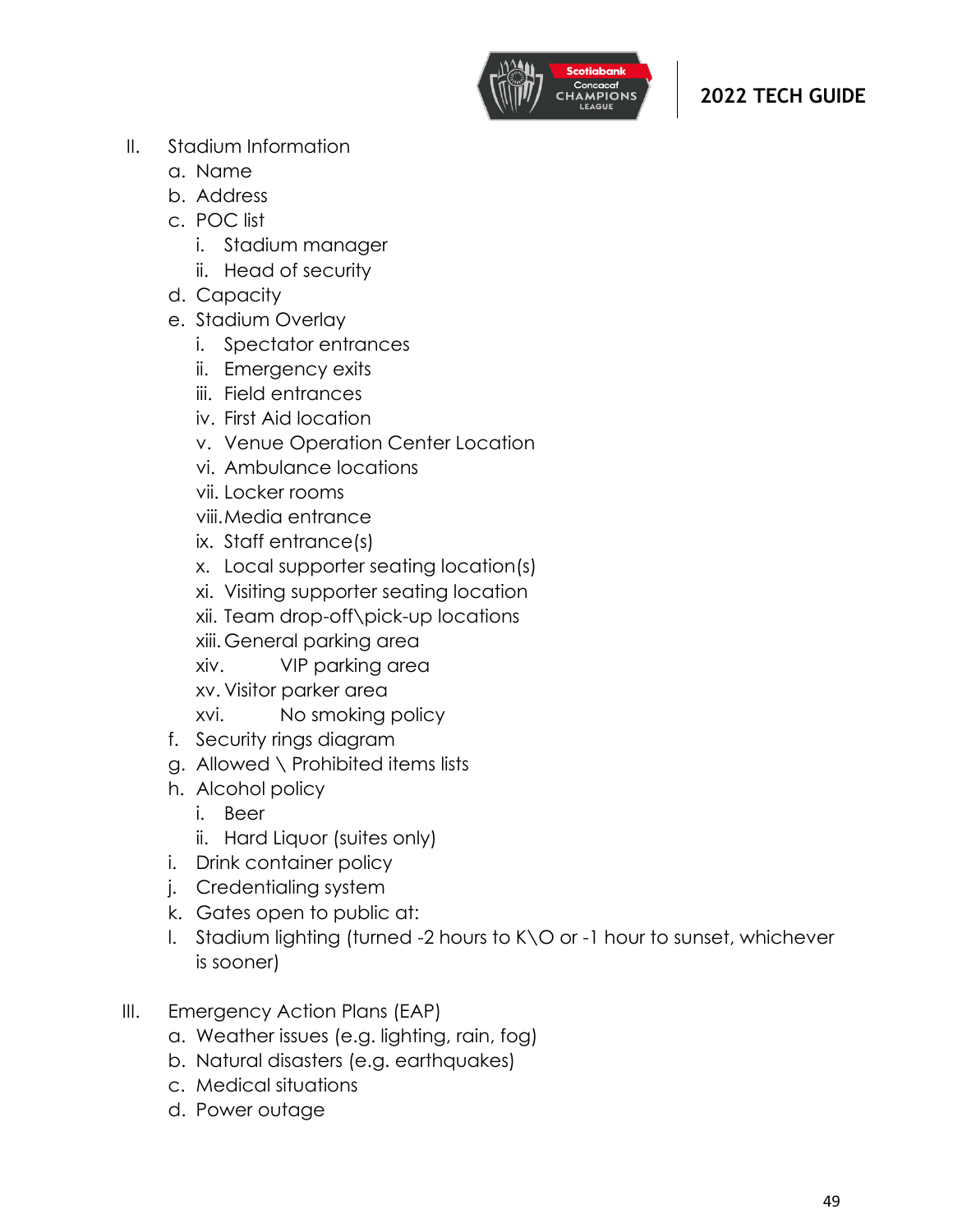

- e. Other (e.g. fire, civil disturbance)
- f. List of key personnel
- g. Evacuation plans
- h. Emergency announcements
- i. Radio procedures and use
- IV. Security Procedures
	- a. Chain of Command
	- b. Contact list
		- i. Police POC
		- ii. Fire POC
		- iii. Private security POC
		- iv. Head steward
		- v. Team doctor
	- c. Police Escort (for Teams, Match Officials, and Referees Included)
	- d. Inspection of spectators entering stadium
	- e. Gates open at:
	- f. Inspection methods
	- g. Bomb sweeps
	- h. Ticket resale \ Scalping policy
	- i. Field invasions
	- j. Quantity of visiting supporters
	- k. Risk assessment
- V. Medical
	- a. Hospitals
		- i. Primary
			- 1. Name
			- 2. Address
			- 3. Trauma type
		- ii. Secondary
			- 1. Name
			- 2. Address
			- 3. Trauma type
	- b. Ambulances
		- i. Arrival / departure times
		- ii. Required equipment
		- iii. Locations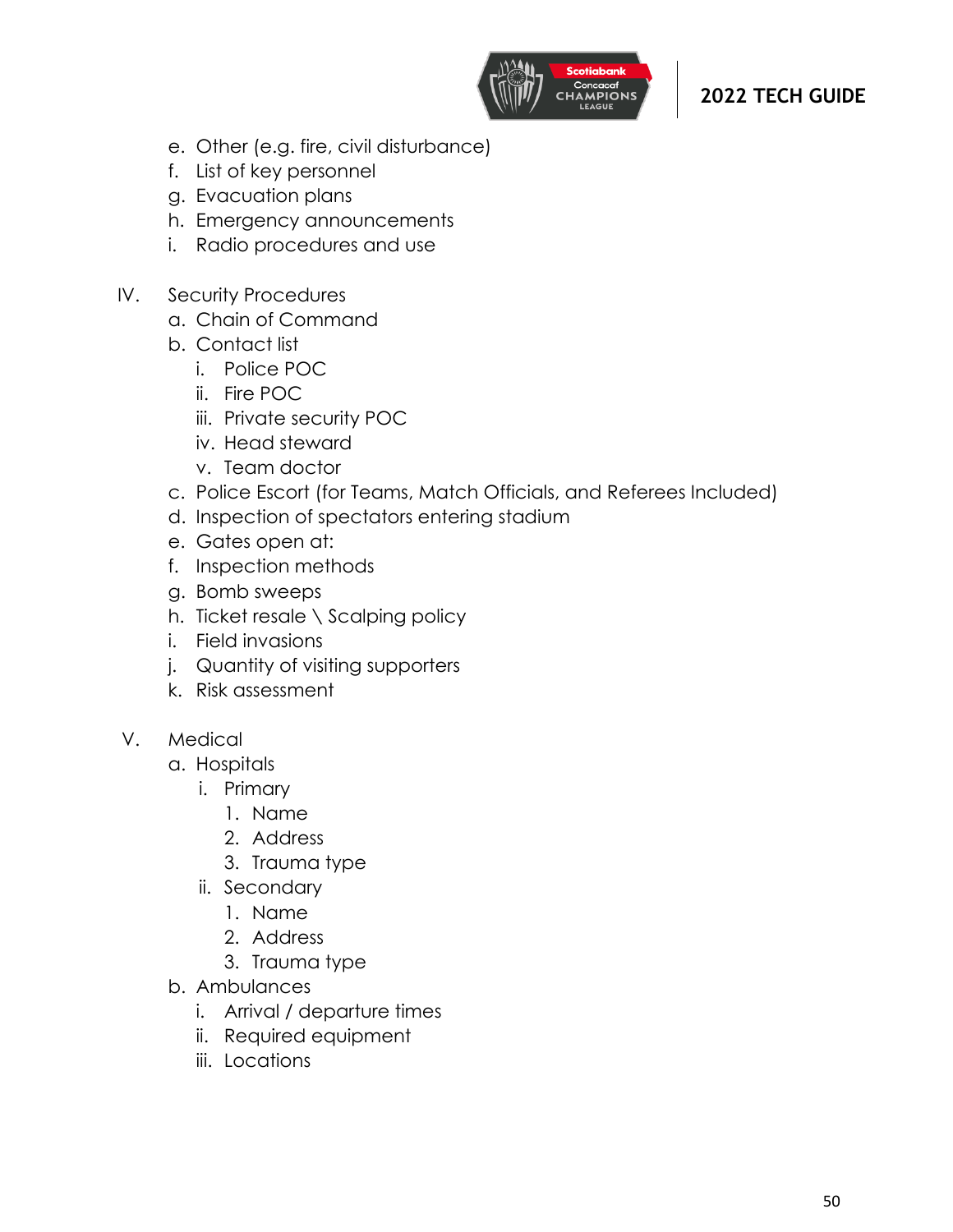

# **STADIUM CODE OF CONDUCT**

# **Purpose of this document**

This Stadium Code of Conduct ("**Stadium Code of Conduct**") describes the applicable safety and security measures and policies for the conduct of (a) every person using a match ticket ("**Ticket**") to attend a Match ("**Stadium Visitor**") or (b) every person using an entry pass for working purposes issued by the Authorities ("**Accreditation**") to such person ("**Accredited Person**") within a stadium in which a Match takes place and which is under the control of the Authorities on Match days ("**Stadium**").

#### **Notice and Acknowledgement of the Stadium Code of Conduct by the Ticket Holder**

This Stadium Code of Conduct remains subject to changes.

The most up-to-date and applicable version of this Stadium Code of Conduct is made available on Match days at the Stadium.

Each Stadium Visitor and Accredited Person agrees and acknowledges that he has read, understood, accepted and will comply with this Stadium Code of Conduct as well as any specific instructions given by any of the Authorities. If considered necessary, in addition to this Stadium Code of Conduct, further mandatory instructions may be issued by the Authorities in order to prevent or eliminate any risk to life, health or personal belongings.

### **Entry to the Stadium**

Stadium Visitors and Accredited Persons will cooperate with the Authorities, by:

- **1.** Producing a Ticket or an Accreditation and, as/if requested by the Authorities, proof of identity; and
- **2.** Submitting to inspections, body checks and removal of items that are prohibited to use, possess, hold or bring into the Stadium on Match days

### ("**Prohibited Items**")

Stadium Visitors and Accredited Persons agree and acknowledge to have restricted access to specified areas within the Stadium,

#### **Common Sense Conduct Inside the Stadium**

• All Stadium Visitors and Accredited Persons will, at all times during their stay in the Stadium, conduct themselves in a manner so as not to offend, endanger the safety, or unnecessarily hinder or harass other Stadium Visitors and/or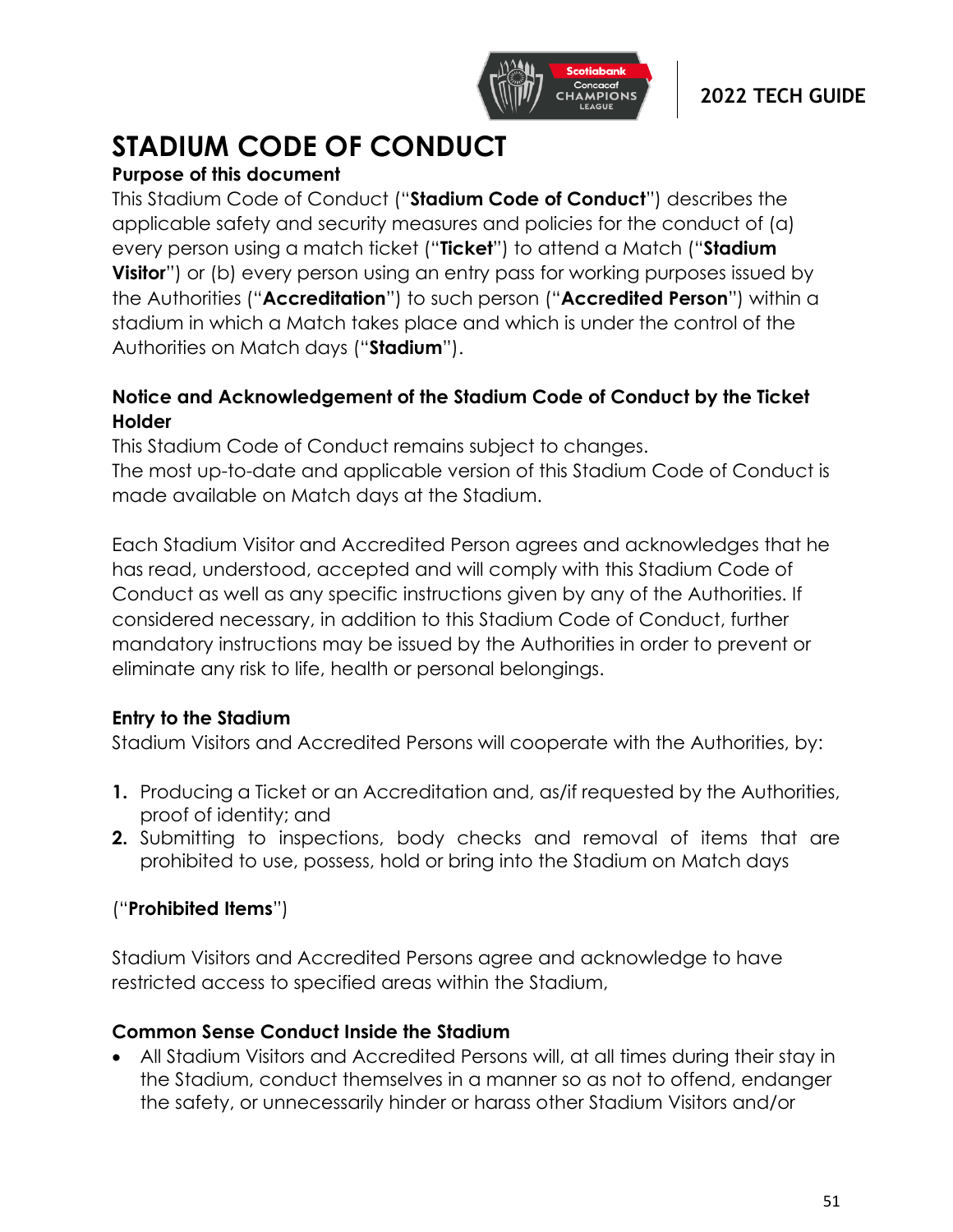

Accredited Persons.

- All Stadium Visitors must occupy only the seat indicated on their Ticket and will access it only via the designated entrance unless otherwise directed by the Authorities. For security reasons and to avert danger, Stadium Visitors will move to seats other than those allocated, whether in the same or another section of the Stadium, if instructed to do so by the Authorities.
- All access stairways and emergency exits must be kept clear at all times to the best possible extent.
- All Stadium Visitors and Accredited Persons are requested not to drop litter, packaging or empty containers, but to dispose of such items in the appropriate litter bins inside the Stadium.
- Smoking is NOT permitted inside the stadium at any time.
- Furthermore, unless otherwise authorized by the Authorities, Stadium Visitors and Accredited Persons will not:
	- o Enter the pitch or the area around the pitch;
	- o Stand on seats in the spectator areas or unreasonably obstruct the view of other spectators, such as standing throughout large portions of the match;
	- o Throw objects or liquids of any kind, particularly in the direction of another person or in the direction of the area around the pitch or the pitch itself;
	- o Start a fire, let off or launch fireworks, flares, smoke powder, smoke bombs or other pyrotechnics;
	- o Engage in conduct which expresses racist, xenophobic, cause, charity or ideological concern related views, which could impair the enjoyment of the event by other spectators, or detract from the sporting focus of the event;
	- o Act in a way which may be interpreted by others as provocative, threatening, discriminatory or offensive;
	- o Offer for sale or sell goods or tickets, distribute printed material or make collections;
	- o Create any threat to the life or safety of oneself or others, or harm anyone else in any way whatsoever;
	- o Cause damage to anyone or anything at any time;
	- o Climb on or over structures and installations not intended for general use, particularly facades, fences, walls, fencing, barriers, lighting masts, camera platforms, trees, masts of any kind and roofing;
	- o Restrict or impede circulation, footpaths and roadways, entrances and exits to visitor areas and emergency exits, or obstruct or interfere with zones open to traffic;
	- o Access areas (e.g. function rooms, VIP and media areas, etc.) which are closed to the public or for which access is unauthorized (except with proper access passes);
	- o Write or paint on or affix anything to structural elements, installations or pathways;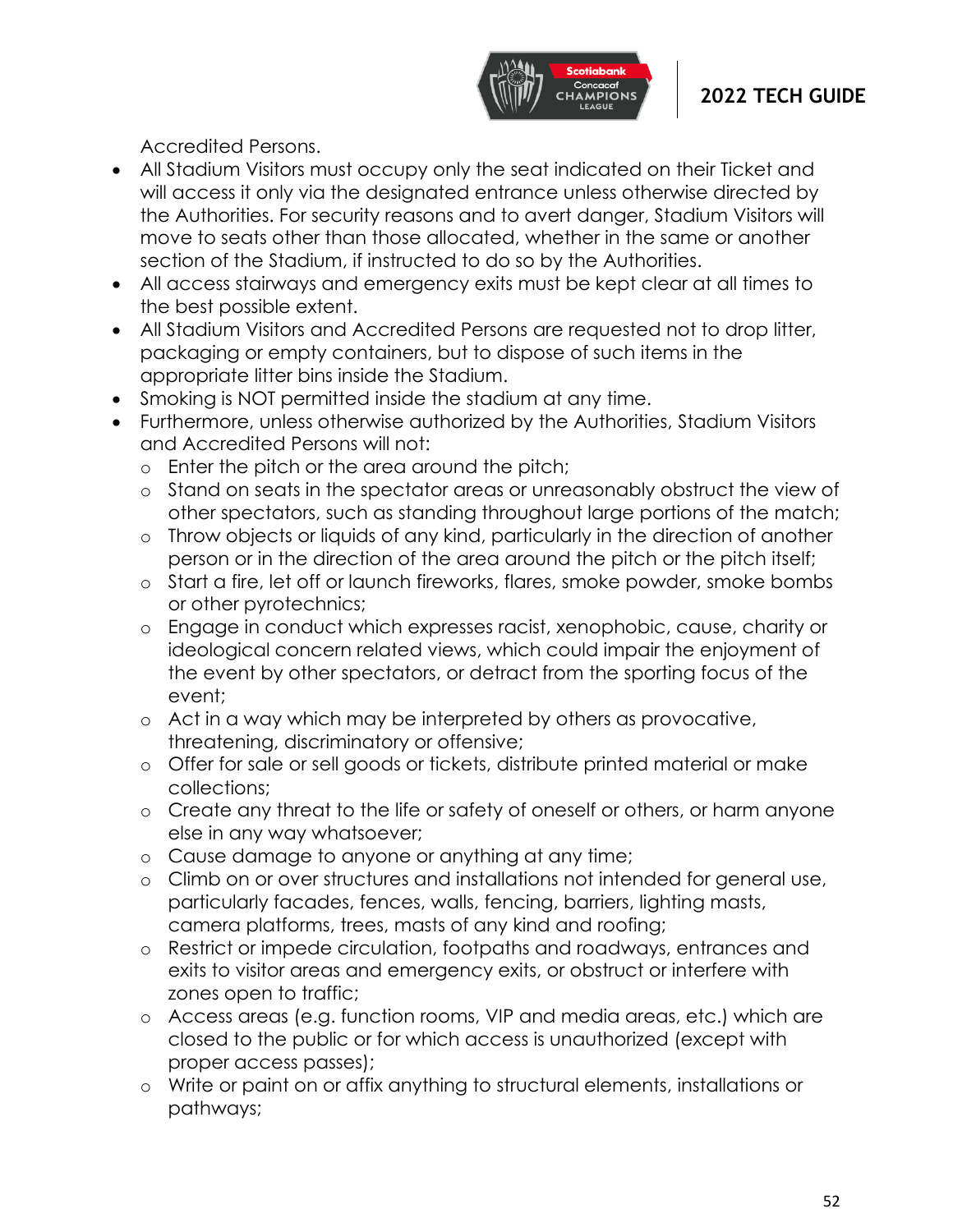

- o Relieve oneself anywhere other than in the toilets, or litter the stadium by discarding objects such as rubbish, packaging, empty containers, etc.;
- o Record (except for private purposes), transmit, or in any other manner disseminate over the internet or any other media, including mobile devices, any sound, image, description, or result of any event taking place within the stadium, in whole or in part, or assist any other person(s) conducting such activities; commercially exploit any photographs or images taken within the stadium;
- o Engage in other activities including the use of lasers and other such devices - which could compromise public safety and/or harm the reputation of the event, as assessed at the sole discretion of the authorities and/or any other legally-authorized persons

#### **Prohibited Items**

Unless otherwise authorized by the Authorities in writing, Stadium Visitors and Accredited Persons are NOT permitted to use, possess, hold or bring into the Stadium the following Prohibited Items:

- Weapons of any kind;
- Anything that could be used as a weapon or used to cut, thrust or stab, or used as a projectile;
- Bottles, cups, jugs or cans of any kind as well as other objects made from P.E.T., glass or any other fragile, non-shatterproof or especially tough material or tetrapak packaging, hard cooler boxes;
- Fireworks, flares, smoke powder, smoke canisters, smoke bombs or other pyrotechnics;
- Any alcoholic beverages of any kind, narcotics or stimulants;
- Racist, xenophobic cause, charity or ideological concern related materials, including but not limited to banners, signs, symbols and leaflets, objects or clothing, which could impair the enjoyment of the event by other spectators, or detract from the sporting focus of the event;
- Flagpoles or banner poles of any kind. Only flexible plastic poles and socalled double-poles that do not exceed 1 meter in length and 1 cm in diameter and which are not made of inflammable material are permitted;
- Banners or flags larger than 2m x 1m50. Smaller flags and banners are permitted provided that they are made from material which is deemed "of low flammability" and complies with national regulations and standards;
- Any sort of animals;
- Any promotional or commercial, materials, including but not limited to banners, signs, symbols and leaflets, or any kind of promotional or commercial objects, material and clothing;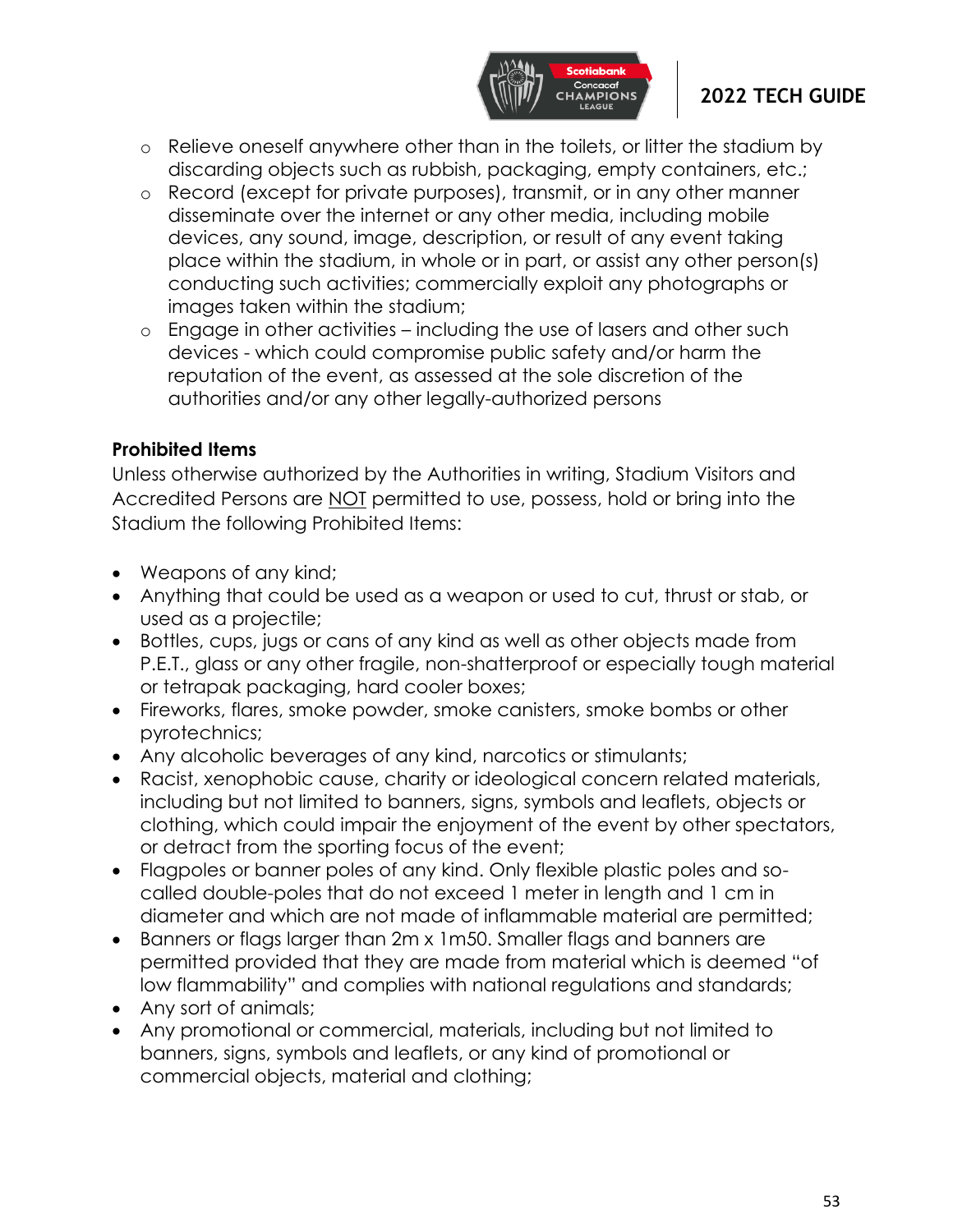

- Gas spray cans, corrosive, flammable substances, dyes or receptacles containing substances which are harmful to health or are highly flammable. Standard pocket cigarette lighters are permitted;
- Unwieldy objects such as ladders, stools, (folding) chairs, boxes, paperboard containers, large bags, rucksacks, suitcases and sports bags. "Unwieldy" is given to mean all objects which are larger than 25cmx25cmx25cm and which cannot be stowed under the seat in the stadium;
- Large quantities of paper and/or rolls of paper;
- Mechanically operated instruments which produce an excessive volume of noise such as megaphones and gas-powered horns;
- Laser pointers;
- Cameras (except for private use and then only with one set of replacement or rechargeable batteries), video cameras or other sound or video recording equipment;
- Computers or other devices used for the purposes of transmitting or disseminating sound, pictures, descriptions or results of the events via the internet or other forms of media;
- Other objects which could compromise public safety and/or harm the reputation of the event as assessed at the sole discretion of the authorities;
- Musical instruments unless approved in advance by the authorities

# **DISCIPLINARY GUIDELINES**

#### **Concacaf Disciplinary Committee**

The Concacaf Disciplinary Committee is authorized to sanction any breach of the 2022 Scotiabank Concacaf Champions League Regulations and is responsible for imposing additional sanctions for non-compliance such as:

- Late submission of documentation
- Late arrivals at the stadium
- Late departures from the locker rooms that delay the start of the game
- Lack of security
- Media violations
- Minimum standard violations

\*Please note that stronger penalties will be imposed for repeated infringements.

#### **Concacaf Appeals Committee**

- The Concacaf Appeals Committee is responsible for deciding appeals against any of the Disciplinary Committee's decisions and may conduct any appeal procedures in accordance with the FIFA Disciplinary Code
- Section 22.4 Any party intending to appeal must inform the Concacaf's Appeal Committee, via [general.secretariat@concacaf.org](mailto:general.secretariat@concacaf.org) and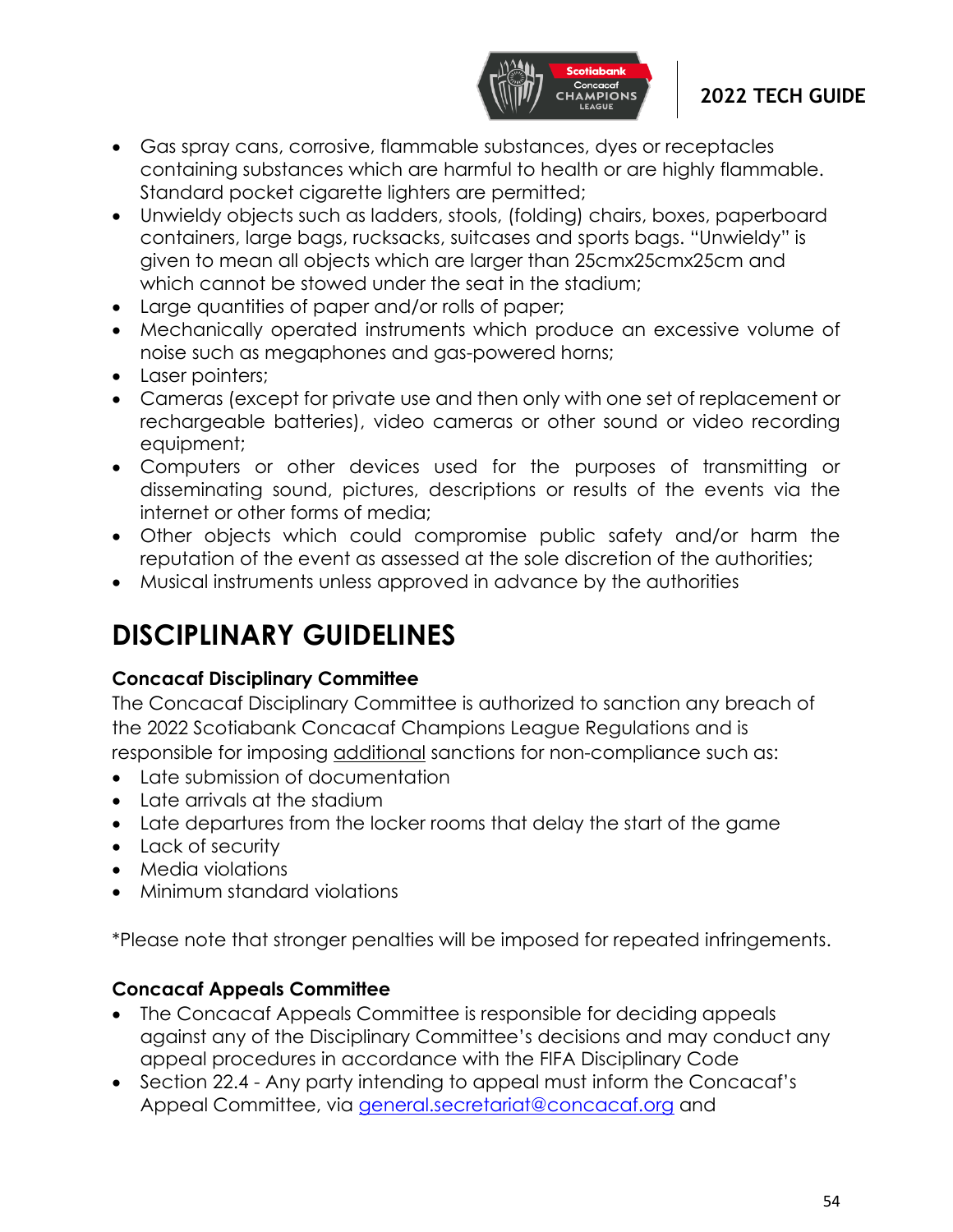

disciplinary@concacaf.org, of its intention to do so. The appeal should be done in writing and must be submitted within three days after the notification of the relevant decision

- Section 22.5 Once the three days period has elapsed, the appellant will have five days to present the formal appeal letter with the appellant's requests, a statement of the facts, evidence, a list of the proposed witnesses, and the appellant's conclusions
- Section 22.6 Anyone wishing to lodge an appeal must transfer an appeal fee of \$1,000 USD to Concacaf's bank account and submit confirmation of such transfer before expiry of the time limit for submitting the appeal. Such confirmation must be e-mailed to the Concacaf General Secretariat at [general.secretariat@concacaf.org](mailto:general.secretariat@concacaf.org) and disciplinary@concacaf.org.
- Section 22.7 If the aforementioned requirements have not been complied with, the appeal is not admissible

#### **Protests**

- Section 23.2 Anyone wishing to lodge a protest must transfer a protest fee of \$500 USD to Concacaf's bank account and submit confirmation of such transfer before expiry of the time limit for submitting the protest. Such confirmation must be e-mailed to the Concacaf General Secretariat at [general.secretariat@concacaf.org](mailto:general.secretariat@concacaf.org) and [disciplinary@concacaf.org](mailto:disciplinary@concacaf.org)
- Section 23.3 Unless otherwise stipulated in this article, protests must be submitted in writing to the Concacaf Match Commissioner within two hours of the match in question. In addition, the protest must be followed up immediately with a full written report, including a copy of the original protest, to be sent in writing to the Concacaf General Secretariat at [general.secretariat@concacaf.org](mailto:general.secretariat@concacaf.org) and disciplinary@concacaf.org. The protest must be sent within 24 hours of the end of the match, otherwise it will be disregarded.
- Section 23.7 Only protests regarding requests to review and rectify a clear and obvious case of error related to a disciplinary decision on the field of play by match officials for a direct red card shall be submitted in writing to the Match Commissioner or the Concacaf representative at headquarters no later than two (2) hours after the end of the match in question. The protest must be followed up within the next 48 hours with a full written report, including a copy of the original protest and any and all evidence (e.g. video, photography, written statements, others) supporting the protest, which must be sent in writing and by email to the Concacaf General Secretariat, to [general.secretariat@concacaf.org](mailto:general.secretariat@concacaf.org) with a copy to [disciplinary@concacaf.org,](mailto:disciplinary@concacaf.org) otherwise they will be discarded. Such protests

must be accompanied by proof of electronic transfer in the amount of USD 10,000 payable to Concacaf. This amount will be refunded if the protest is accepted in its entirety.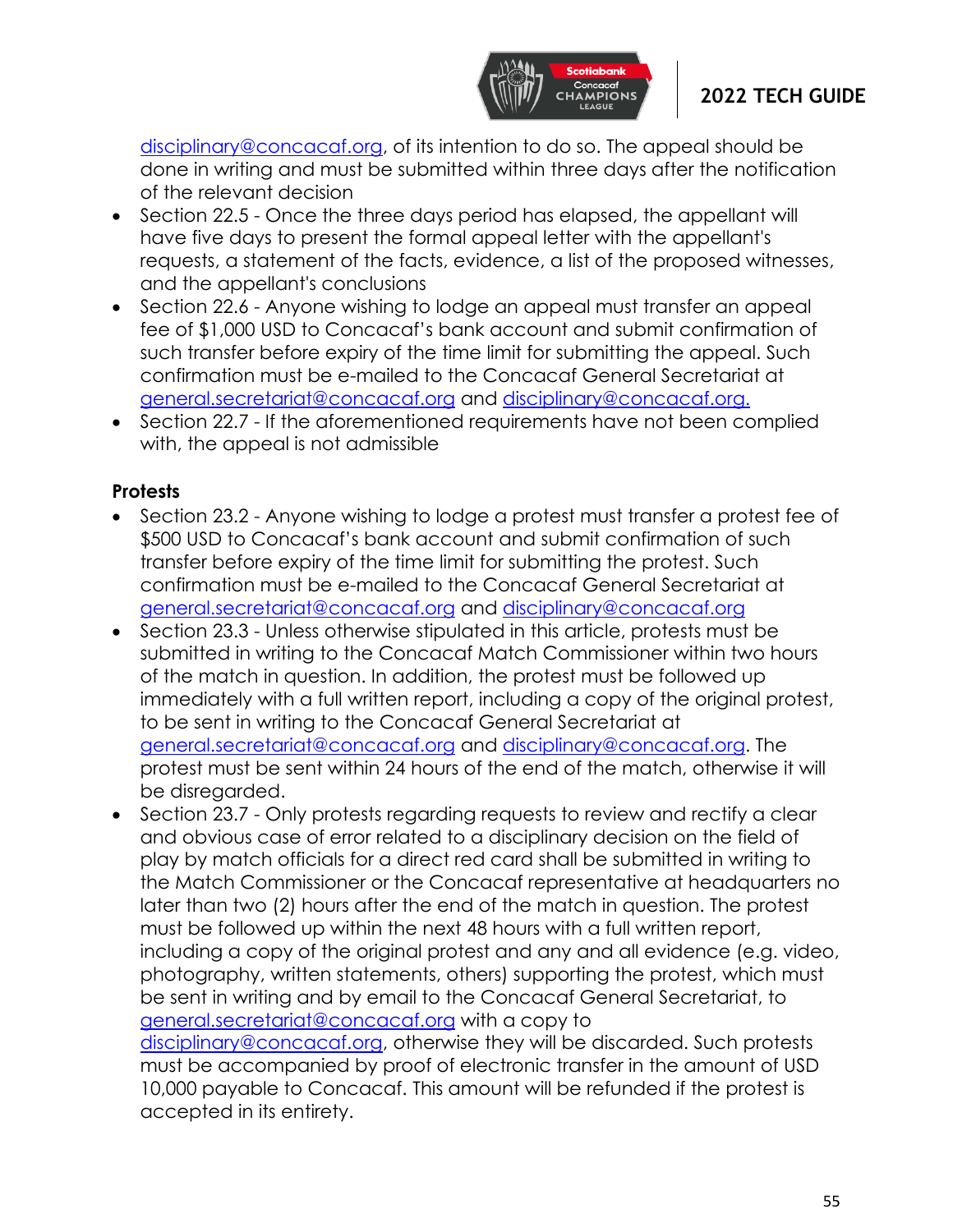

#### **Disciplinary Procedures**

- Section 24.2 Any player sent off the field of play, whether directly (a straight red card) or as a result of two yellow cards in the same match, is at a minimum, suspended for the next match
- Section 24.3 Any player who accumulates two single yellow cards in two different matches in the competition is suspended for the following match
- Section 24.4 All single yellow cards will be eliminated after the completion of the quarterfinal round
- Section 24.5 Any substitute player, member of the technical staff or official that enters the field of play in an aggressive manner and/or without being summoned by the referee, may be sanctioned by the referee and referred to the Disciplinary Committee for additional fines and/or sanctions
- Section 24.6 Unserved suspensions as a result of a red card will be carried over to the following edition of the Scotiabank Concacaf Champions League. In case unserved suspensions can't be served in the Scotiabank Concacaf Champions League, those can be served in the Scotiabank Concacaf League, or other Concacaf recognized club competition in which a player or club official is eligible to participate
- Section 24.7 In accordance with article 12 par. 5 of the FIFA Disciplinary Code, the improper behavior of a team shall result in a fine amounting to \$1,000 USD for the first five team members sanctioned, plus \$200 USD for each additional person of the team that has been sanctioned. An additional \$500 USD will be added to the respective fine for each case of repetition

# **MATCH BALLS**

The Nike Flight is the official ball utilized for the 2022 Scotiabank Concacaf Champions League. This ball has been selected and exclusively supplied by Concacaf. The footballs will conform to the provisions of the *Laws of the Game* and FIFA's Equipment Regulations. The ball will bear one of the following three designations: IMS – International Match Standard, FIFA QUALITY or FIFA QUALITY PRO.

Concacaf will supply forty-eight (48) Official competition match balls.

- Eighteen (18) Balls must be set aside for sole use in the match
- The home club will be required to provide the visiting club with twelve (12) practice balls if they did not travel with their balls
- Only Concacaf issued NIKE balls can be used for the official practice and the match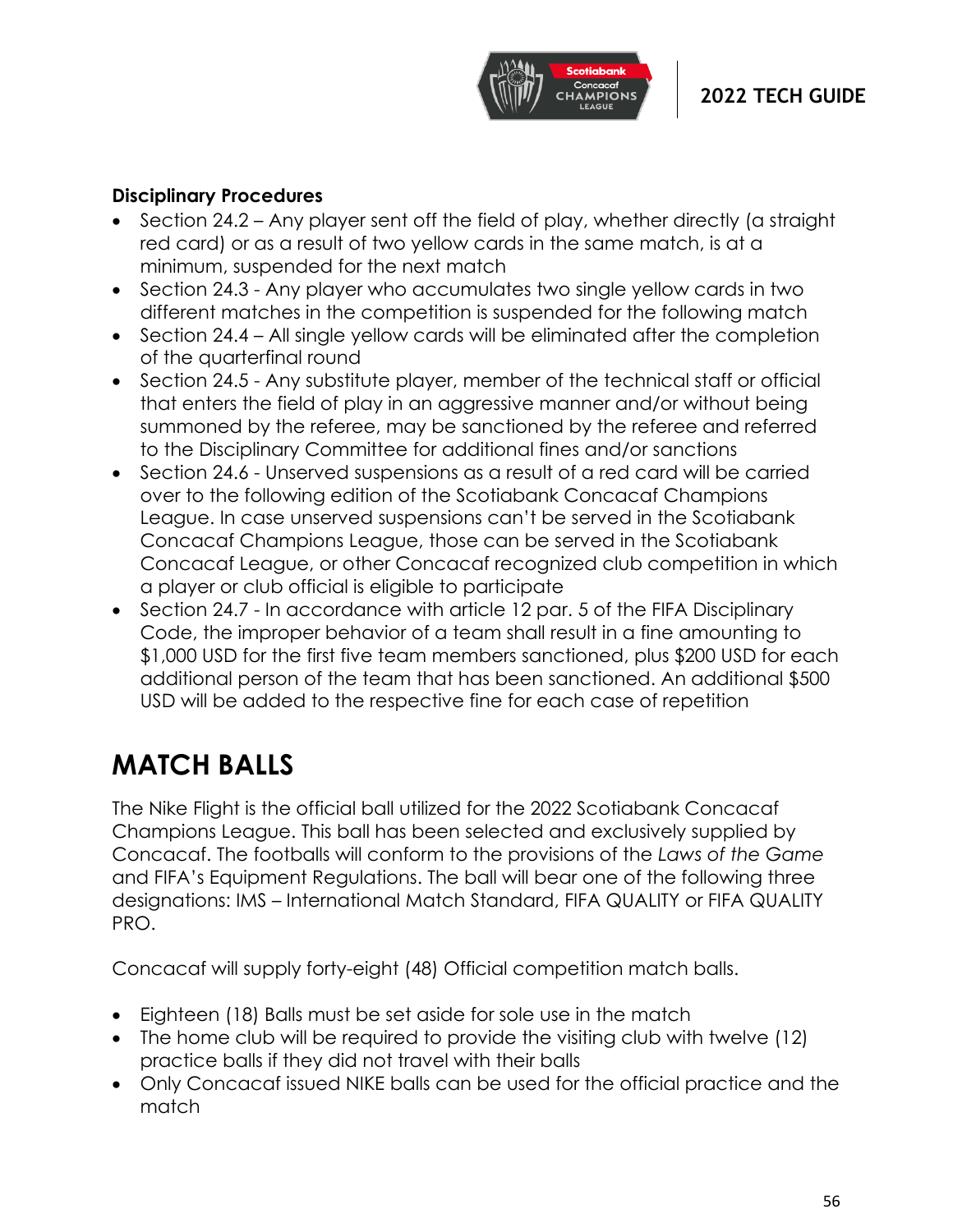

- For those climates where it may snow, the Nike Flight "winter" balls will be provided
- **NONE OF THE 48 BALLS CAN BE MARKED IN ANY WAY** and these balls will be used for matches and official practices
- **For each match, clubs are required to provide:**
	- o Fourteen (14) match balls pumped-up to twelve (12) psi and placed in the referee's locker room two (2) hours prior to kick-off for inspection to confirm the pressure is correct for each match ball
	- o An electronic pump in the referee's locker room
- The match balls will be allocated as follows:
	- o One ball for the referee to be carried during the pre-match ceremony
	- o One for the Fourth Official (to be kept under Fourth Official's bench as a spare)
	- o Ten balls to be distributed to the ball kids
	- o Two additional spare balls to replace any that may be damaged

# **UNIFORMS**

### **PLAYER UNIFORMS**

At the minimum, each club must have the following options:

- 1. Primary field player uniform
- 2. Secondary field player uniform
- 3. Primary goalie uniform
- 4. Secondary goalie uniform

The colors of each primary and secondary uniform set must by contrasting between a dark and light uniform (e.g. yellow \ dark blue).

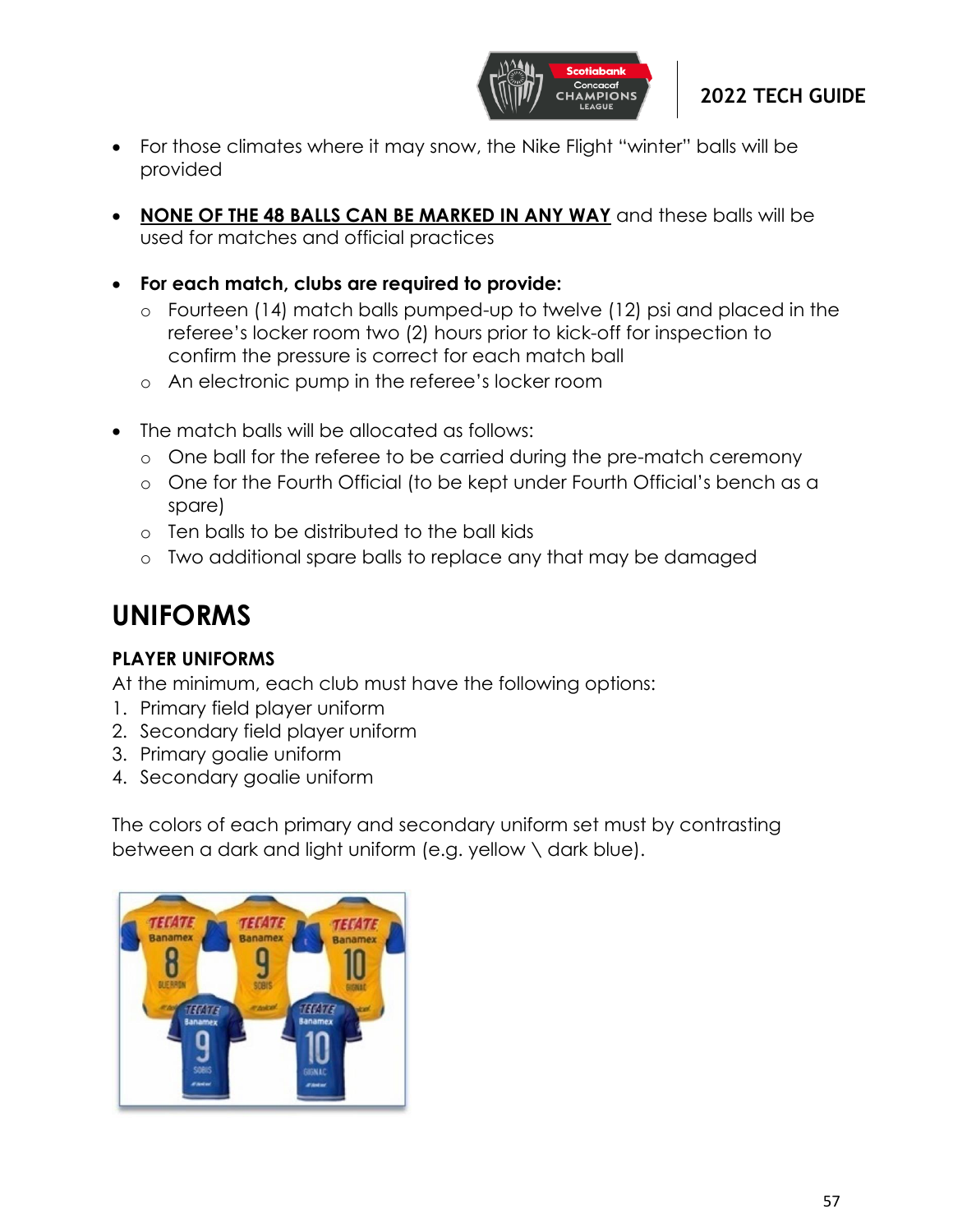

### **COACHING STAFF UNIFORMS**

Members of the coaching staff must pay particular attention to the colors of their uniform\clothes to ensure that it is not similar in color and\or design to those worn by their players or substitutes. The staff may be asked to change or to wear a bib if the colors are similar to the players of either team. The decision will be made by the 4<sup>th</sup> Official in accordance with the Match Commissioner and Venue Coordinator.

#### **CAPTAINS ARMBANDS**

Concacaf will provide official armbands for the captains of each team to wear during the Scotiabank Concacaf Champions League matches. Only Concacaf provided captain armbands will be permitted to be worn.

#### **SLEEVE PATCHES**

Concacaf will issue sleeve patches to each club and the referees, with the official competition logo and must be affixed on the right-hand sleeve of each shirt. A different Concacaf campaign logo may be affixed on the left-hand sleeve. The referees will also be required to wear the competition patch on their right-hand sleeve.

#### **WARM-UP BIBS**

The only bibs to be worn during official training sessions will be those provided by Concacaf. Warm-up bibs must be worn by players in all warm-up areas, during the match and for any player who is substituted out of the match and will remain on the team bench.

Bibs used by each club must be of contrasting colors to their uniforms and the opposing club's uniforms and bibs.

The color of warm-up bibs, to be used during warm-ups, will be confirmed at the Match Coordination Meeting (MCM).

Clubs are required to travel with all Concacaf provided bibs for each match and return all bibs to Concacaf upon each team's completion in the competition.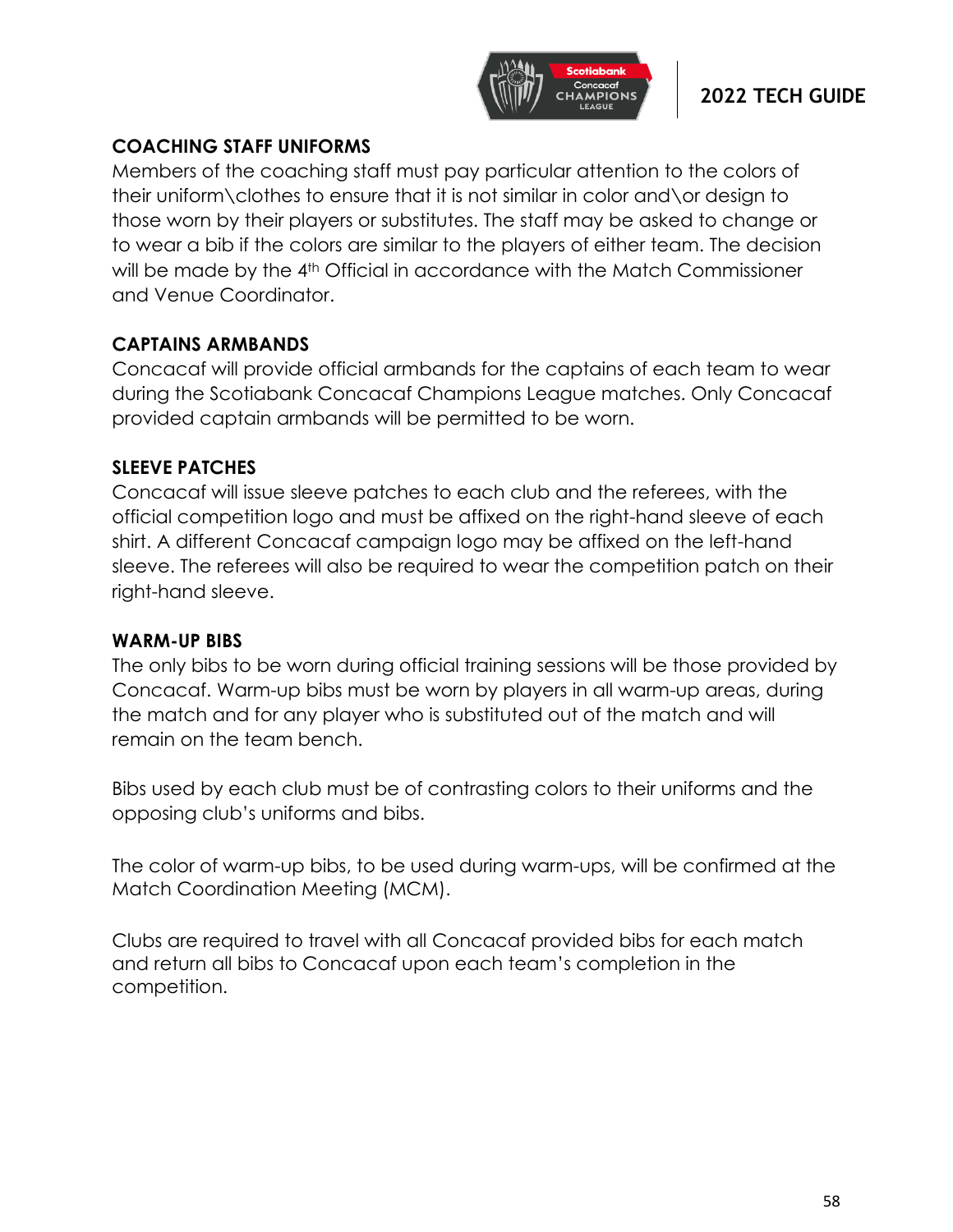

# **BROADCAST GUIDELINES**

#### **Broadcast Rights**

- Concacaf owns and retains exclusive control over all broadcast rights for the Scotiabank Concacaf Champions League, including all forms of television, radio, internet, social streaming and mobile platforms (including match trackers). The following entities are official broadcast rights holders for the 2022 Scotiabank Concacaf Champions League.
- Details on additional rights holders that may be added will be distributed as they become available.

#### **Television**

- USA, including Puerto Rico (Spanish Language) Univision
- USA, including Puerto Rico (English Language) FOX
- Mexico FOX Sports
- Central America ESPN and Local Broadcasters

#### **Radio**

- USA, including Puerto Rico (Spanish Language) Univision
- USA, Puerto Rico (English Language) FOX
- Mexico FOX Sports
- Central America ESPN
- Costa Rica Grupo Columbia

#### **Internet**

- USA, including Puerto Rico (Spanish Language) Univision
- USA, including Puerto Rico (English Language) FOX
- Mexico FOX Sports
- Central America FSPN and Local Broadcasters
- Caribbean (Spanish Language) Fox Sports
- Concacaf anticipates providing additional video content via Concacaf.com. No participating Club or any other entity is permitted to stream any audio, visual, or track any game, either live or in archive form.
- In certain very limited circumstances, if no current licensee exists in a particular territory for a specific broadcast asset, Concacaf may decide to collaborate with a participating Club to secure a distribution source. In all such cases, all consideration received in exchange for the rights shall be retained by Concacaf.

#### **Broadcast Production**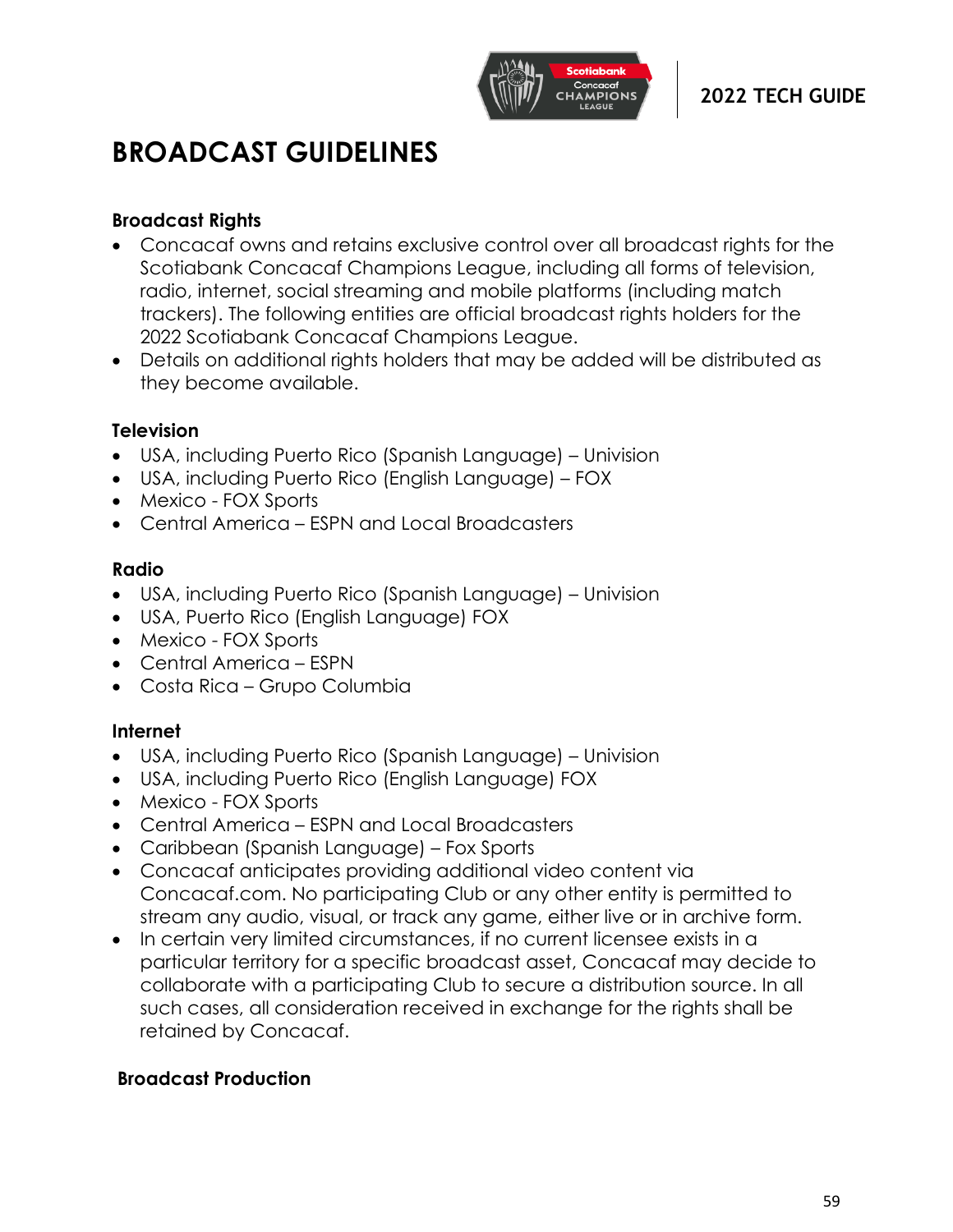

- The commercial viability of the Scotiabank Concacaf Champions League is based on Concacaf's ability to provide its broadcast rights holders with an appropriate broadcast feed of each game. Concacaf will designate a Host Broadcaster for each game that will manage the television production. Participating Clubs shall be required to collaborate in providing the necessary resources, facilities, and support to ensure that the Host Broadcaster's needs are met in order to fulfill Concacaf's contractual obligation to its rights holders.
- **Failure of a participating Club to provide the necessary resources in a timely manner to the Concacaf host broadcaster shall constitute a serious violation of the tournament regulations and will result in severe economic penalties and potentially expulsion from the tournament.**
- The following is a list of the Concacaf Host Broadcasters for the 2022 Scotiabank Concacaf Champions League. Contact information for Concacaf's broadcast operations management and each Host Broadcaster will be provided to each respective Club soon.
	- o Canada Concacaf
	- o USA Concacaf
	- o Mexico Fox Sports
	- o Central America Concacaf
	- o Caribbean Concacaf

#### **Broadcast Facilities**

- Each Club will be contacted directly to ensure that it is aware of the necessary production accommodations listed and is preparing appropriately:
	- o Stadium access for inspection
	- o Adequate stadium lighting
	- o Stadium access day before and the day of each match for production set up
	- o Disinfection station for the HB crew.
	- o Parking area and the necessary power for production
	- o Unobstructed camera positions
	- o Unobstructed commentary positions
	- o Credentials for TV production personnel (minimum of 50)
	- o **Internet line of at least 10 MB download speed and 10 MB upload speed by the TV Truck parking position.**
		- **This network cannot be shared.**
	- o **Two fixed phone lines with international dialing access by the TV Truck position**
- Each Club will need to make available its senior operations management for a pre-match broadcast meeting the day before or day of each game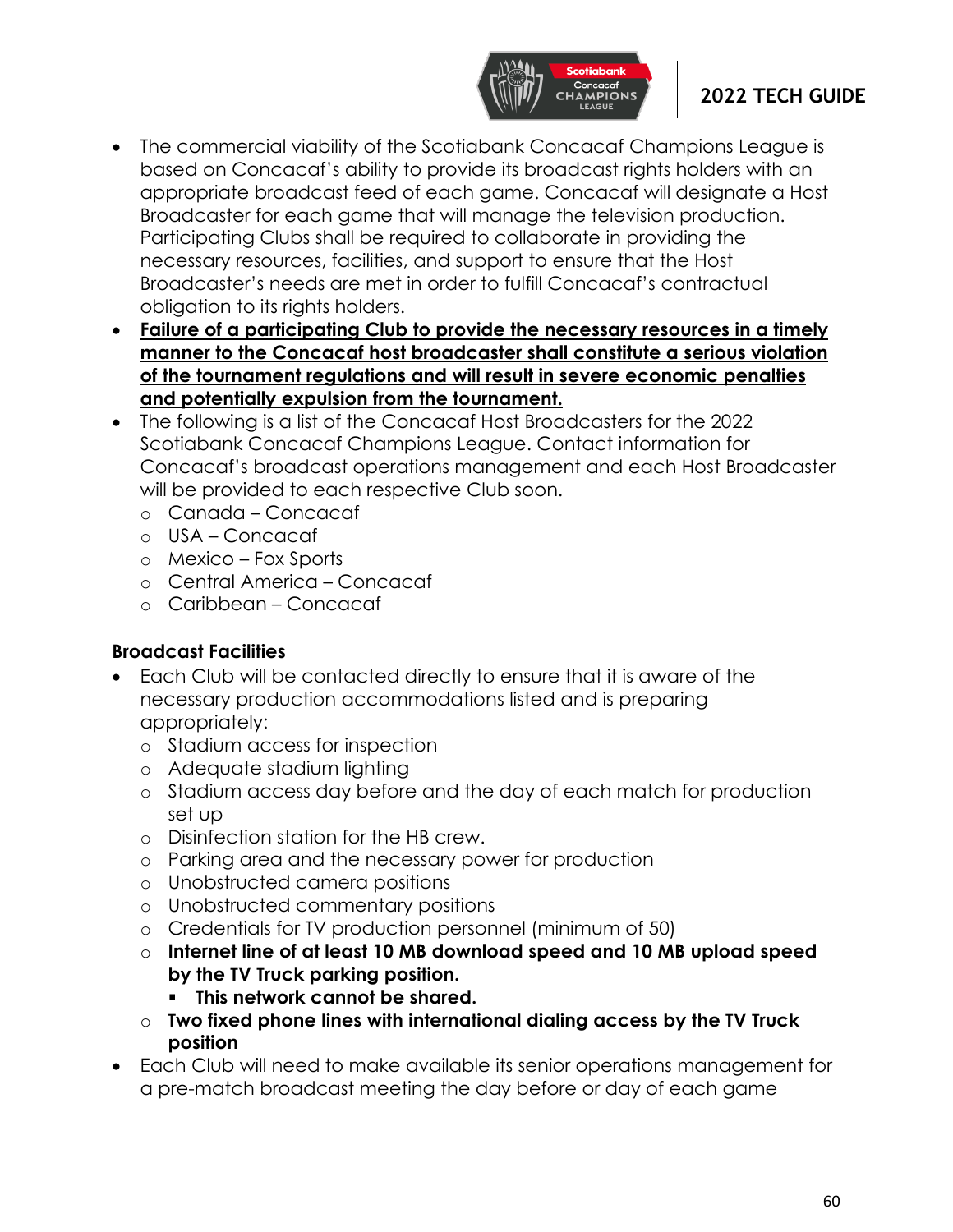

• Each Club, shortly after the conclusion of each match shall receive, for use for sporting purposes only, a DVD or USB copy of each match. The copies will be given to the venue coordinator of each game

# **BROADCAST/RH HEALTH AND COVID-19 PROCEDURES**

Preventive measures to protect the health of the Host Broadcast staff in the stadium:

- The clubs must designate a hygiene officer that will work with the Concacaf Venue Producer to ensure that the following guidelines are being comply.
- A proper disinfection station must be provided by the club in the zone where the broadcast is parked. This station must include: 2 liters of hand sanitizer gel, 2 bottles of disinfectant spray (Lysol or similar) 2 packages of disinfecting wipes (Lysol or similar).
- A sink must be near the TV trucks. If not available, mobile sinks must be installed, with soap and disposable towels.
- Host Broadcaster crew must be responsible of bringing the proper face mask.
- Host Broadcaster must be responsible of conducting a proper equipment sanitation and providing the crew of sanitation equipment.
- Provide hand sanitizer gel in the camera positions.
- The must provide a health questionnaire for the staff to fill. This document must include the following questions (yes or no answer)
	- 1. Fever in the past 14 days?
	- 2. Cough in the past 14 days?
	- 3. Sore throat or limb pain in the past 14 days?
	- 4. Difficulty breathing in the past 14 days?
	- 5. Reduced sense of taste and smelling in the past 14 days?
	- 6. Contact with COVID-19 patient in the past 14 days?
	- 7. Been in an area at risk for COVID-19 in the past 14 days?
	- 8. Had already been tested? (when?)
- Social distancing between the production staff will be of 1.6 meters.
- Inside the truck will only be essential workers with their proper face mask, and their time inside the truck must be limited to test and game time.
- Truck doors must be open during game (if possible).
- Before the start of the broadcast, the stations must be sanitized.
- The club must conduct a temperature check in all the broadcast staff entering the stadium.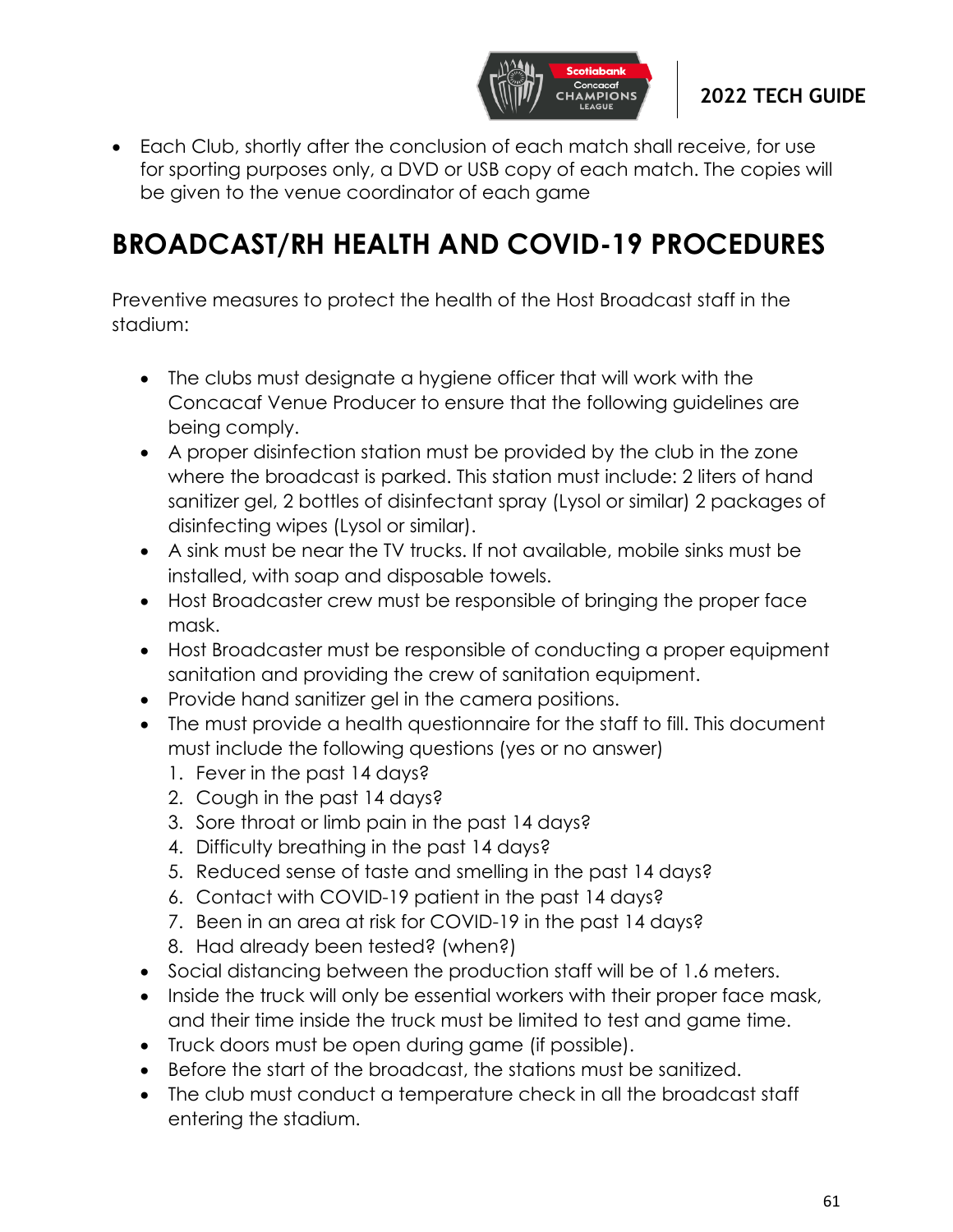

• All broadcast staff must wear a face mask at all time inside the stadium.

# **Guidelines for Right Holders (RH)**

Preventive measures to protect the health of the Right Holders staff in the stadium

- The clubs must designate a hygiene officer that will work with the Concacaf Media Officer to ensure that the following guidelines are being comply.
- Right holders' access will be limited to 2 people for TV RH and 1 person for Radio and Internet RH.
- Distance between RH stations must be of 2 meters.
- No studio set ups will be allowed.
- All RH personnel must wear face mask at all time inside the stadium, if seen without the face mask on, the person will be asked to leave the stadium.
- Journalist must wear their face mask at all time, even when recording or doing a live hit on camera.
- RH crew must provide their own face mask and sanitation equipment for a proper disinfection of the technical equipment.
- RH access will be limited to the zone they are assigned.
- Clubs must provide proper disinfection station in the zone where the RH are being designated. This station must include: 2 liters of hand sanitizer gel, 2 bottles of disinfectant spray (Lysol or similar) 2 packages of disinfecting wipes (Lysol or similar).
- The must provide a health questionnaire for the RH to fill. This document must include the following questions (yes or no answer)
	- 1. Fever in the past 14 days?
	- 2. Cough in the past 14 days?
	- 3. Sore throat or limb pain in the past 14 days?
	- 4. Difficulty breathing in the past 14 days?
	- 5. Reduced sense of taste and smelling in the past 14 days?
	- 6. Contact with COVID-19 patient in the past 14 days?
	- 7. Been in an area at risk for COVID-19 in the past 14 days?
	- 8. Had already been tested? (when?)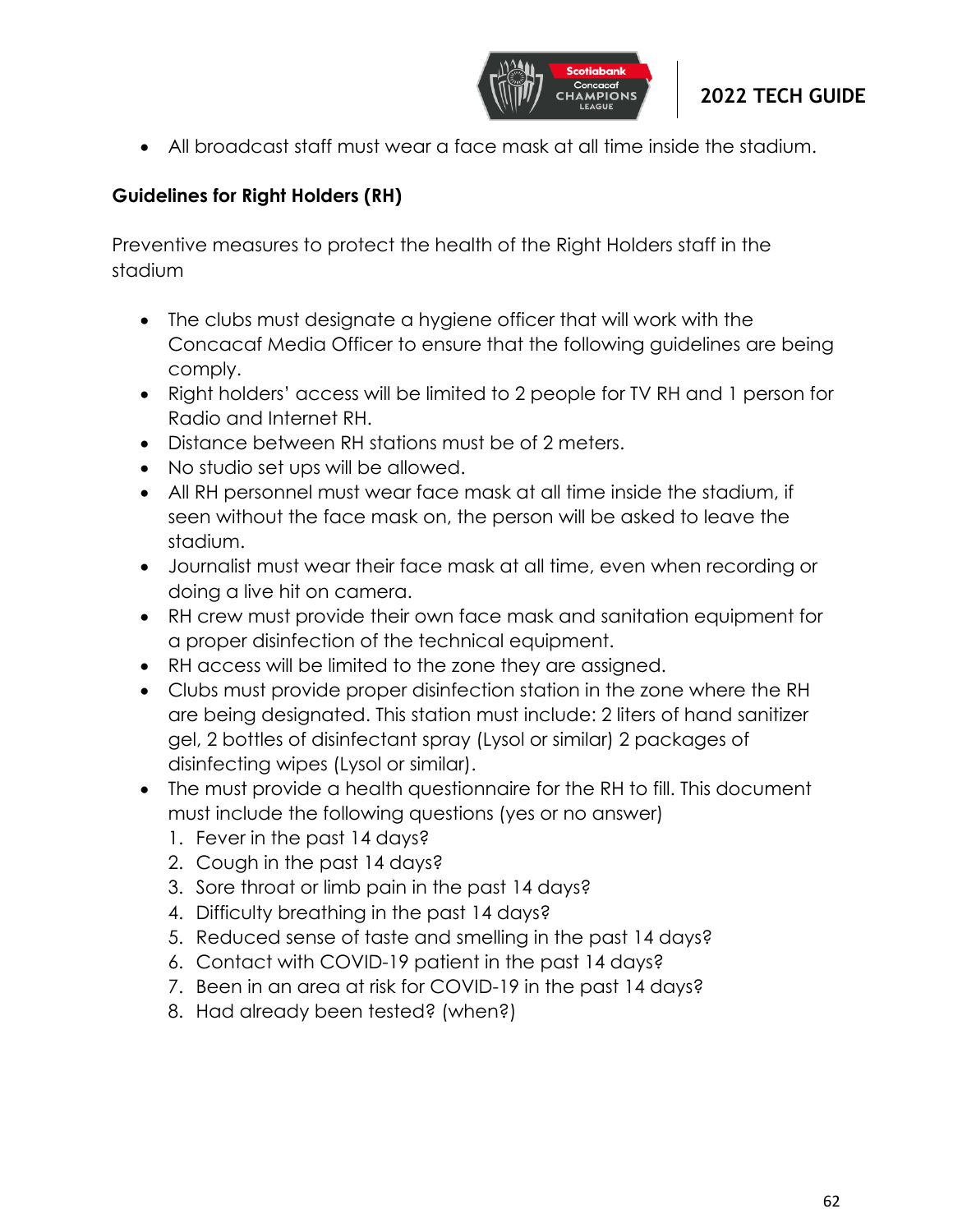

# **BROADCAST POLICIES AND PROCEDURES**

#### **Host Broadcaster & Rights Holders**

The following guidelines have been designed for official rights-holding broadcasters for the Concacaf event. The goal is to ensure rights holders are able to produce the highest quality broadcast possible, while also maintaining event operational and logistical procedures are not interfered with.

- **Bibs**
	- o Photographers YELLOW
	- o TV Host Broadcaster BLACK (Field access)
	- o TV Rights holders BLUE (Field access, see below)
	- o TV Non-Rights holders Brown (No Field access)
	- o Radio Rights holders NO BIB (No field access)
	- o Webcast Rights holders NO BIB (No field access)

#### • **Staff**

- o Prior to the beginning of the event, all involved with television production are required to submit a list of names of all staff (i.e. reporters, camera operators, truck crew) that are going to be present and working the days of the matches
- o Right holders' access will be limited to 2 people for TV RH and 1 person for Radio and Internet RH.
- o Due to the numerous changes in the crews from game day to game day, each Host Broadcaster will be provided a specific number of credentials, as agreed upon by the Broadcaster and Concacaf
- o All RH personnel must wear face mask at all time inside the stadium, if seen without the face mask on, the person will be asked to leave the stadium. Even when they are on camera, recording or doing a live hit.
- o The Broadcaster is solely responsible for checking in the crew members prior to each game and providing them with their credential and bib (if required) and obtaining the credentials back after each game
- o Lost or stolen credentials will not be replaced so it is essential that the host broadcasters maintain strict control
- o Any individuals who misuse their credential or access privileges will have their credential removed and will be escorted from the stadium

#### • **Credentials**

o Only individuals with proper accreditation will be allowed in areas designated for player and coach interviews. This includes any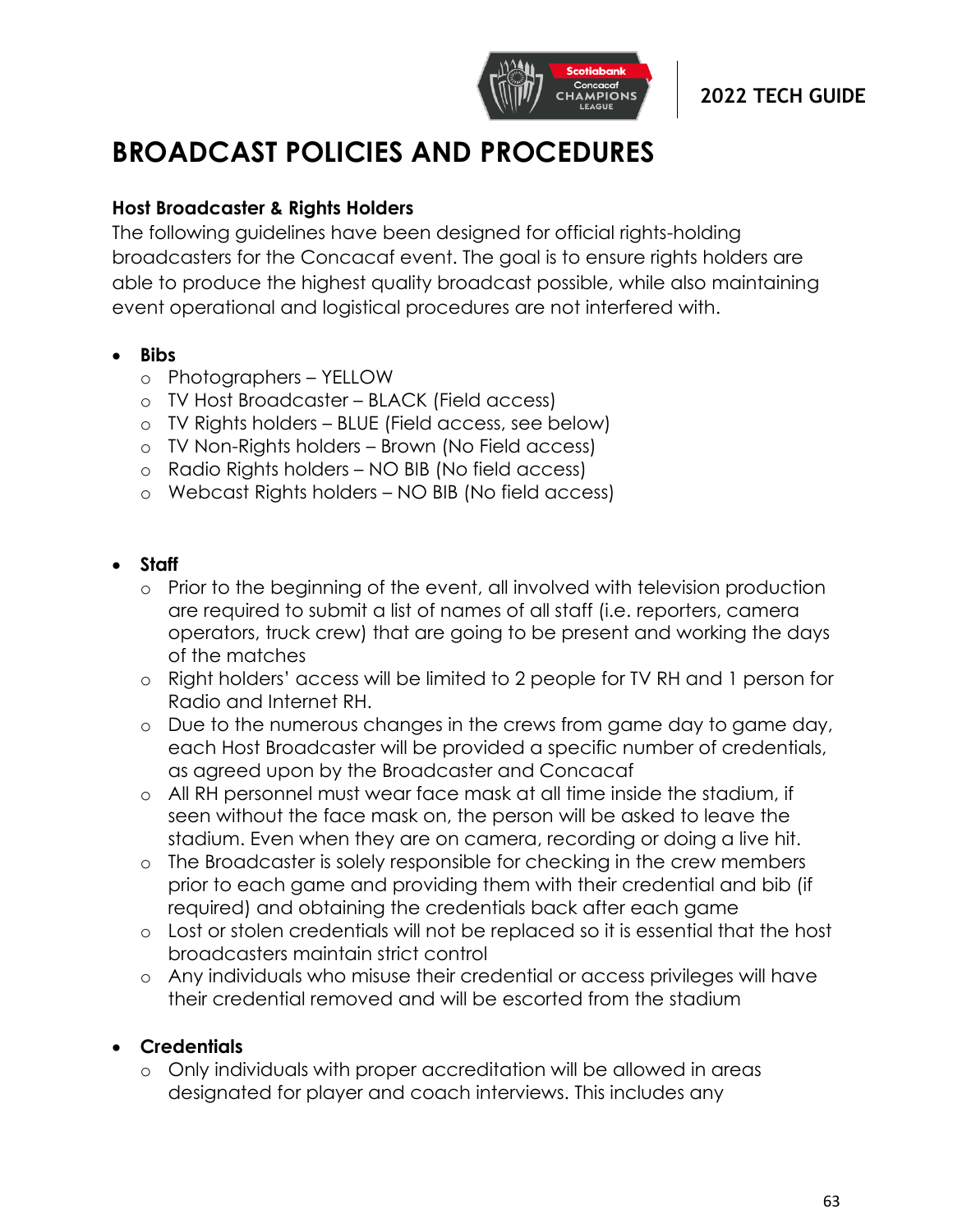

supplementary access devices (such as grey or blue bibs) for all field-level activity

### • **Field Access**

- o The only access to the field from anyone involved with the host broadcast of the event will be two sideline cameras producing the multilateral feed. Said cameras are allowed on the field of play for the Club introductions prior to the match and for post-match reaction ONLY
- o Rights holders with blue bibs and cameras should remain behind the advertising boards at each end line during the match
- o AT NO TIME WILL RIGHTSHOLDERS CAMERA BE ALLOWED ON THE FIELD OF PLAY OR LOCKER ROOMS

#### • **Field Reporters**

- o TV Rights holders with blue bibs will be allowed to station a reporter on field level throughout the duration of the match
- o However, said reporter(s) are required to remain behind the advertising boards at each end line
- o A distance of at least 2 meters between field reporters must apply.
- o AT NO TIME WILL REPORTERS BE ALLOWED ON THE FIELD OF PLAY OR LOCKER ROOMS

### • **Flash Interviews**

- o TV Host Broadcaster & Rights holders will be permitted to conduct flash interviews, at halftime and full-time ONLY, in designated flash zones in each stadium
- o A distance of at least 1.6m between the journalist and the player must be applied.
- o Microphones must have a proper protection for conducting the interview.
- o Once the referee has signaled the end of play of the half or the match, the TV Host Broadcaster will go first and then any other TV Rights holders Reporter may proceed to the flash zone to request interviews
- o All interviews must be conducted in the zone between the field of play and the entrance to the locker room area from the field level
- o The Reporter may request assistance from the Venue Press Coordinator in each venue, or the Press Officer for the Club involved, for assistance in securing an interview subject
- o The decision to engage in an interview lies ultimately with the player(s) or coach(es) involved, but the media relations individual will help as possible
- o Interviews are not allowed as the players and coaches enter the field of play before either halftime, nor at any time during the match, or at any other time unless designated in writing by a Concacaf Media Officer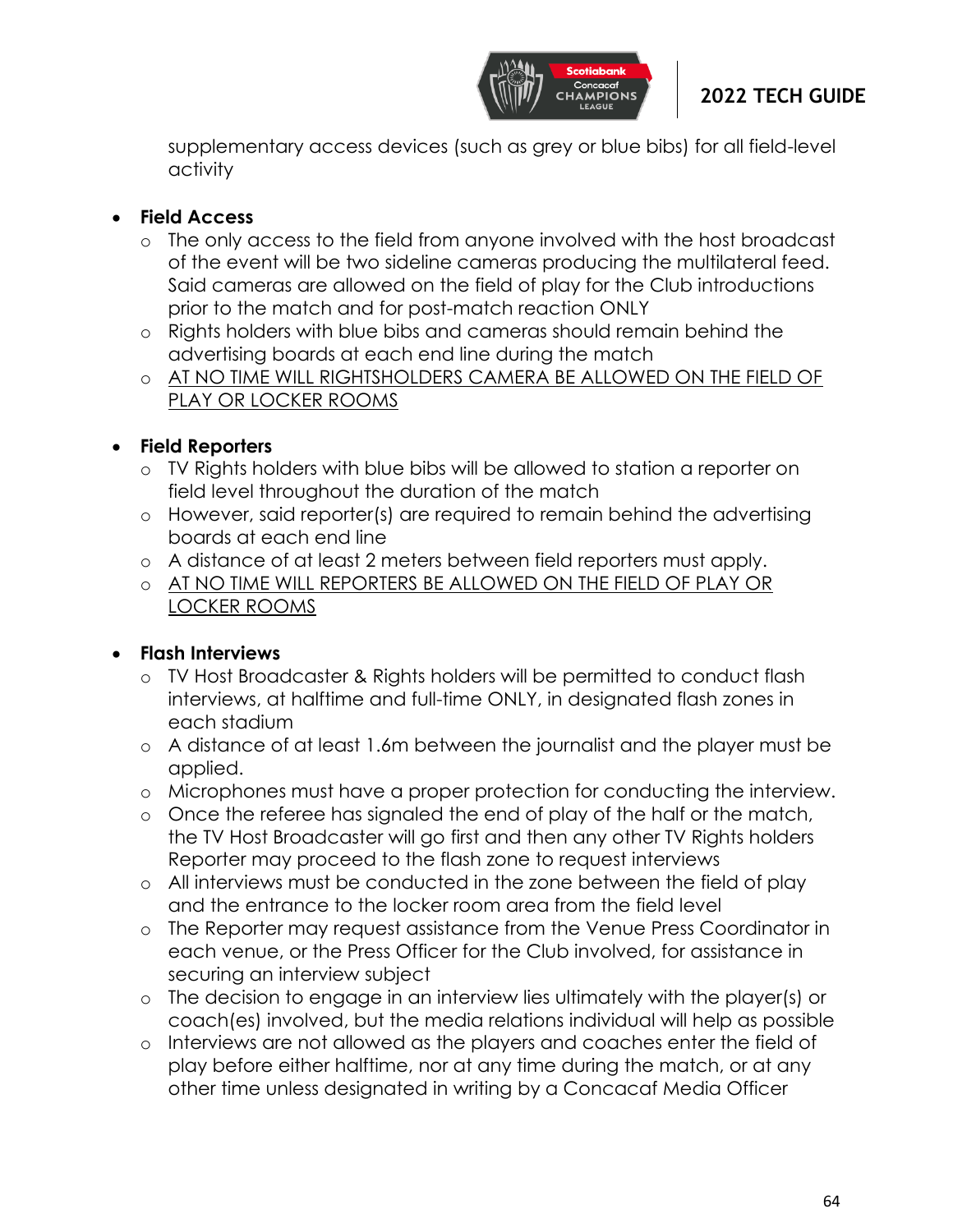

- o Interviews should not last more than 45 seconds (halftime-optional) or 90 seconds (end of match-mandatory)
- o In the case of extra time, interviews are NOT allowed between the end of regulation play and the start of the extra-time session, nor between the end of extra time and the penalty shootout

#### • **Mixed Zone and Press Conference Interviews**

o All Rights holders also have the right to attend the post-match press conference. Accommodation inside the press conference space will be determined by the Concacaf Media Officer.

#### • **General**

All the policies and procedures are subject to change given the uncertainty of the situation given by the ever changing COVID-19. This guideline will be applied in conjunction with any other guidelines that the local Government and Soccer Federation applies as well.

The maintenance of the integrity of the rights purchased by the Host Broadcaster for the Concacaf event is vitally important, and it is hoped everything can be done to ensure the best possible exposure for the event. It is also understood; however, rights-holding broadcasters will not interfere with the players, coaches, Concacaf members, stadium personnel or any other entity involved with same which has as its primary responsibility the safety and operation of the Concacaf event.

Any questions or special requests should be submitted to Alvaro Urrutia, Football Communications Senior Manager, prior to the match. All requests will be dealt with in as timely a fashion as possible.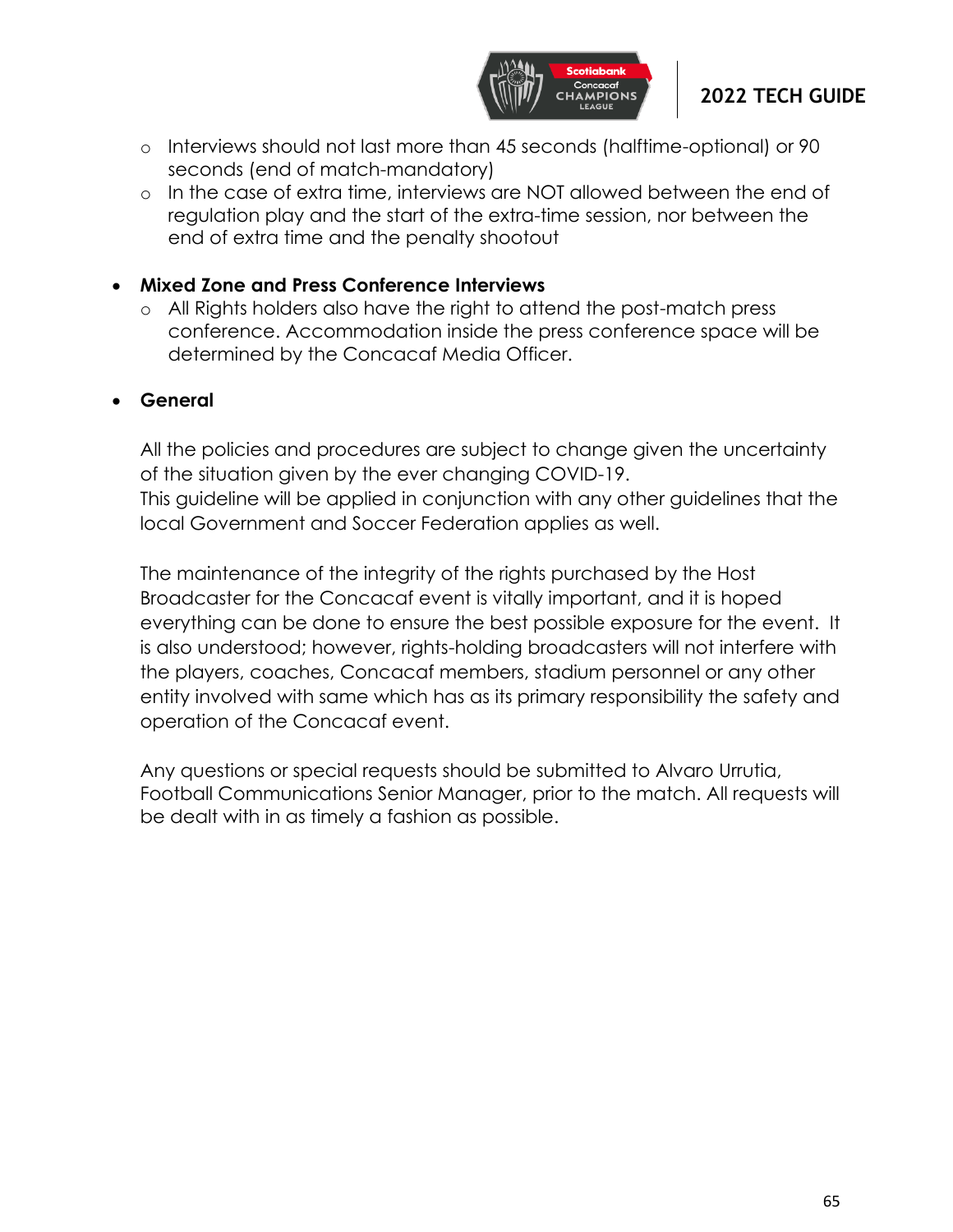

# **STADIUM VIDEO BOARD GUIDELINES**

If your stadium has a jumbotron or video board with the capacity for live feed transmission, the following describes how it shall be used during a Scotiabank Concacaf Champions League match.

During the game (kick off -10), Concacaf host broadcaster will provide a feed that will be utilized on the stadium screens.

The following will apply for each match:

- Concacaf's feed must be respected and not modified for any reason
- Neither the stadium nor the home club, are allowed to add stadium cameras to Concacaf's feed
- No replays are to be used, unless otherwise stated and accepted in writing by Concacaf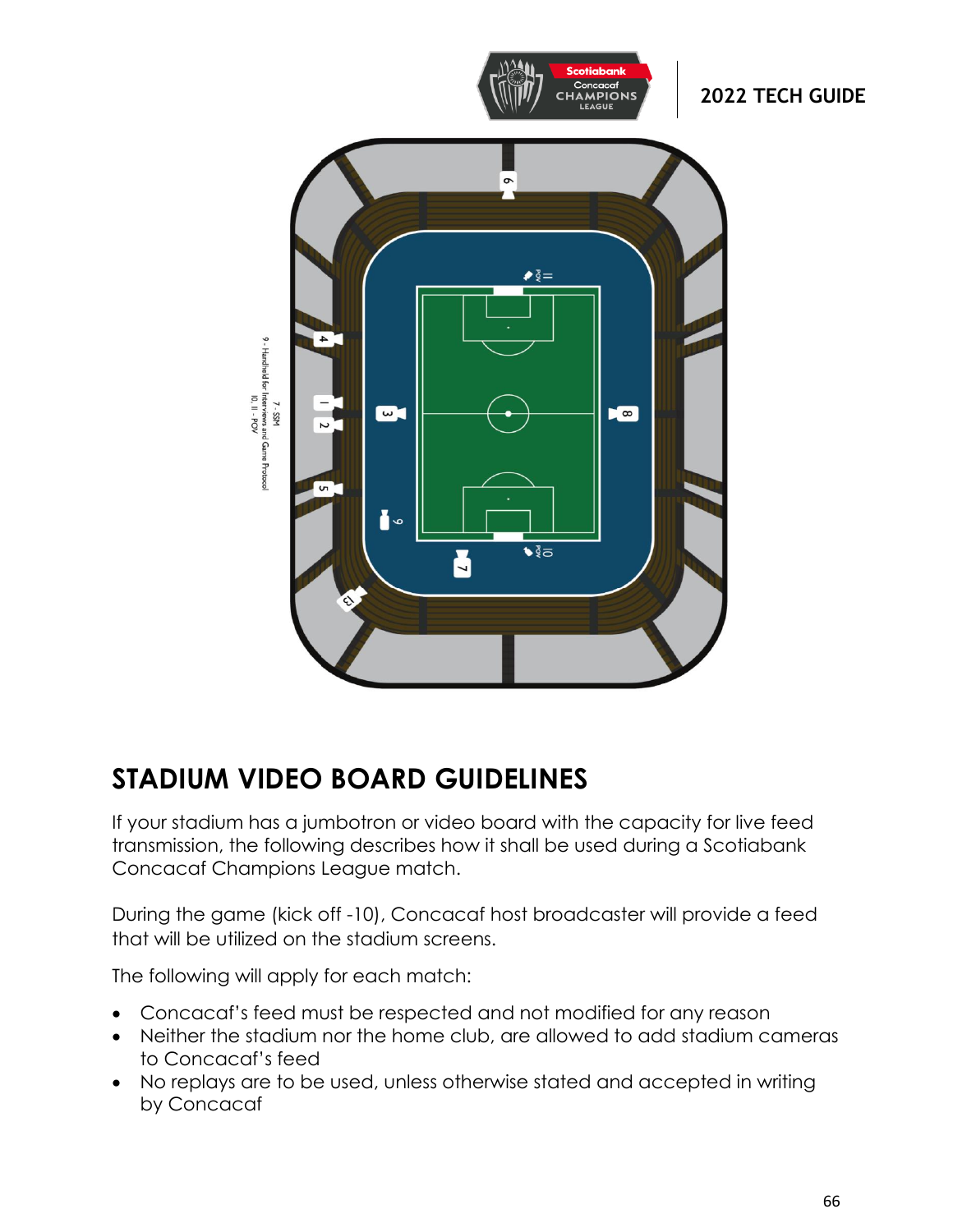

- No graphics are to be added (except by a score bug) to the Concacaf feed
- The above also applies for in-stadium video highlights shown post-match

# **FINANCIAL GUIDELINES**

The following are the Financial Report requirements for the 2022 Scotiabank Concacaf Champions League:

# **Revenue**

- Clubs
	- o Home Clubs retain all gate revenues and must pay 5% of the gross ticket revenues or a minimum of \$500 (whichever is greater) **within 30 days of the match** to Concacaf for each home match in which fans are allowed entry.
- Financial Reports
	- o The Match Financial Report form and Box Office Statement must be completed, signed and delivered to Concacaf for all home matches along with an official ticket sales report generated by the home Club's sales merchant provider **NO LATER THAN 15 BUSINESS DAYS FOLLOWING EACH HOME MATCH.** All documentation must be submitted to the corresponding **Concacaf Team Service Manager**.

### **Expenses**

- Concacaf Responsibilities
	- o Air travel expenses (i.e. airfare) for the match commissioner, referee assessor and four referees and any other assigned match officials
	- o A travel incidentals fee per trip to cover minor incidental expenses (i.e. taxi to airport, airport taxes, tips) for the match commissioner, referee assessor, four referees and other assigned match officials (no receipts necessary)
	- o Daily Allowance per match official (match commissioner, referee assessor and four referees) subject to any applicable withholding taxes
- Club Responsibilities
	- o Club Travel
		- Clubs are responsible for all their away match travel expenses including airfare, accommodation, meals, local transportation and visas, unless an agreement is reached with the home club for alternative arrangements
	- o Club Travel Allowance
		- Concacaf will provide a club travel allowance of **\$70,000 USD** for each club's away match (if in a different city) to help defray their costs. Each club is required to provide to Concacaf the wiring instructions for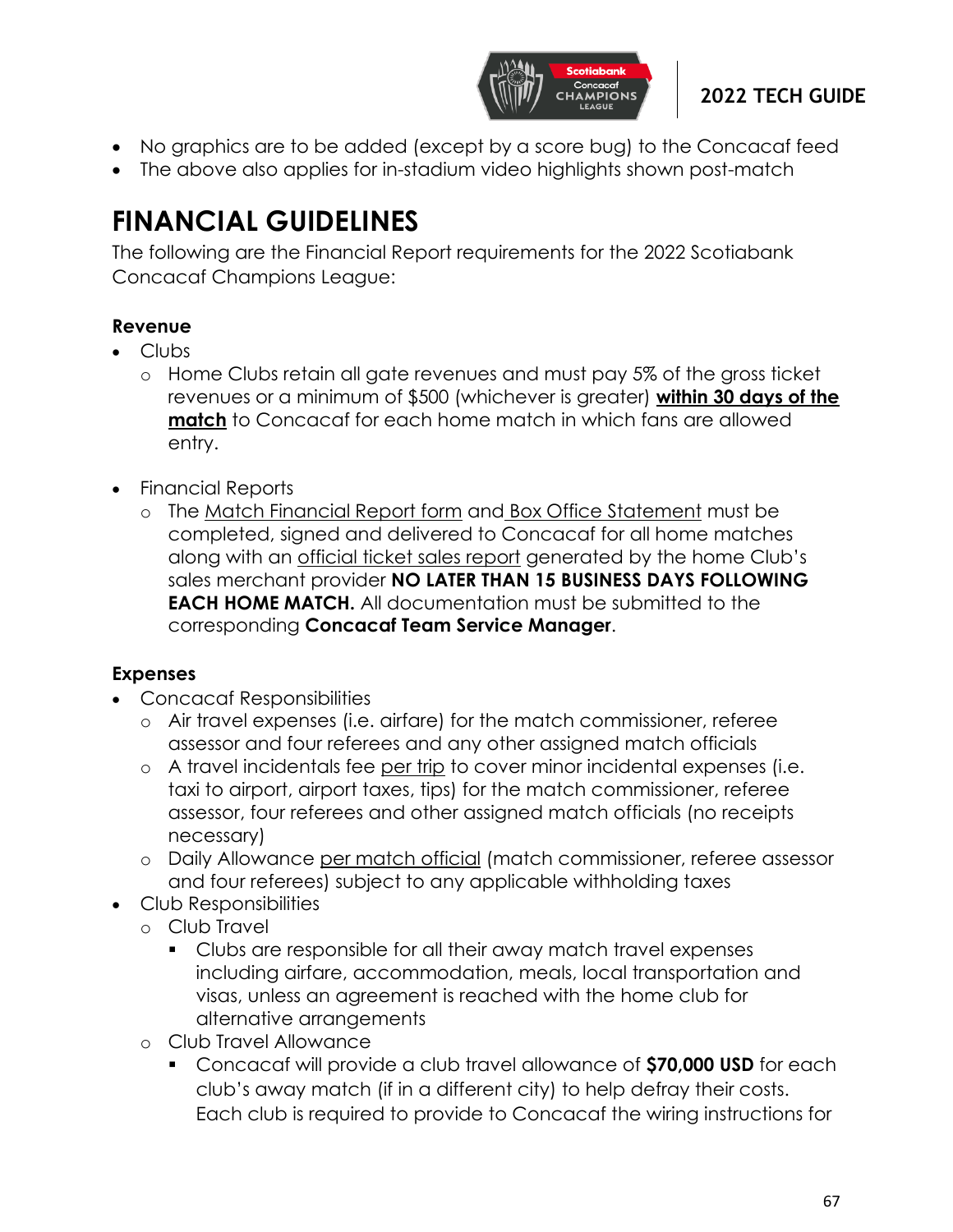

their club bank account using the provided wire transfer form 60 days prior to the start of the tournament. No payments will be made to personal or private accounts; bank account beneficiary names must be in the name of the club team or an entity that demonstrates direct ownership of the club.

- The travel allowance is intended to subsidize air and ground transportation, accommodations and meals for the clubs' away matches.
- o Stadium/Match Related Expenses
	- The home club will be solely responsible and **will not** be reimbursed by Concacaf for the following:
		- All match-related expenses
		- Match commissioner, referee assessor & referee local expenses as follows:
			- o Local transportation
			- o Accommodation/Hotels
			- o Meals (breakfast and \$80 US per day for lunch and dinner)

#### **Payments**

- The club team travel allowance will be paid in full each round and will be made by wire transfer to the verified club bank account one month before each away match (when possible).
	- o Concacaf reserves the right to deduct from the travel allowance any monies owed and past due
- Concacaf will process payment for ALL match official and referee daily allowances and fees, including the meal allowance (home club responsibility)
	- o Concacaf will invoice each Club for the meal allowance portion (\$80 USD per day)
- No exchange of cash will take place between match officials and the Clubs

# **2022 OFFICIAL PARTNERS**

Concacaf, in conjunction with its designated commercial agency Soccer United Marketing (SUM), is actively marketing the 2022 Scotiabank Concacaf Champions League for corporate partnership opportunities.

To date, the following partnerships have been finalized. Information on additional partners will be provided as it becomes available.

#### **OFFICIAL PARTNERS**

• Scotiabank (Banking and Payment Method)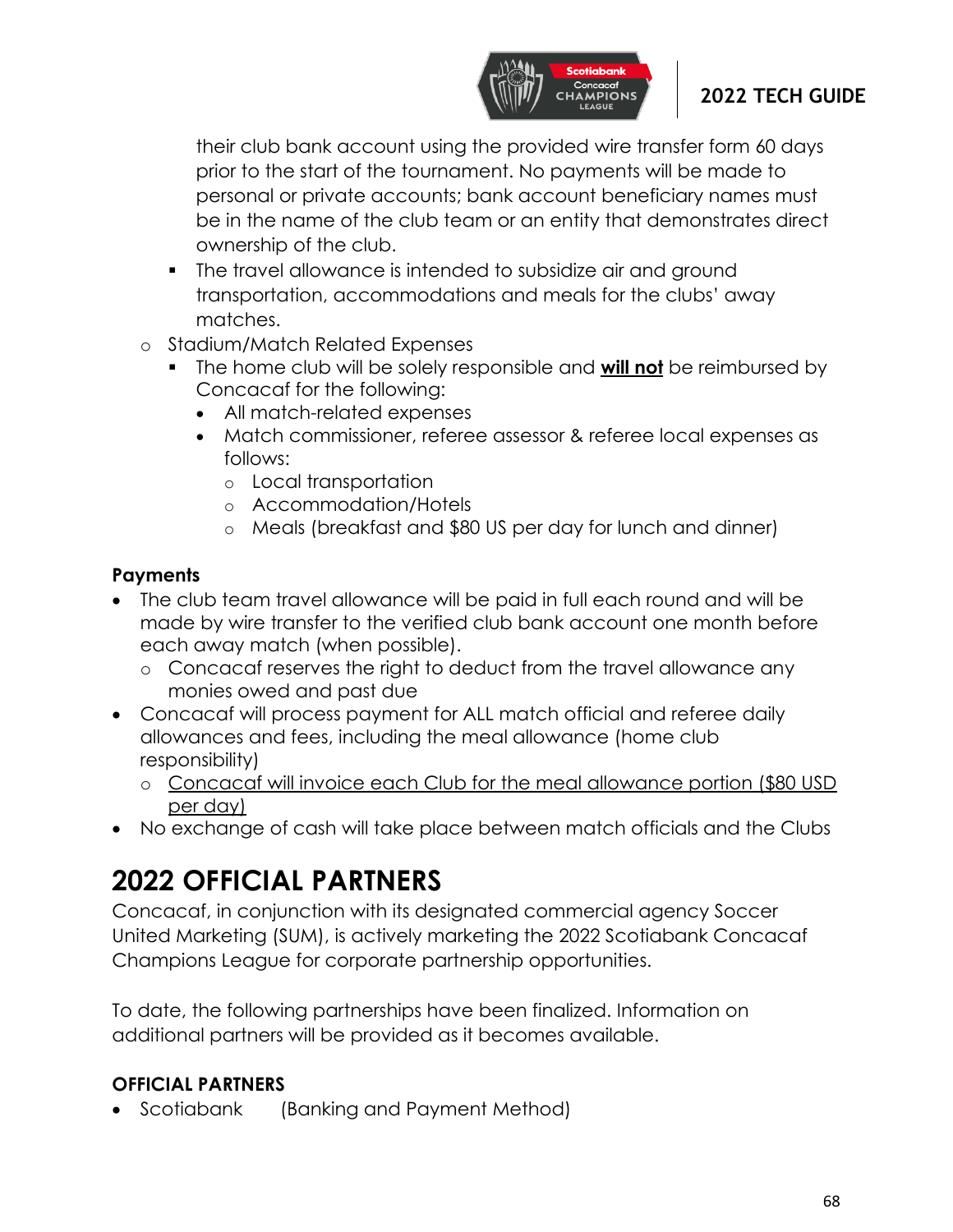

- Nike (Match Ball and Sports Apparel)
- Qatar Airways (Official Airline)

# **MEDICAL**

### **Athletic Training**

- Each club will travel with a Certified Athletic Trainer (ATC) on all trips.
- The ATC will be responsible for the health and well-being of the entire delegation from time of departure to the end of the trip. The ATC must dress and conduct themselves in a positive and professional manner at all times. The athletes and delegation are given top priority and the assigned ATC must be prepared to attend to all medical concerns involving any member of the delegation at any time.

### **General Responsibilities of the ATC:**

- Review player's medical history forms before the first training session or match.
- Be available in the training room before and after practice to take care of player's needs. Part of your responsibilities also include providing massage therapy for players as requested
- Provide immediate assessment and care to all injured athletes as well as implementing and supervising rehabilitation
- Provide medical coverage at all training sessions and matches
- Document all injuries, medical testing and treatment that is provided
- Conduct SCAT 5 testing on all players
- Communicate and work closely with the coaching staff and team assigned physician regarding the status of injured athletes. Provide in writing a daily list of injured players to the coaching staff and give them a status report on the injured players each night

### **Treatment on the field by the ATC**

- In the event of a serious injury, the referee will stop play immediately
- Injuries will be treated as stated in the *IFAB Laws of the Game:*
	- o An injured player may not be treated on the field of play and may only reenter after play has restarted; if the ball is in play, re-entry must be from the touchline but if the ball is out of play, it may be from any boundary line. Exceptions to the requirement to leave the field of play are only when:
		- a goalkeeper is injured
		- a goalkeeper and an outfield player have collided and need attention
		- players from the same team have collided and need attention
		- **EXEC** injury has occurred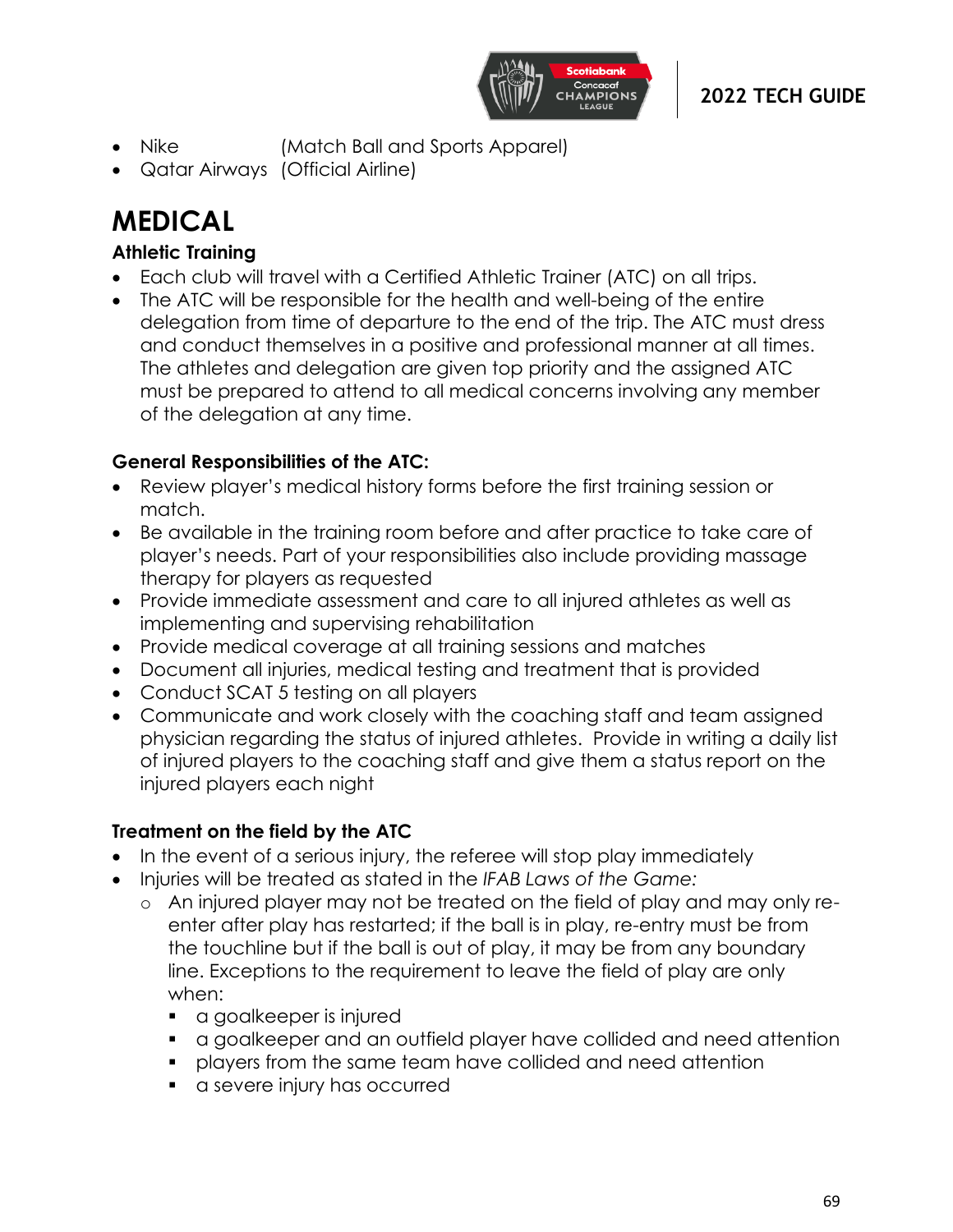

- a player is injured as the result of a physical offence for which the opponent is cautioned or sent off (e.g. reckless or serious foul challenge), if the assessment/treatment is completed quickly
- In the event a player collapses on the field due to a loss of consciousness or cardiac arrest, then the team ATC\Doctor may enter the field without permission from the referee and or fourth official to provide immediate attention to the injured player

#### **Team Doctor**

- Each team must travel with their team doctor
- The team doctor must be licensed in the country of the club they represent

#### **Ambulances**

- Each match in the competition will require two ambulances:
	- o One fully equipped ambulance, staffed with at least one paramedic and one driver, is required for the sole use of the players, club officials, referee team and match delegates. The ambulance must be on site no later than 90 minutes prior to kickoff and staged and ready for pre-match warmups. It must remain onsite up to one hour after the match (or until both clubs have left the stadium if sooner)
	- o An additional ambulance is required to treat spectators and must be onsite prior to the opening of the stadium and remain on site one hour after the match
- Each ambulance must contain a fully equipped emergency bag, containing a portable oxygen tank and an AED at the minimum. The bag must be positioned in an area that best permits quick egress from the pitch area and/or locker rooms for emergency medical evacuation
- The location of each ambulance will be confirmed at the Match Operations Meeting
- If public ambulances are not available, private ambulances can be used
- If, at any time, an ambulance must depart for the hospital, one must always remain on site. An ambulance may not leave the stadium unless there is at least one other ambulance on site

### **Stretcher Crews**

- Two stretcher crews of at least 2 able-body people per crew, will be located on the goal side of each bench approximately 10 meters from the team's bench and either wear their official uniform (if part of an ambulance crew or private firm) or wear the white medical bibs as provided by Concacaf
- Their location must provide a clear view of the pitch to allow for direction from the referee or fourth official